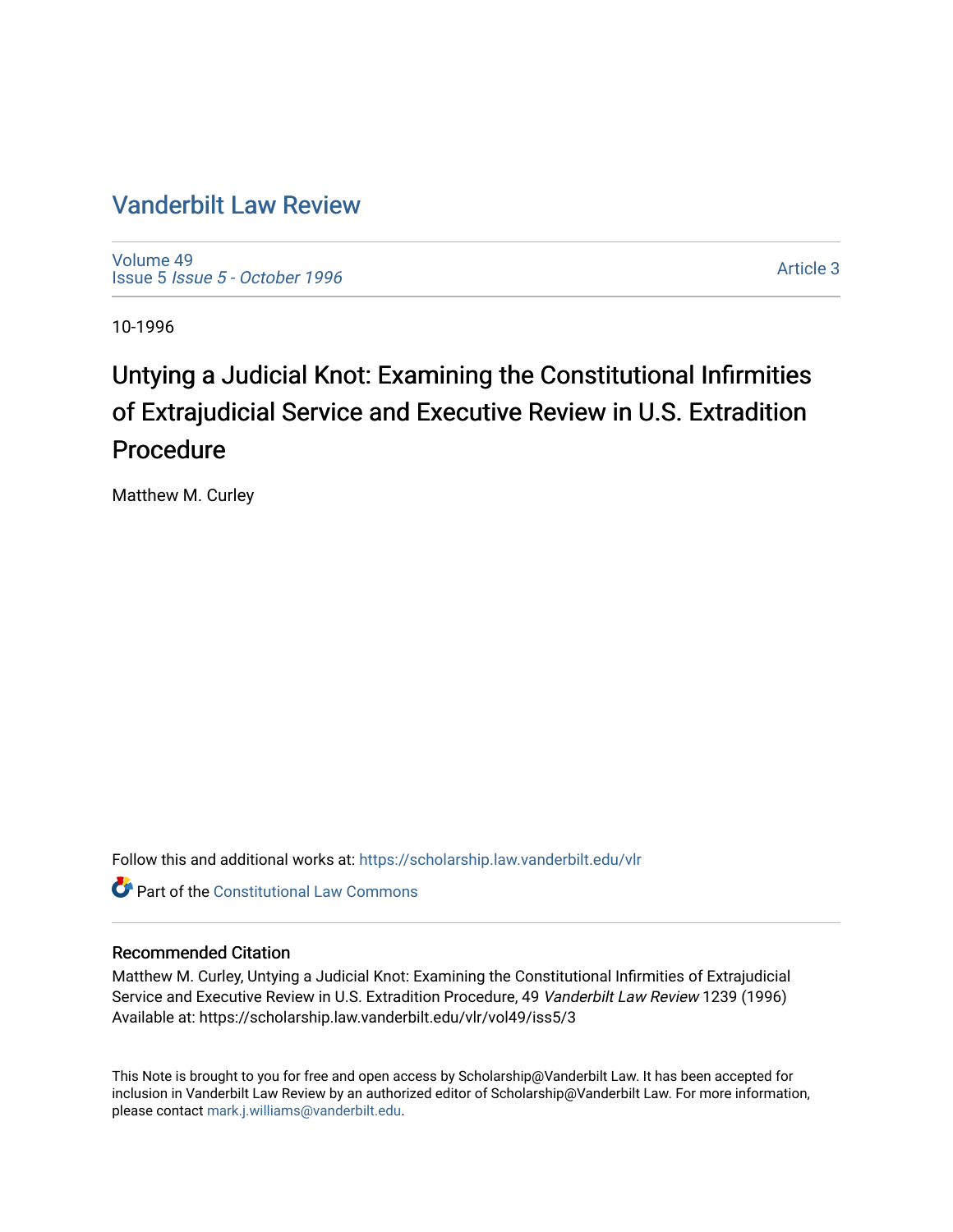# **NOTES**

## **Untying a Judicial Knot: Examining the Constitutional Infirmities of Extrajudicial Service and Executive Review in U.S. Extradition Procedure**

| I.                    |                                                |                                               |                                           |      |  |  |  |  |
|-----------------------|------------------------------------------------|-----------------------------------------------|-------------------------------------------|------|--|--|--|--|
| Π.                    | CURRENT EXTRADITION LITIGATION: PROBLEMS AND   |                                               |                                           |      |  |  |  |  |
|                       |                                                |                                               |                                           |      |  |  |  |  |
|                       | A.                                             | The Impetus for a Constitutional Examination: |                                           |      |  |  |  |  |
|                       |                                                |                                               |                                           |      |  |  |  |  |
|                       |                                                | 1 <sup>1</sup>                                |                                           | 1245 |  |  |  |  |
|                       |                                                | 2 <sub>1</sub>                                | The District Court's Consideration of the |      |  |  |  |  |
|                       |                                                |                                               |                                           | 1246 |  |  |  |  |
|                       | В.                                             | Post-Lobue Consideration of the Process of    |                                           |      |  |  |  |  |
|                       |                                                |                                               |                                           | 1247 |  |  |  |  |
| Ш.                    | EXTRADITION PROCEDURE WITHIN THE UNITED STATES |                                               |                                           |      |  |  |  |  |
|                       | А.                                             |                                               |                                           |      |  |  |  |  |
|                       |                                                | 1.                                            | Judicial Involvement: Origins and         |      |  |  |  |  |
|                       |                                                |                                               |                                           | 1250 |  |  |  |  |
|                       |                                                | 2.                                            |                                           | 1252 |  |  |  |  |
|                       |                                                | 3.                                            |                                           | 1255 |  |  |  |  |
|                       | В.                                             | The Executive Decision to Extradite           |                                           |      |  |  |  |  |
|                       |                                                | 1.                                            | Executive Involvement: Origins and        |      |  |  |  |  |
|                       |                                                |                                               |                                           | 1257 |  |  |  |  |
|                       |                                                | 2.                                            | The Origin of the Executive Discretion to |      |  |  |  |  |
|                       |                                                |                                               |                                           | 1259 |  |  |  |  |
|                       |                                                | 3.                                            | Executive Review of the Finding of        |      |  |  |  |  |
|                       |                                                |                                               |                                           | 1260 |  |  |  |  |
| $\mathbf{IV}_{\cdot}$ |                                                |                                               |                                           |      |  |  |  |  |
|                       |                                                |                                               |                                           |      |  |  |  |  |

1239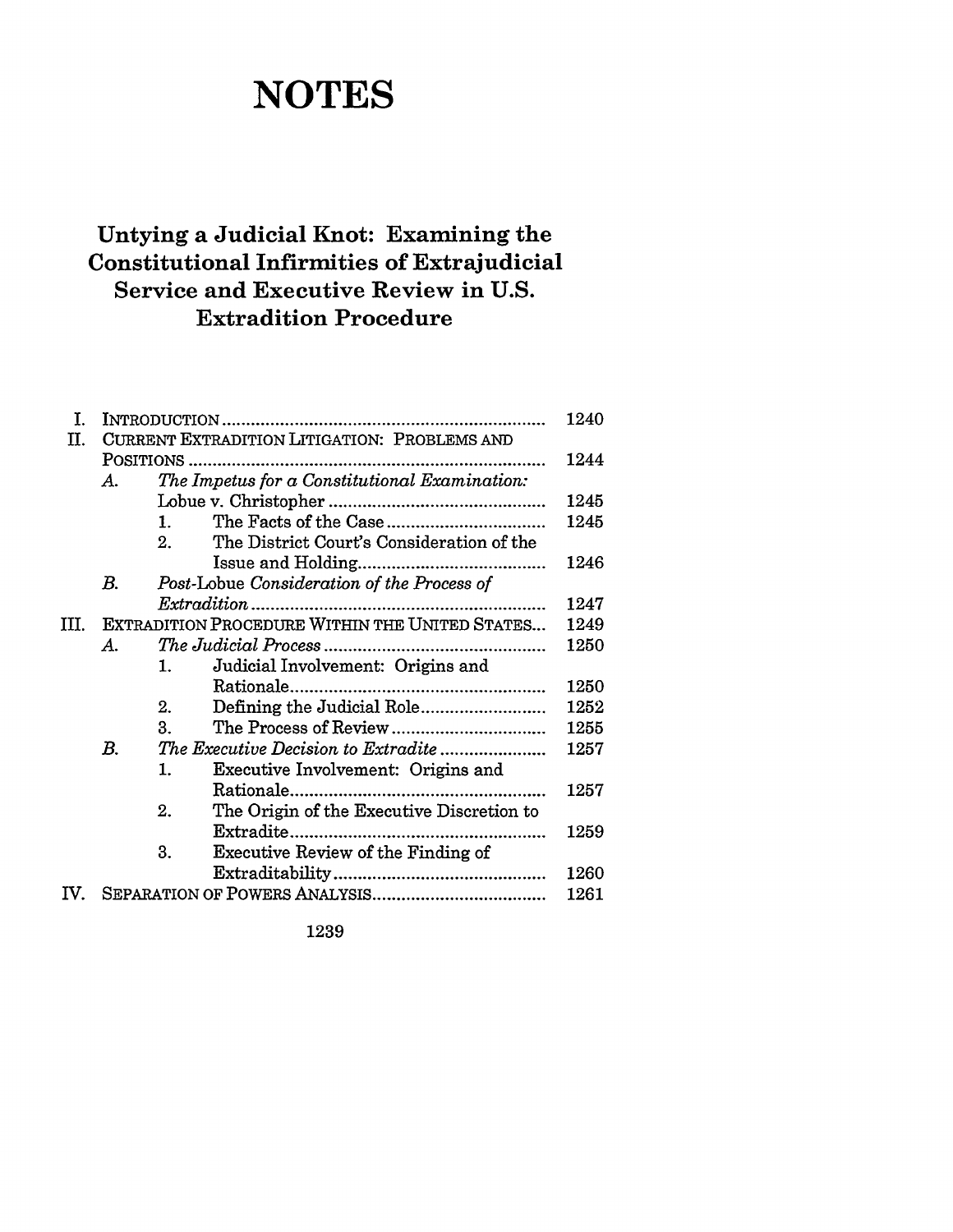|  | A. |                                           |                                                                              |      |                                  |              |  |  |  |
|--|----|-------------------------------------------|------------------------------------------------------------------------------|------|----------------------------------|--------------|--|--|--|
|  |    | Formalism and Extradition Procedure<br>1. |                                                                              |      |                                  |              |  |  |  |
|  |    |                                           | The Issuance of Advisory Opinions<br>$\alpha$ .                              |      |                                  |              |  |  |  |
|  |    |                                           |                                                                              |      | and Executive Review of Judicial |              |  |  |  |
|  |    |                                           |                                                                              |      |                                  | 1265         |  |  |  |
|  |    |                                           |                                                                              | i.   | The Prohibition Against          |              |  |  |  |
|  |    |                                           |                                                                              |      | Advisory Opinions and            |              |  |  |  |
|  |    |                                           |                                                                              |      | Extradition                      | 1265         |  |  |  |
|  |    |                                           |                                                                              | ii.  | <b>Executive Review and</b>      |              |  |  |  |
|  |    |                                           |                                                                              |      | Extradition                      | 1269         |  |  |  |
|  |    |                                           | ь.                                                                           |      | The Propriety of Extrajudicial   |              |  |  |  |
|  |    |                                           |                                                                              |      |                                  | 1270         |  |  |  |
|  |    | 2.                                        |                                                                              |      | Assessing the Formalist Analysis | 1272         |  |  |  |
|  | В. |                                           | A Functional Analysis of Extradition Procedure                               |      |                                  |              |  |  |  |
|  |    | 1.                                        | Functionalism and Extradition                                                |      |                                  |              |  |  |  |
|  |    |                                           |                                                                              |      | Procedure                        | 1274         |  |  |  |
|  |    |                                           | $\alpha$ .                                                                   |      | The Functional Justification For |              |  |  |  |
|  |    |                                           |                                                                              |      |                                  | 1274         |  |  |  |
|  |    |                                           | b.                                                                           |      | The Propriety of Extrajudicial   |              |  |  |  |
|  |    |                                           |                                                                              |      |                                  | 1276         |  |  |  |
|  |    |                                           |                                                                              | i.   | The Location of the Position     |              |  |  |  |
|  |    |                                           |                                                                              |      | of Extradition Magistrate        |              |  |  |  |
|  |    |                                           |                                                                              |      | Within the Judicial              |              |  |  |  |
|  |    |                                           |                                                                              |      |                                  | 1277         |  |  |  |
|  |    |                                           |                                                                              | ii.  | Service as an Extradition        |              |  |  |  |
|  |    |                                           |                                                                              |      | Magistrate                       | 1280<br>1282 |  |  |  |
|  |    | 2.                                        | Assessing the Functional Analysis                                            |      |                                  |              |  |  |  |
|  | С. |                                           | Rethinking Extradition: Thoughts on a                                        |      |                                  |              |  |  |  |
|  |    | Constitutional Solution                   |                                                                              |      |                                  |              |  |  |  |
|  |    | 1.                                        | Scenario 1: Vesting Article III Courts<br>With Jurisdiction Over Extradition |      |                                  |              |  |  |  |
|  |    |                                           |                                                                              | 1283 |                                  |              |  |  |  |
|  |    | 2.                                        | Scenario 2: Vesting Administrative<br><b>Agencies With Authority to Hear</b> |      |                                  |              |  |  |  |
|  |    |                                           |                                                                              |      |                                  | 1284         |  |  |  |
|  |    |                                           |                                                                              |      |                                  | 1284         |  |  |  |
|  |    |                                           |                                                                              |      |                                  |              |  |  |  |

#### I. INTRODUCTION

Consider the following situation. An investment banker embezzles millions of dollars from a bank in Italy and transfers the funds to an account in the United States. While he is vacationing in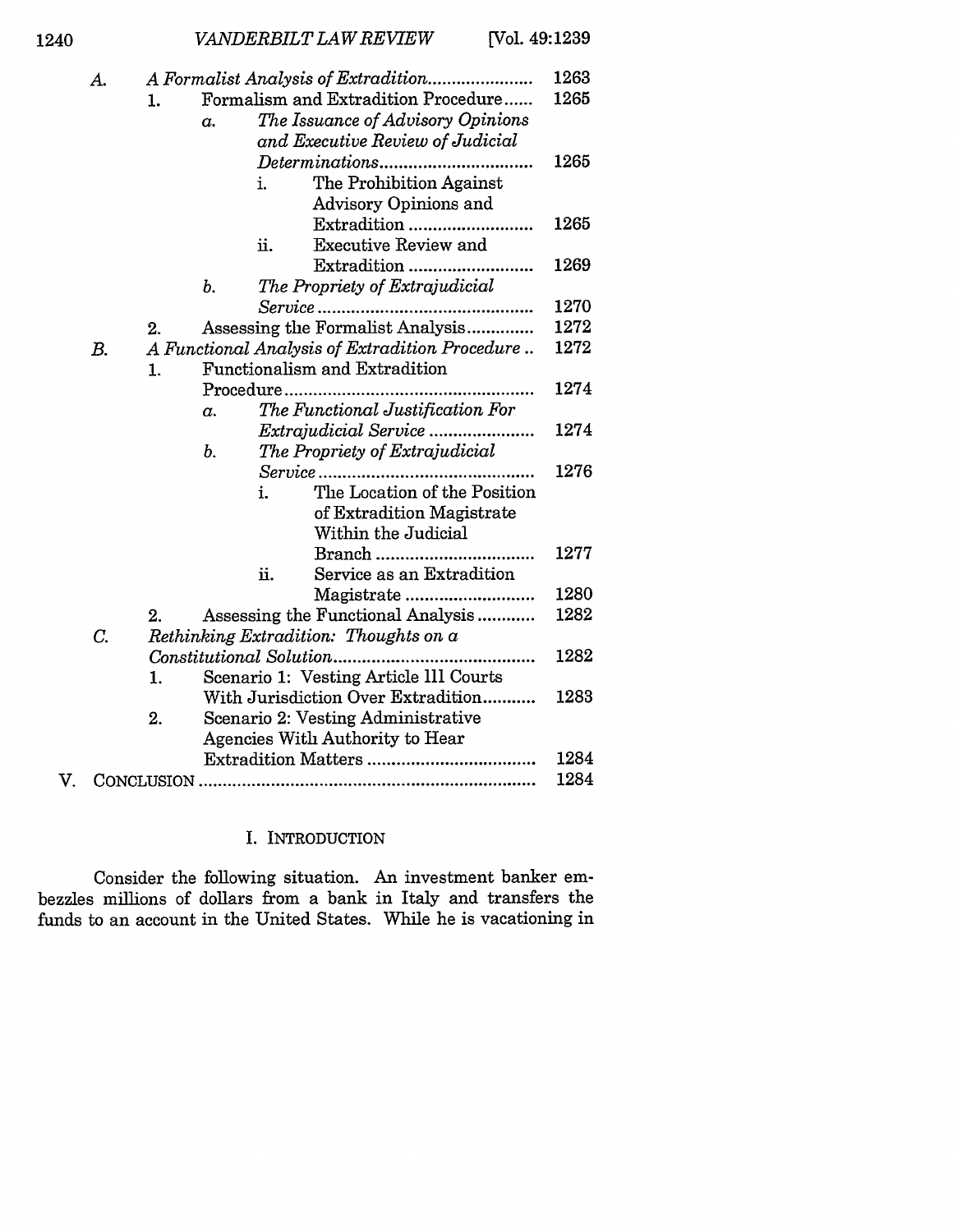the United States, federal marshals apprehend him pursuant to a request **by** the Italian government. They bring him before a federal district court judge sitting as an extradition magistrate in the local federal courthouse. After determining that the evidence presented meets the requisite level of criminality, the judge declares that the banker is properly extraditable and binds the case over to the Secretary of State.

The President, however, wishes to express his displeasure with Italy's failure to lend assistance during a recent military maneuver. He sends a memo to the State Department indicating that the banker should not be surrendered to Italy. So as not to embarrass highranking officials of the Italian government, the Secretary of State issues a statement specifying that the extradition magistrate incorrectly concluded that sufficient evidence of criminality existed.

From the perspective of the hypothetical banker and other individuals accused of committing crimes in foreign jurisdictions, the prospect of this type of executive reprieve would seem a welcome possibility.<sup>1</sup> Recently, though, one individual awaiting extradition<sup>2</sup> from the United States successfully argued in federal district court that the possibility of such review violated accepted principles of separation of powers.<sup>3</sup> Specifically, he argued that the statute governing extradition afforded members of the executive branch the opportunity to review and revise decisions of federal judges sitting as extradition magistrates. While this position has not been adopted in other jurisdictions, 4 it has created uncertainty in current extradition

2. "Extradition is the process **by** which a person charged with or convicted of a crime under the law of one state is arrested in another state and returned for trial or punishment." Restatement (Third) of Foreign Relations Law of the United States **§** 474 at **556-57 (1987).**

**3.** *Lobue v. Christopher,* **893** F. Supp. **65 (D.D.C. 1995).** The **D.C.** Circuit vacated and remanded Judge Lamberth's controversial decision mandating dismissal for lack of jurisdiction. *Lobue v. Christopher,* **82 F.3d 1081 (D.C.** Cir. **1996).** The circuit court, therefore, did not reach the issue of whether the procedure governing extradition violated separation of powers.

4. Each federal court that has subsequently considered the issue has disagreed with the conclusion reached in *Lobue.* See, for example, *LoDuca v. United States,* **1996 U.S. App.** LEXIS **22208 (2d** Cir. Aug. **29, 1996);** *Werner v. Hickey,* **920** F. Supp. **1257 (M.D.** Fla. **1996);** *Matter of Extradition of Lin,* **915** F. Supp. **206 (D.** Guam **1995);** *Matter of Extradition of Lang,* **905** F. Supp. **1385 (C.D.** Cal. **1995);** *Matter of Extradition of Sutton,* **905** F. Supp. **631 (E.D. Mo. 1995);** *Cherry v. Warden,* **1995 U.S.** Dist. LEXIS **14828 (S.D.N.Y.** Oct. **6, 1995);** *Matter of Extradition of Sidali,* **899** F. Supp. 1342 **(D.N.J. 1995);** *Carreno v. Johnson,* **899** F. Supp. 624 **(S.D.** Fla. **1995).**

**<sup>1.</sup>** Although the Secretary of State may decline to surrender the individual once the individual has been found extraditable **by** the extradition magistrate, the Secretary may not surrender an individual if the magistrate determines that sufficient evidence does not exist to warrant extradition. **18 U.S.C. §§** 3184 et seq. 1994 ed. In other words, the prospect of review **by** the Secretary of State can only inure to the benefit of the accused. One court has found this to be a relevant factor in denying the potential extraditee standing to challenge the constitutionality of the statute. See *Matter of Extradition of Lang,* **905** F. Supp. **1385, 1392 (C.D.** Cal. **1995).**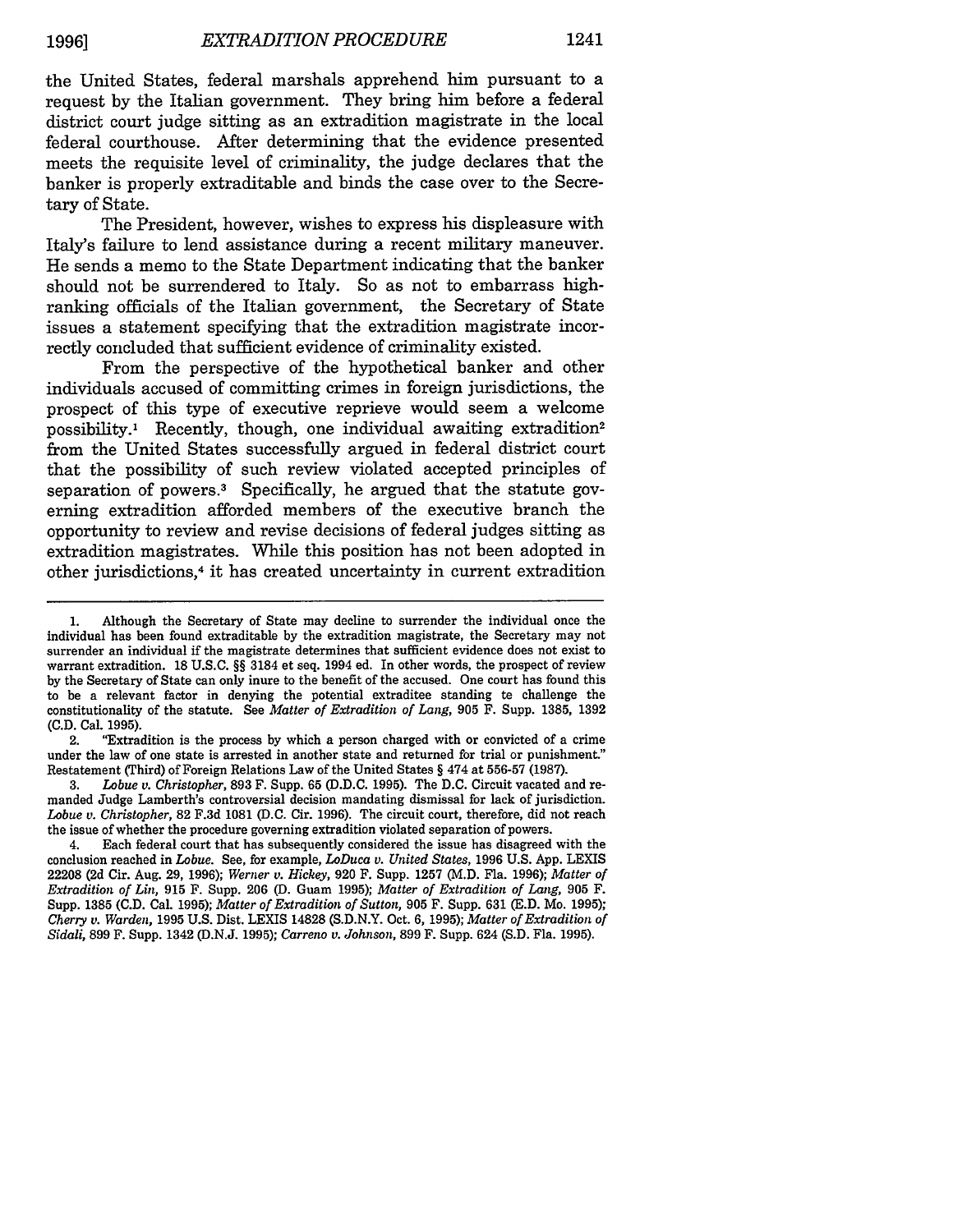proceedings and has affected the negotiation of several extradition treaties.5 Moreover, in light of the fact that the statute is nearly one hundred fifty years old, a finding of unconstitutionality was novel and unexpected.6 Because the opinion declaring the extradition procedure unconstitutional was later vacated at the appellate level for lack of jurisdiction,7 the appellate court did not reach the issue of whether the procedure violated separation of powers, essentially leaving this an open issue for subsequent consideration. This Note will endeavor to undertake such a consideration.

The ultimate lack of an analytical coherence in the Supreme Court's treatment of separation of powers issues unfortunately makes it difficult to predict the outcome of any given case.8 While each of the

The practical implications of the ruling extended well beyond the actual surrender of individuals to foreign countries to stand trial. Government officials indicated that foreign policy decisions and the negotiations of several extradition treaties were adversely affected. Thomas W. Lippman, *Judge's Bar on Extradition Draws Officials' Complaints; Cases, Treaty Talks Disrupted While U.S. Appeals,* Washington Post at **A2** (Sept. 21, **1995).** The problems caused by this decision were compounded when Judge Lamberth expanded his original ruling and barred the government from sending any suspects to another country to stand trial. Locy, Wash. Post at **A9** (cited in this note). However, the expansion of the original ruling was expeditiously overturned **by** the **D.C.** Circuit Court. Toni Locy, *Court Suspends Ruling Barring U.S. Extradition; Statute to Remain in Force During Appeal,* Wash. Post **A3** (Sept. **30, 1995).**

**6.** Toni Locy, *Law Permitting Citizens to Be Extradited for Foreign Trials Is Struck Down,* Wash. Post A14 (Sept. **1, 1995)** *("A* federal judge yesterday struck down the **U.S.** extradition law that, for more than **150** years, has allowed Americans accused of committing crimes abroad to be sent to foreign countries to face punishment.... Justice Department lawyers had argued the extradition law had withstood the test of time and should remain intact."). Judge Lamberth responded to appeals to defer to the constitutionality of the law due to its longevity: "It is certainly unfortunate that this fundamental flaw (in the law) has gone unnoticed for so long; however, the court will not further compound this error by a turning a blind eye to the statute now." George Graham, *Extradition Rules* **in** *Doubt,* Financial Times **3** (Sept. **1, 1995)** (quoting Judge Lamberth).

**7.** In vacating Judge Lamberth's opinion, the **D.C.** Circuit Court explained that the district court lacked jurisdiction over the matter. *Lobue,* **82 F.3d** at **1081 (D.C.** Cir. **1996).** The court indicated that general declaratory relief could not be used to challenge a federal law, due to its displacement by specific habeas corpus relief. Id.

**8.** See Rebecca L. Brown, *Separated Powers and Ordered Liberty,* 139 U. Pa. L. Rev. 1513, 1517 (1991) ("[T]he Supreme Court's treatment of the constitutional separation of powers is an incoherent muddle."); Stephen L. Carter, *From Sick Chicken to* Synar: *The Ecolution and Subsequent De-Evolution of the Separation of Powers,* 1987 B.Y.U. L. Rev. 719, 722-43 (indicating that the Court has failed to establish a coherent analytical approach in the area of

<sup>5.</sup> The impact of Judge Lamberth's ruling was immediately felt by the State Department, as the extradition of a notorious criminal to Peru was temporarily delayed by a federal court in Florida. Toni Locy, *Judge Prohibits Extraditions by U.S.; State Department Voices Concern About Impact on Foreign Policy,* Wash. Post **A9** (Sept. **16, 1995)** ('It is unclear how many other fugitives could be affected **by** [Judge] Lamberth's order."); Editorial, *Separate Nations, Separate Powers*, St. Louis Post-Dispatch 14B (Sept. 16, 1995) <sup>("Though the decision is immediately</sup> binding only on [those involved in the case before Judge Lamberth], it threw into question extradition proceedings involving about **250** people wanted on criminal charges in other countries."). See also Op-Ed, *Extradition*, Wash. Post A18 (Sept. 23, 1995) ("Government lawyers should be preparing an amendment to the extradition statute for congressional consideration .... If Judge Lamberth's ruling is upheld, a **bill** should be ready for the Hill.").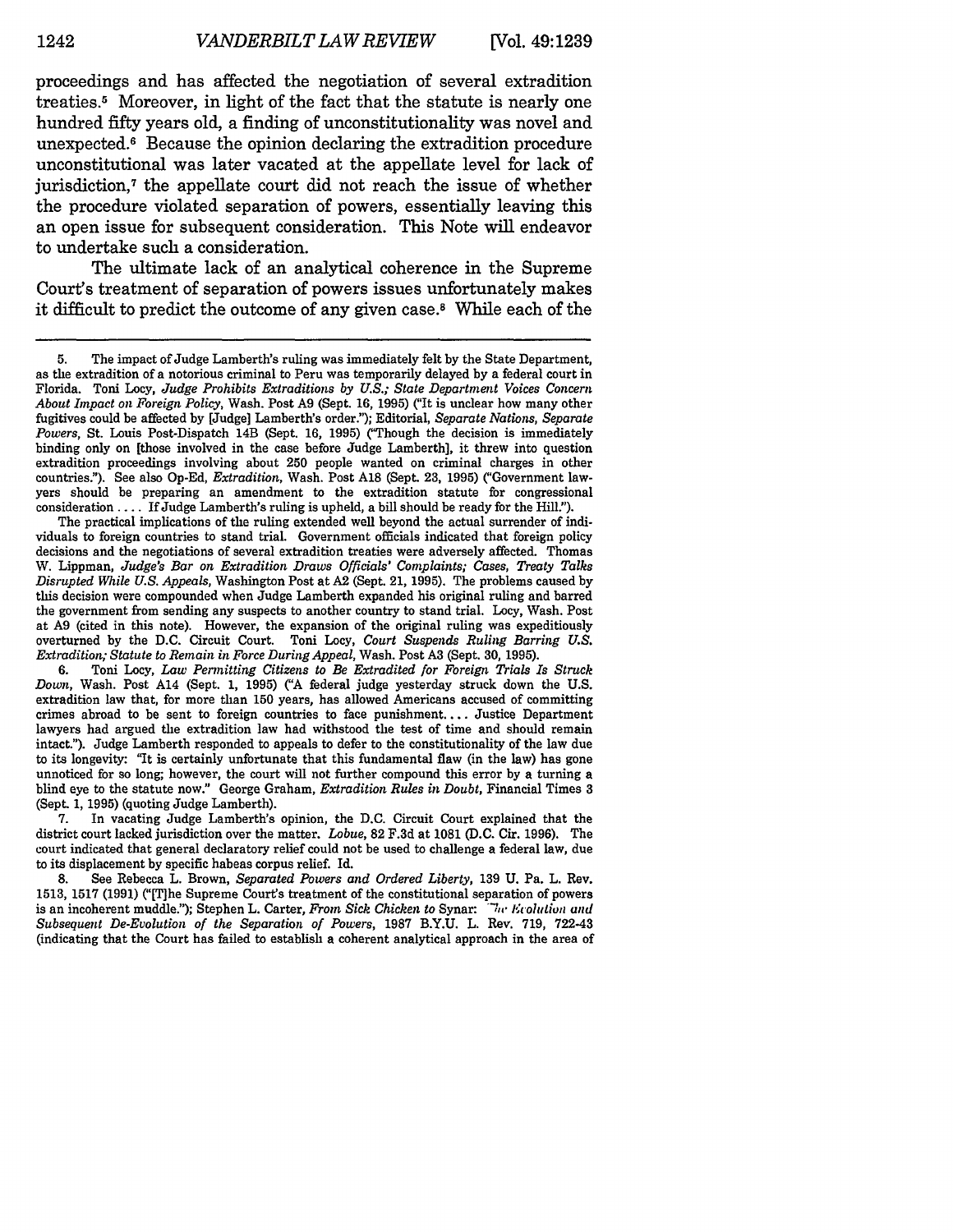differing philosophies on how such issues should be treated has some degree of merit-from formalism, with its pristine and textualist perception of the Constitution, to functionalism, with its pragmatic flexibility-selection of one method of analysis over another has the potential to render a markedly different result.<sup>9</sup> This is not the case, however, when the constitutionality of United States extradition procedure is assessed. Current United States extradition procedure cannot survive constitutional scrutiny under either a formalist or a functionalist analysis.

The internal procedure culminating in the extradition of an individual from the United States to a foreign nation is an intriguing system characterized by vague delineations of power among the three branches of the federal government.<sup>10</sup> The statute governing extradition creates constitutional problems of executive review and extrajudicial service by requiring members of the judicial branch to render non-binding, reviewable determinations of extraditability while sitting as extradition magistrates.<sup>11</sup> These problems have been created by the ambiguous wording of the statute, and more dramatically by the manner in which the statute has been interpreted. Examining the constitutionality of the statute requires more than the interpretation of a few words and a characterization of the roles played by the executive and the judiciary. It necessitates an analysis of why both the executive and the judiciary are involved and an assessment of how the performance of their assigned duties impacts their status as separate branches of the federal government. Such an evaluation demonstrates that as it now stands, federal extradition procedure violates the principle of separation of powers.

Part II of this Note briefly sets forth the competing positions courts have adopted in undertaking constitutional scrutiny of the

separation of powers); Peter L. Strauss, *Formal and Functional Approaches to Separation of Powers-A Foolish Inconsistency?,* 72 Cornell L. Rev. 488, 526 (1987) (commenting that the Supreme Court's disparate treatment of separation of powers issues demonstrates inconsistent reasoning).

<sup>9.</sup> Formalism and functionalism are terms which scholars have adopted in describing the Supreme Court's treatment of separation of powers issues. While any particular Justice would be reluctant to cast himself or herself as a formalist or functionalist, opinions by the Court in separation of powers cases usually fit within one of these particular characterizations. For further discussion of the formalist and functionalist approaches, see Parts IV.A. and IV.B.

**<sup>10.</sup>** See **18** U.S.C. §§ 3184 et seq. (1994 ed.) (governing the procedure for extradition of an individual from the United States).

<sup>11. &#</sup>x27;Extradition magistrate" is a descriptive term encompassing those judges who have been authorized **to** conduct extradition proceedings. These judges include members of the federal judiciary (Article III judges), federal magistrate judges under the supervision of a federal court, and state court judges. Id. § 3184. For purposes of this Note, discussion is confined to members of the federal judiciary unless otherwise indicated.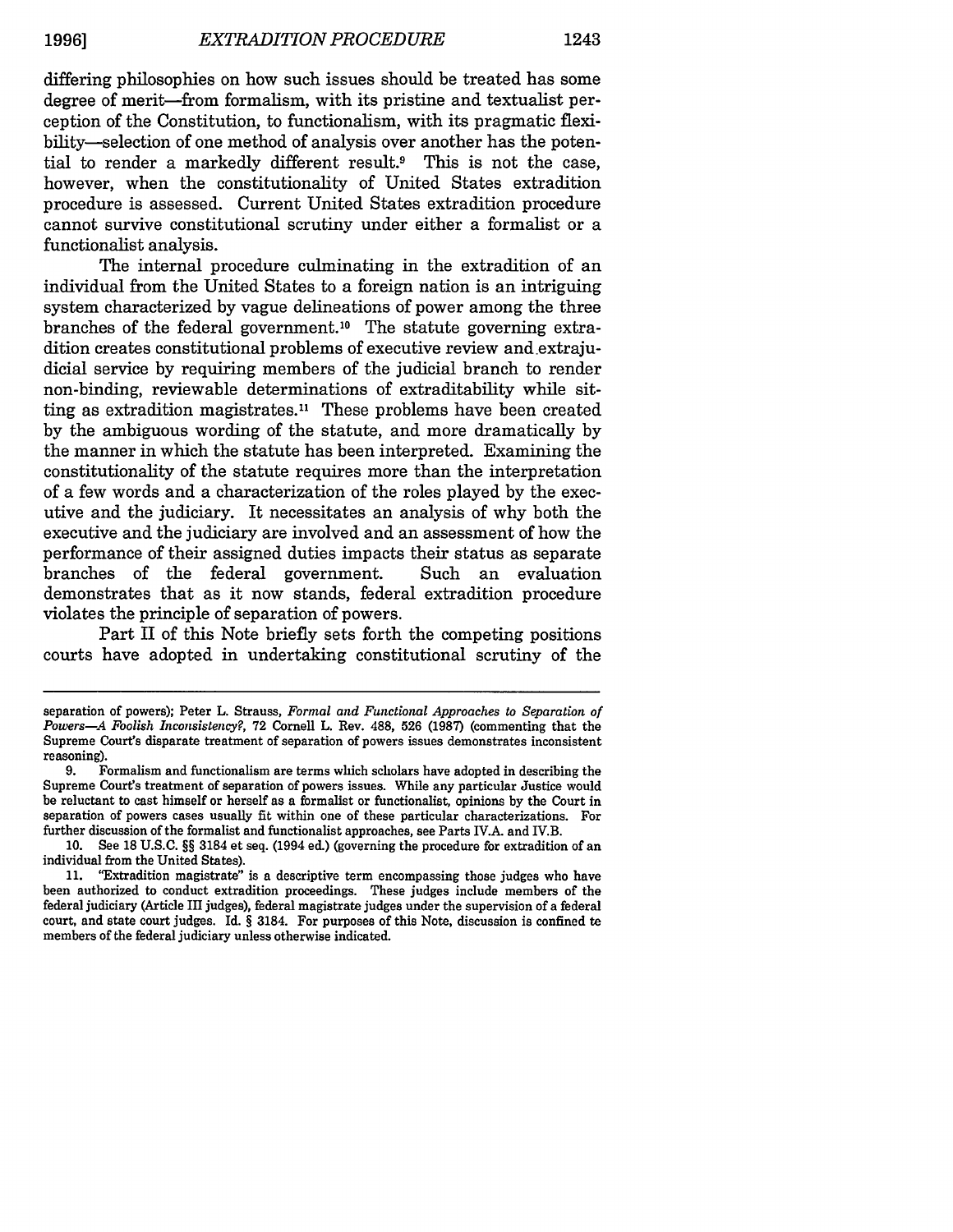current extradition statute. Part III examines the roles played by the executive and the judiciary in the extradition process. Part IV subjects the procedure to the traditional formal and functional tests employed by the Supreme Court when dealing with separation of powers issues and culminates in an analysis of the inherent strengths and weakness of each test. This Note ultimately concludes that the extradition procedure cannot withstand constitutional scrutiny and briefly describes two potential solutions.

#### II. CURRENT EXTRADITION LITIGATION: PROBLEMS **AND** POSITIONS

Article III judges serve on federal courts with life tenure and salary protections. The federal extradition statute vests these judges with the authority to sit as extradition magistrates and to determine issues of extraditability upon request from a foreign nation. 12 If an individual is found to be properly extraditable, the magistrate certifies this determination to the Secretary of State, who ultimately decides whether to surrender the individual to the requesting state. <sup>13</sup> The decision rendered by the Secretary of State has become the cornerstone of constitutional challenges to this process as it is perceived as an impermissible review of a judicial determination by the executive.

Id.

13. The statute further indicates:

<sup>12.</sup> The statute provides, in relevant part:

Whenever there is a treaty or convention for extradition between the United States and any foreign government, any justice or judge of the United States, or any magistrate authorized so to do by a court of the United States, or any judge of a court of record of general jurisdiction of any State, may, upon complaint made under oath, charging any person found within his jurisdiction, with having committed within the jurisdiction of any such foreign government any of the crimes provided for by such treaty or convention, issue his warrant for the apprehension of the person so charged, that he may be brought before such justice, judge, or magistrate, to the end that the evidence of criminality may be heard and considered.

If, on such hearing, he deems the evidence sufficient to sustain the charge under the provisions of the proper treaty or convention, he shall certify the same, together with a copy of all the testimony taken before him, to the Secretary of State, that a warrant may issue upon the requisition of the proper authorities of such foreign government, for the surrender of such person, according te the stipulations of the treaty or convention; and he shall issue his warrant for the commitment of the person so charged to the proper jail, there to remain until such surrender shall be made.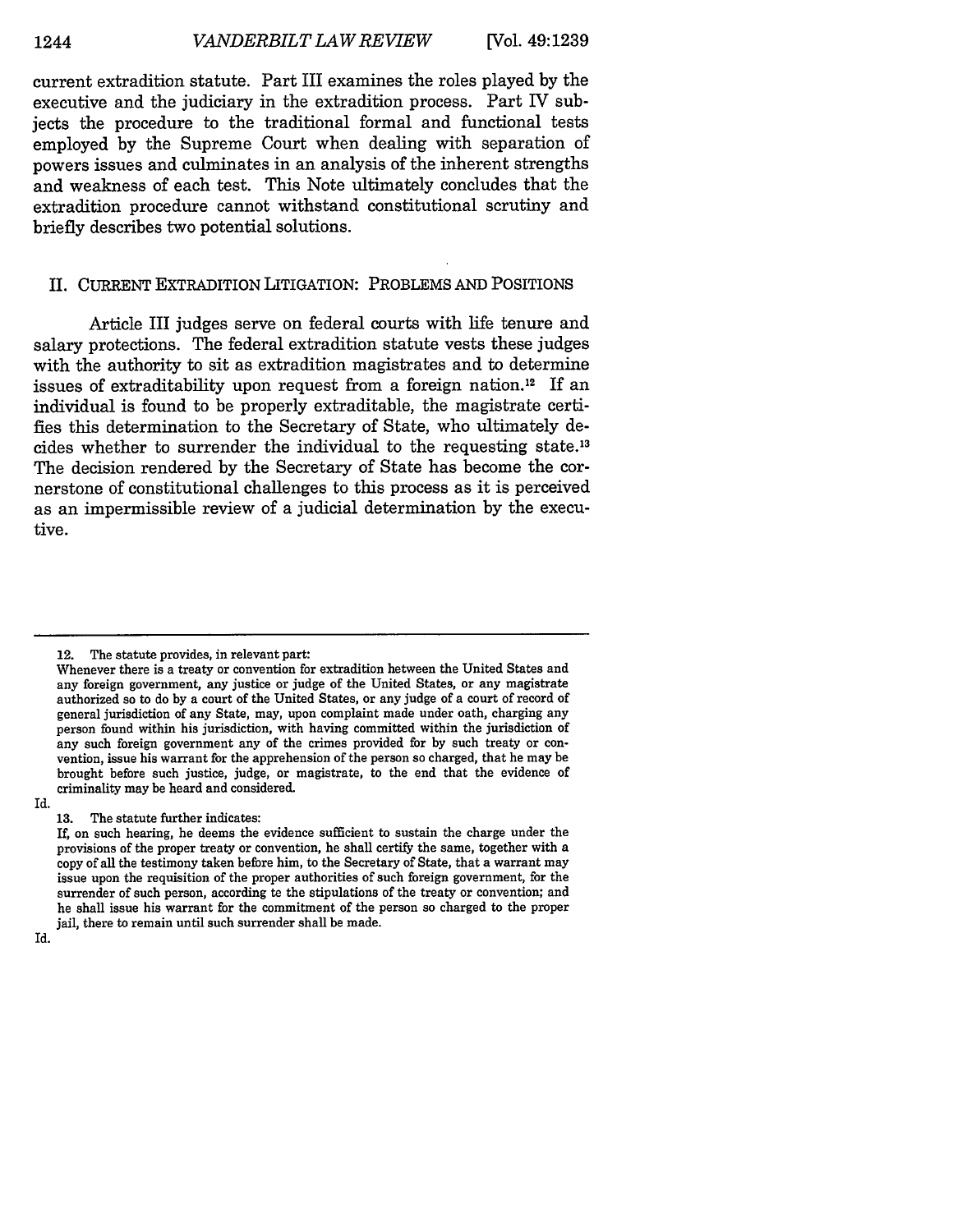#### *A. The Impetus for a Constitutional Examination:* Lobue v. Christopher

#### 1. The Facts of the Case

Pursuant to the extradition treaty in place between the United States and Canada, Canadian officials requested the extradition of individuals allegedly involved in a kidnapping incident.<sup>14</sup> The individuals allegedly involved in a kidnapping incident.<sup>14</sup> Secretary of State properly forwarded this request to the United States Attorney for the Northern District of Illinois, the jurisdiction in which officials believed the kidnappers resided, and extradition proceedings commenced.<sup>15</sup> After the required extradition hearing, the extradition magistrate determined that the individuals involved in the alleged kidnapping were properly extraditable.<sup>16</sup> The District Court for the Northern District of Illinois then granted a stay of the order of surrender to allow for the filing of a habeas corpus petition.<sup>17</sup> Despite this order, Deputy Secretary of State Strobe Talbot signed the surrender warrant authorizing the extradition to Canada.<sup>18</sup> The individuals slated for surrender to Canada filed an action in the District Court for the District of Columbia seeking a declaratory judgment and injunction challenging the constitutionality of the extradition statute.<sup>19</sup>

**15.** Id.

**19.** Id. at **65.**

<sup>14.</sup> In December 1987, Anthony DeSilva and his wife, Tammy, were involved in an automobile accident leaving Ms. DeSilva paralyzed and mentally disabled. As a consequence of Mr. DeSilva's filing of a personal injury lawsuit in Illinois, his wife, who at the time was being cared for by her mother in Canada, was required to undergo a medical examination as part of discovery in the case. Mr. DeSilva and other co-workers from the Chicago area traveled into Canada with the intention of bringing Ms. DeSilva back to the United States. Upon attempting to re-cross the border, Mr. DeSilva was stopped by United States Claims officers, who had been notified by the Winnipeg police that he had illegally abducted his wife. While Mr. DeSilva and the other men were allowed to return to the United States, Ms. DeSilva remained in Canada and subsequently requested that the individuals, including her husband, be charged with a criminal offense. *Matter of Extradition of Kulekowskis,* 881 F. Supp. 1126, 1129-35 (N.D. Ill. **1995).**

**<sup>16.</sup>** Id. at 1149. A determination of extraditability usually requires the following determinations: **(1)** that the offense charged is included in the extradition treaty as an extraditable offense; (2) that the alleged offense is considered criminal in both the requesting state and the United States; and **(3)** that a certain level of evidence exists indicating that the accused committed the crime. See Part III.A.2.

**<sup>17.</sup>** *Lobue,* **893** F. Supp. at **67.**

**<sup>18.</sup>** Id.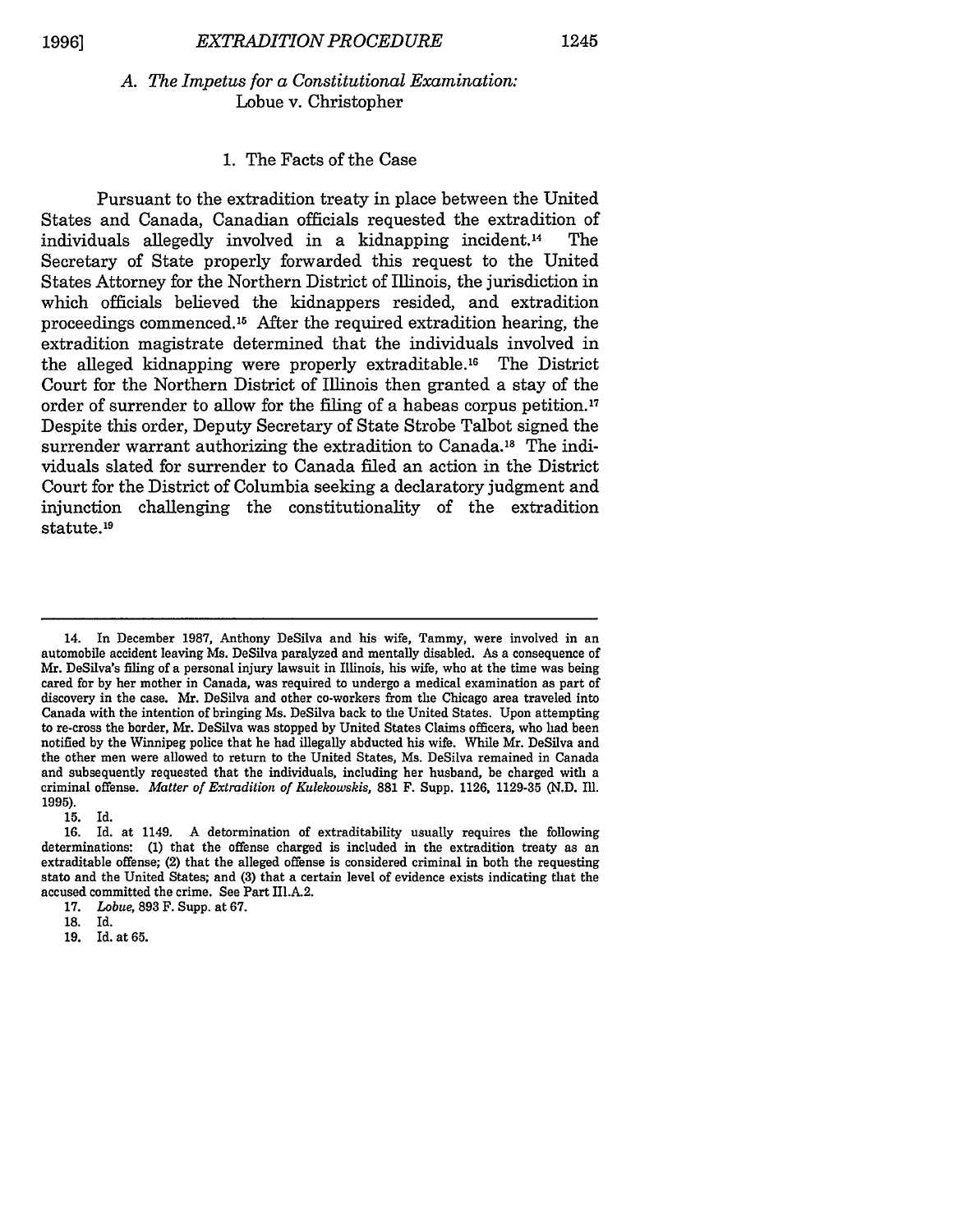#### 2. The District Court's Consideration of the Issue and Holding

The accused individuals (now plaintiffs) argued that the current extradition statute created a scheme granting the executive branch power to review and revise determinations of extraditability made by Article III judges sitting as extradition magistrates.<sup>20</sup> The government responded by defining the process of extradition as encompassing two distinct functions-first, the judicial determination of extraditability and second, the executive decision to extradite.<sup>21</sup> In the end, the court adopted the plaintiffs' assessment of the extradition procedure. <sup>22</sup>

The court defined the issue in this case as whether a statute may confer upon the executive, in the person of the Secretary of State, the authority to review determinations of extradition magistrates.<sup>23</sup> The court determined that the discretion exercised by the Secretary of State did, indeed, result in an executive review of a judicial finding.24 Rejecting the government's plea for the court to rely on the more flexible functional approach to separation of powers adopted by the

21. The Government indicated:

<sup>20.</sup> See *Plaintiffs Surreply to Defendant's Motion to Dismiss* at 4, *Lobue v. Christopher,* 836 F. Supp. 65 (D.D.C. 1995) (on file with the Author). Plaintiffs argued that this violated separation of powers because the extradition magistrate's determination was essentially an advisory opinion. The Supreme Court has specifically stated that the decisions of Article III judge may not be revised by members of either the executive or legislative branches. See *Plaut v. Spendthrift Farm, Inc.,* **115 S.** Ct. 1447, 1453, 131 L. Ed. 2d 328 (1995) ("Congress cannot vest review of the decisions of Article III courts in officials of the Executive Branch."). Nor may Article III judges issue opinions which do not bind the parties involved in the case or controversy before the court. See *Flast v. Cohen,* 392 U.S. 83 (1968).

Contrary to plaintiffs view, the Secretary of State does not "revise[], overturn[], or refuse[ ] faith and credit" to the extradition judge's determination. The extradition judge's certification is not that the extradition *must* occur, but simply that it is lawful to hold and extradite the fugitive under the extradition treaty. As argued previously, this is functionally the same as the determination that it is lawful to conduct a search, arrest a person, or hold him to answer certain criminal charges. The ultimate decision whether to carry out an extradition is, however, a political and foreign policy determination committed to the executive branch. Consequently, it would be beyond any judicial officer's power to compel the Secretary of State, **by** virtue of the certification of extraditability, to exercise his discretion in favor of extradition.

*Defendant's Motion to Dismiss,* at **25,** *Lobue v. Christopher,* 836 F. Supp. 65 (D.D.C. 1995) (on file with the Author).

However, the government's opinion neglects historical evidence demonstrating that the Secretary of State has reviewed and reversed the legal determinations of extradition magistrates in deciding whether to surrender accused individuals to requesting nations. See Part III.B.3.

<sup>22.</sup> *Lobue,* 893 F.Supp at 78.

<sup>23.</sup> Id. at 68.

<sup>24.</sup> Id. at 68-70.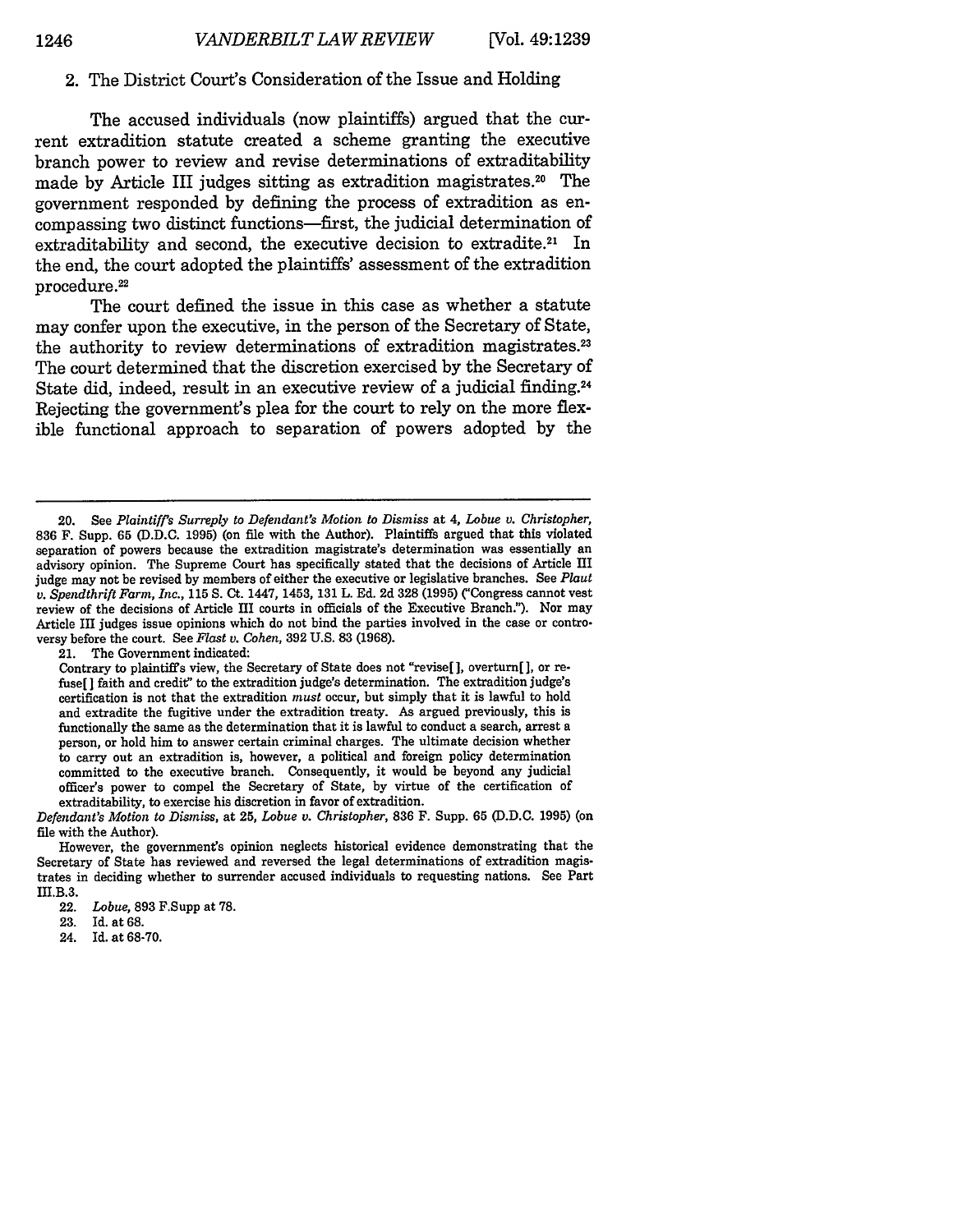Supreme Court in cases such as *Mistretta v. United States*<sup>25</sup> and *United States v. Nixon,26* the court determined that the statute at issue could not withstand separation of powers scrutiny.<sup>27</sup> The court recognized that the judge's determinations were neither final nor binding on the executive and concluded that the extradition statute contravened the intended reach of the constitutional power vested in the executive.<sup>28</sup> The court interpreted the certification of the extradition magistrate as the final word of the judiciary on the question of extraditability and as such, "[s]ubjecting the final determinations of the Judiciary to Executive Branch review in this manner [was perceived to be] manifestly unconstitutional."29

#### *B.* Post-Lobue *Consideration of the Process of Extradition*

Not suprisingly, numerous individuals facing the prospect of extradition from the United States have invoked the holding in *Lobue* as a constitutional bar to their extradition.30 Unfortunately for these individuals, the judiciary has generally turned a deaf ear to these arguments.<sup>31</sup> These subsequent decisions do not reflect a rejection of the basic principle relied on in *Lobue,* namely that executive review of judicial decisions is unconstitutional. Rather, these cases reflect a different interpretation of the roles played by the respective branches in the process of extradition.

27. *Lobue,* 893 F. Supp. at 78.

<sup>25. 488</sup> U.S. 361, 382 (1989) (examining the separation of powers issues and judicial participation in the Federal Sentencing Commission). The government relied on supreme court holdings evincing a willingness to permit the intermingling of the three branches of the general government so long as the authority and independence of each branch is effectively preserved. Moreover, the government put forth the contention that the Framers never intended to create three hermetically sealed branches of government, each completely separate from the others.<br>26. 418 U.S. 683, 707 (1974) (indicating that the three branches of government have ne

<sup>26. 418</sup> U.S. 683, 707 (1974) (indicating that the three branches of government have never been required to "operate with absolute independence"). The government also alluded to the Court's holdings in both *Morrison v. Olson,* 487 U.S. 654 (1988) and *Youngstown Sheet & Tube Co. v. Sawyer,* 343 U.S. 579 (1952), in asserting the principle that the Constitution did not contemplate absolute and total separation of powers. *Government's Reply* at 19.

<sup>28.</sup> Id. at 71.

<sup>29.</sup> Id. at 75.

<sup>30.</sup> In several cases, individuals facing extradition argued that the procedure violated separation of powers. See *Werner v. Hickey,* 920 F. Supp. 1257 (M.D. Fla. 1996); *Matter of Extradition of Lin,* 915 F. Supp. 206 (D. Guam 1995); *Matter of Extradition of Lang,* 905 F. Supp. 1385 (C.D. Cal. 1995); *Matter of Extradition of Sutton,* 905 F. Supp. 631 (E.D. Mo. 1995); *Cherry,* 1995 U.S. Dist. LEXIS 14828 at \*1 *Matter of Extradition of Sidali,* 899 F. Supp. 1342 (D.N.J. 1995); *Carreno v. Johnson,* 899 F. Supp. 624 (S.D. Fla. 1995).

<sup>31.</sup> Each court cited in note **30** determined that the extradition statute was constitutional.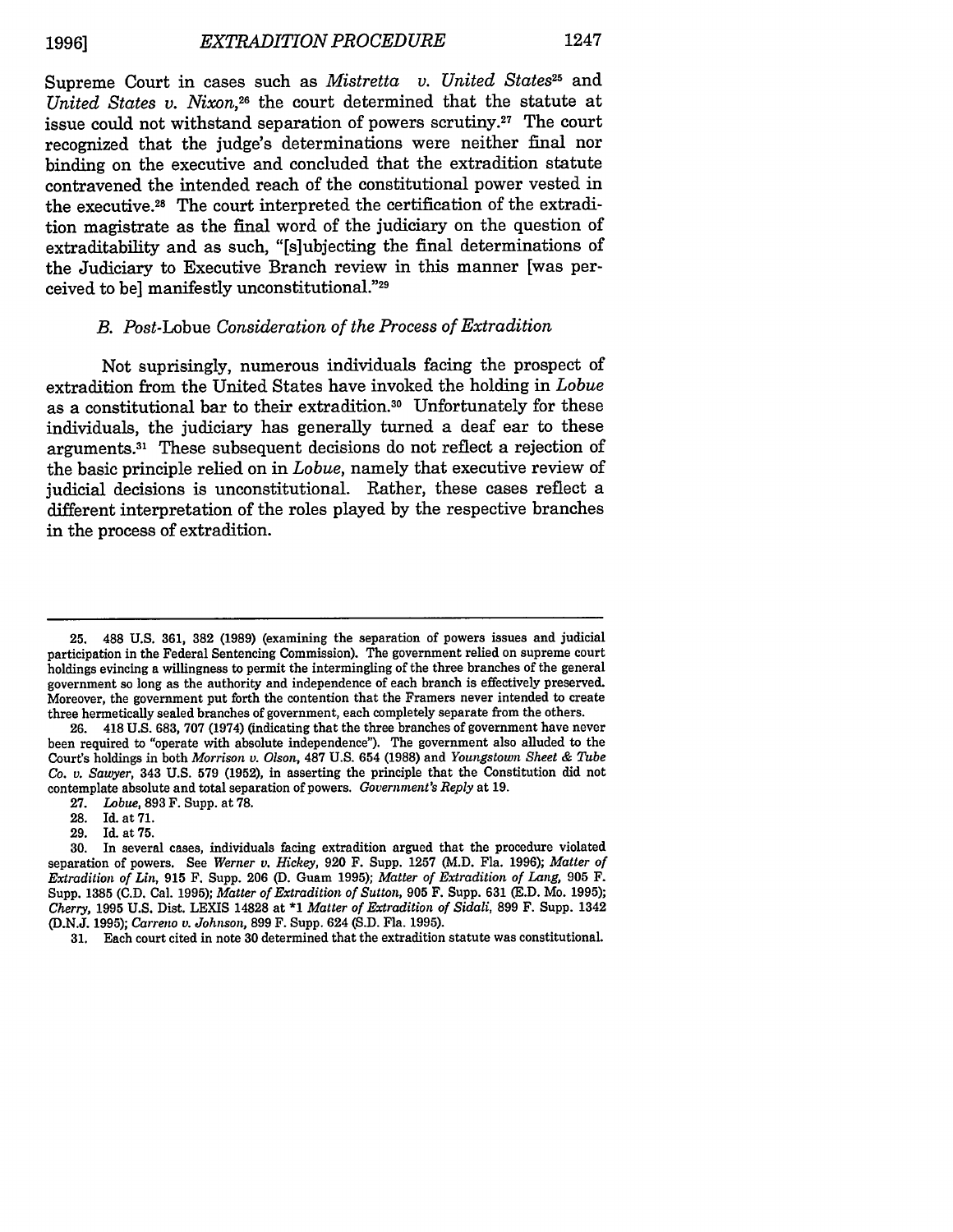Many district courts have relied heavily on principles of statutory interpretation in reaching their conclusions.<sup>32</sup> In most cases, courts have focused on a "plain reading" of the extradition statute and have found that the statute on its face does not confer an impermissible review power on the Secretary of State.<sup>33</sup>

Other courts have found the statute constitutional in light of the differing roles performed by the respective branches in the extradition process. 34 This interpretation defines the role of the extradition magistrate as reaching a final, non-reviewable conclusion on the threshold issue of whether extradition would be lawful. The extradition hearing is compared to a preliminary criminal hearing.<sup>35</sup> and the decision to extradite is viewed as one of many factors considered by the executive in ultimately reaching a foreign policy conclusion. 36 Although courts considering this issue have selected a

Although concentrating on a plain reading of the statute reveals no apparent constitutional problems, the manner in which courts have interpreted the language of the statute clearly implicates separation of powers concerns not readily apparent from the statute's text. See Parts III.A.3. and III.B.3. Thus, the unconstitutionality of the statute is derived from the language of the statute indirectly, in that the ambiguity of the statute has afforded its interpreters the opportunity to convey impermissible power upon members of the executive and judicial branches of the federal government. For the language of the statute at issue, see notes 12 and 13.

Quite separate from the statutory interpretation relied on in the cases above, was the unique approach adopted by a California district court's opinion in *Lang.* Although this court did indicate that it would reject a separation of powers argument in the case on plain reading grounds, the court also noted that the petitioner did not have standing to raise the issue due to the fact that the review by the executive could only inure to the benefit of the accused. *Lang,* 905 F. Supp. at 1391-99.

34. See *Cherry,* **1995** U.S. Dist. LEXIS 14828 at \*7 (performing an analysis of the roles of the extradition magistrate and executive and indicating "the fact that the testimony at extradition hearings is reviewed by a member of the executive branch is not violative of the separation of powers doctrine"); *Sidali,* 899 F. Supp. at 1350.

**35.** The comparison of an extradition hearing to a preliminary criminal hearing does have the support of some appellate courts. See, for example, *Word v. Rutherford,* 921 F.2d 286, **288** (D.C. Cir. 1990) (indicating that "an extradition hearing **...** is akin to a preliminary examination"); United States v. Kember, 685 F.2d 451, 455 (D.C. Cir. 1982).

36. In *Cherry,* the court indicated as follows:

An extradition hearing is a preliminary hearing conducted to honor the treaty obligations of the United States negotiated and ratified by the executive and legislative branches. It is not an adjudication of guilt or innocence. In an extradition hearing the magistrate judge decides whether extradition would be lawful. He or she is not making a final determination that extradition should or should not be carried out, a determination which may involve foreign policy considerations. Therefore, the fact that

**<sup>32.</sup>** See *Lang,* **905** F. Supp. at **1391;** *Sutton,* **905** F. Supp. at **635;** *Carreno,* **899** F. Supp. at  $629-30.$ <br> $33.$ 

<sup>33.</sup> See *Lang,* 905 F. Supp. at 1391 ('The court is not convinced that the extradition statute creates executive revision."); *Sutton,* 905 F. Supp. at **635** C'This court finds the plain language of the statute does not confer an impermissible power of review upon the Secretary"); *Carreno,* 899 F. Supp. at 630 ("Therefore, the court finds no support in the language of the statute itself for the proposition that the statute confers an impermissible power of review upon the Secretary of State.").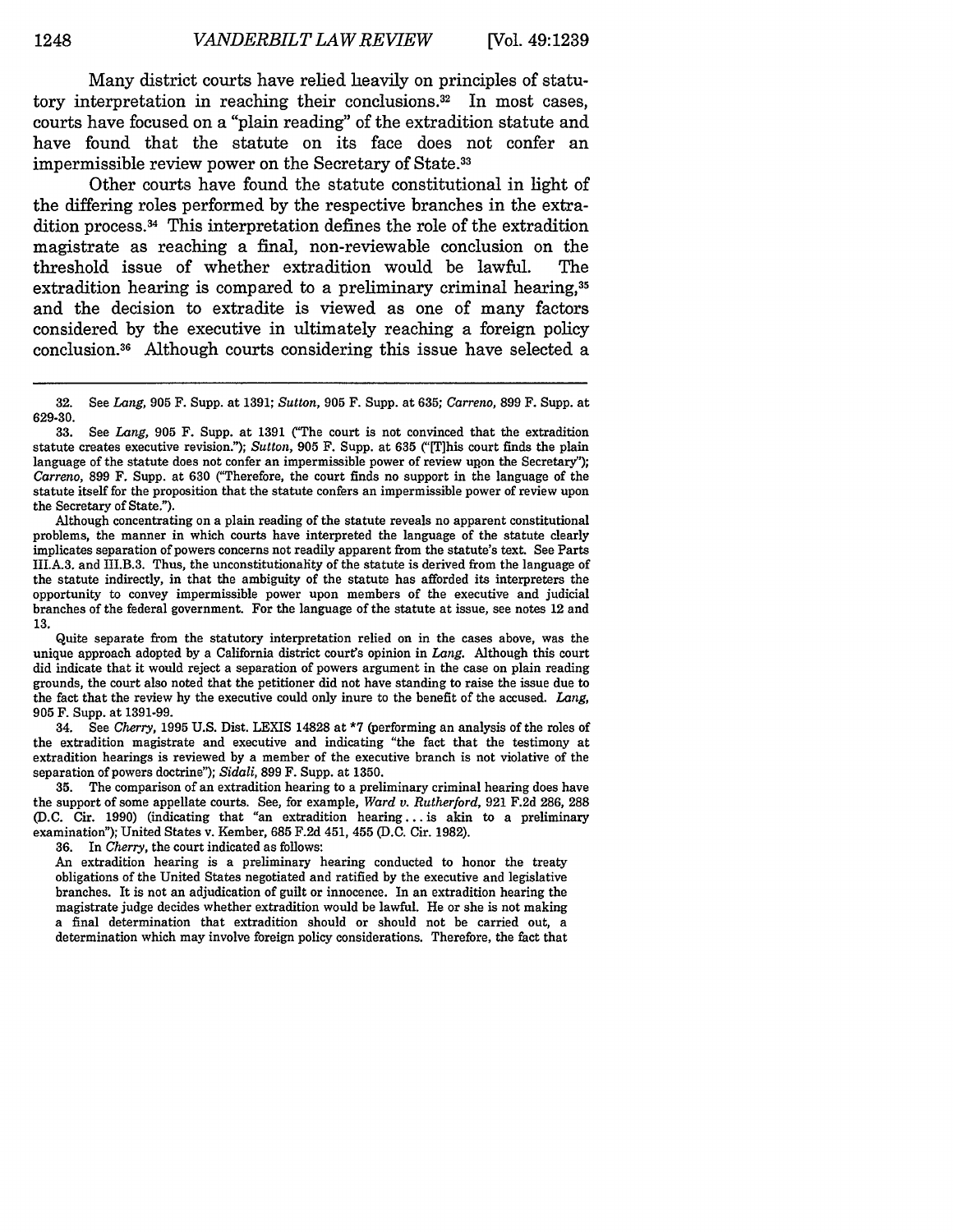relatively straightforward approach, they have chosen to ignore substantial historical evidence of executive review and revision of extraditability determinations made by federal judges sitting as extradition magistrates.<sup>37</sup>

Irrespective of which viewpoint is adopted, extradition requires complicated interaction among the three branches of the federal government before an individual is surrendered to the requesting state. Accurately characterizing the functions that each branch performs is therefore an essential prerequisite to a separation of powers analysis.

#### III. EXTRADITION PROCEDURE WITHIN THE UNITED STATES

Throughout its history, the United States has entered into numerous extradition treaties.<sup>38</sup> In the absence of express enabling legislation, the executive was initially charged with ensuring that these international obligations were fulfilled. Congress, however, eventually curtailed executive dominance in this area by introducing a judicial role in the process through the creation of the extradition magistrate. For nearly 150 years, the extradition of individuals to foreign countries from the United States has been governed by the procedures codified in 18 U.S.C. section 3184. Legislative adoption of these procedures was an effort to protect individual liberties by guaranteeing judicial oversight of the extradition process. 39 Although the extradition legislation enacted by Congress expressly defines the roles of the executive and the judiciary, courts and commentators

the testimony at extradition hearings is reviewed by a member of the executive branch is not violative of the separation of powers doctrine.

<sup>1995</sup> U.S. Dist. LEXIS 14828 at **\*7.** See also *Sidali,* 899 F. Supp. at 1350 ('In passing, the court simply notes its belief that the function of the Secretary of State is not to 'review' a judicial decision but rather is something wholly different. The executive decision is much more expansive than the judicial decision. The Executive Branch must consider a wider variety of factors in determining whether to actually extradite an individual once a certificate of extraditability has been issued.").

**<sup>37.</sup>** See Part II.B.3 for a description of incidents of executive review and revision throughout history.

<sup>38.</sup> In 1794, for example, the United States entered into the Treaty of Amity, Commerce, and Navigation with Great Britain. This treaty provided for the extradition of individuals charged with murder or forgery and marked the first American treaty provision expressly dealing with the subject of extradition. Treaty of Amity, Commerce, and Navigation, Art. 27, **8** Stat. 116, Treaty Ser. No. 105 (1794), reprinted in Hunter Miller, ed., 2 *Treaties and Other International Acts of the United States of America* **263 (U.S.** G.P.O., 1931)) ("Jay Treaty"). Since this time, the United States has entered into treaties or has been a member to conventions providing for extradition with nearly every nation in the world.

<sup>39.</sup> See *Matter of Mackin,* **668** F.2d 122, 126 (2d Cir. 1981) (The prime purpose of the 1848 statute... was to provide additional judicial officers to handle extradition requests.").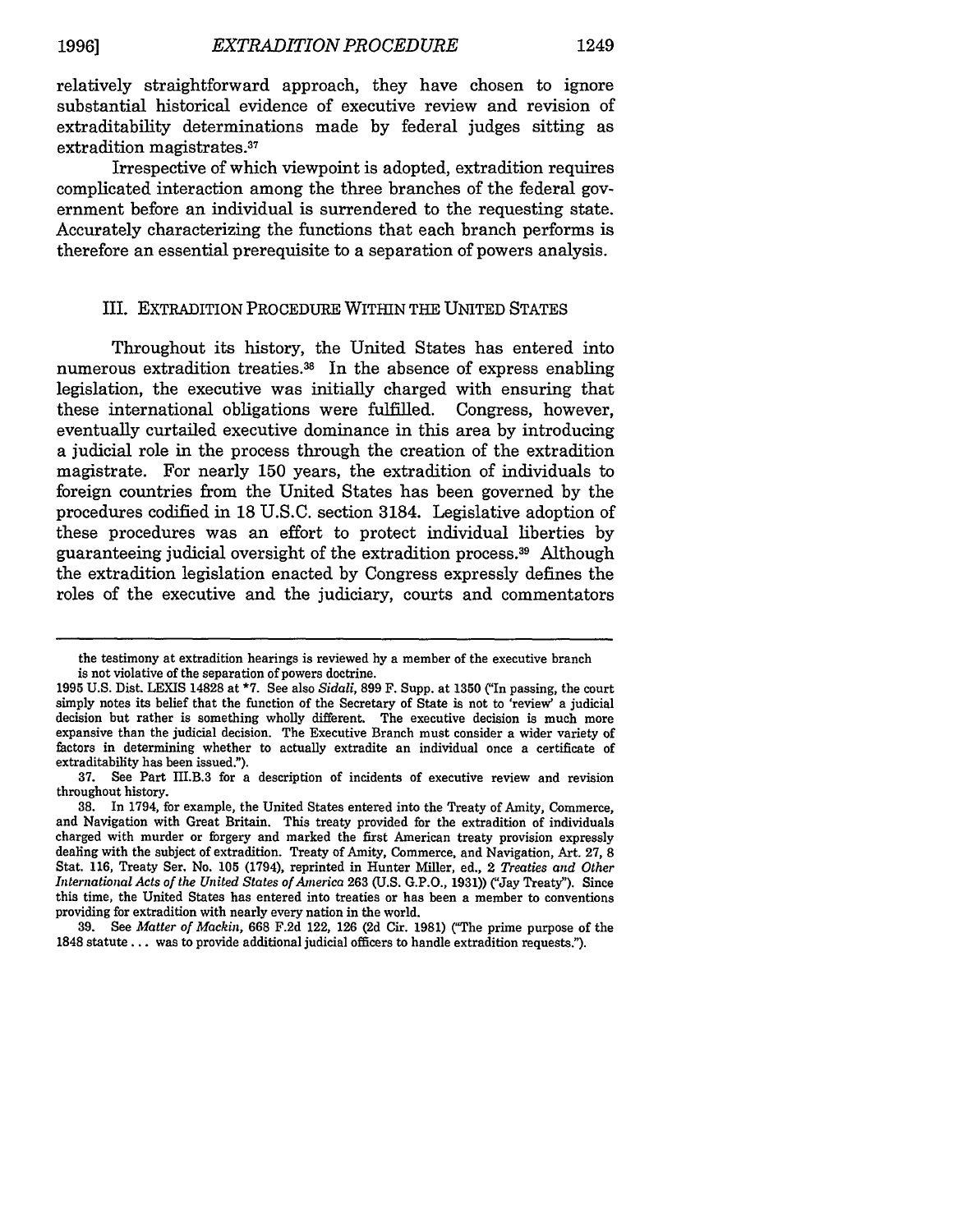have interpreted this legislation in a manner not readily apparent from the text of the statute and contradictory to the principle of separation of powers.<sup>40</sup>

#### *A. The Judicial Process*

#### 1. Judicial Involvement: Origins and Rationale

Extradition procedure within the United States originally failed to contemplate a distinct role for the judiciary. This absence of judicial involvement was apparent in the very first case involving the extradition of an individual from the United States. The lack of judicial input resulted in criticism sufficient to cause the defeat of an incumbent in a presidential election and essentially to cripple American extradition procedure for nearly **fifty** years. The first reported extradition case, *United States v. Robbins,41* involved the United States' surrender to Great Britain of an individual accused of participating in a mutiny aboard a British vessel. United States extradition law at the time consisted of the international obligation to extradite pursuant to the Jay Treaty and the Supremacy Clause<sup>42</sup> which rendered this treaty the law of the land. Federal courts had no constitutional or legislative jurisdiction over extradition, demonstrating a complete lack of a domestic extradition framework. <sup>43</sup> Nevertheless, the Secretary of State, acting on behalf of President John Adams, advised and requested that a federal district judge in South Carolina surrender Robbins to the British.<sup>44</sup> The district court relied on this executive request in concluding that Robbins would be properly extraditable, though neither the treaty with Great Britain nor any legislation at the time formed a legal basis for the President's action. <sup>45</sup>

<sup>40.</sup> See notes 12 and 13 for the text of the statute at issue. Though the statute at issue neither expressly authorizes executive review of judicial determinations nor directs Article III judges to serve in an extrajudicial capacity, interpretations of the statute have allowed such practices to occur.

<sup>41. 27</sup> F. Cases 825 (No. 16,175) (D.S.C. 1799).

<sup>42.</sup> U.S. Const., Art. VI, cl. 2 (indicating that treaties made under the authority of the United States "shall be the supreme Law of the Land").

<sup>43.</sup> Ruth Wedgwood, *The Revolutionary Martyrdom of Jonathan Robbins,* **100** Yale L. J. 229, 288 (1990).

<sup>44.</sup> *Robbins,* 27 F. Cases at 826-27.

<sup>45.</sup> Id. at 827. Upon Judge Bee's determination, "the irons were placed on the prisoner" and he was surrendered to British officials. He was hanged not long after this surrender. Wedgwood, 100 Yale L. J. at 287-99 (cited in note 43).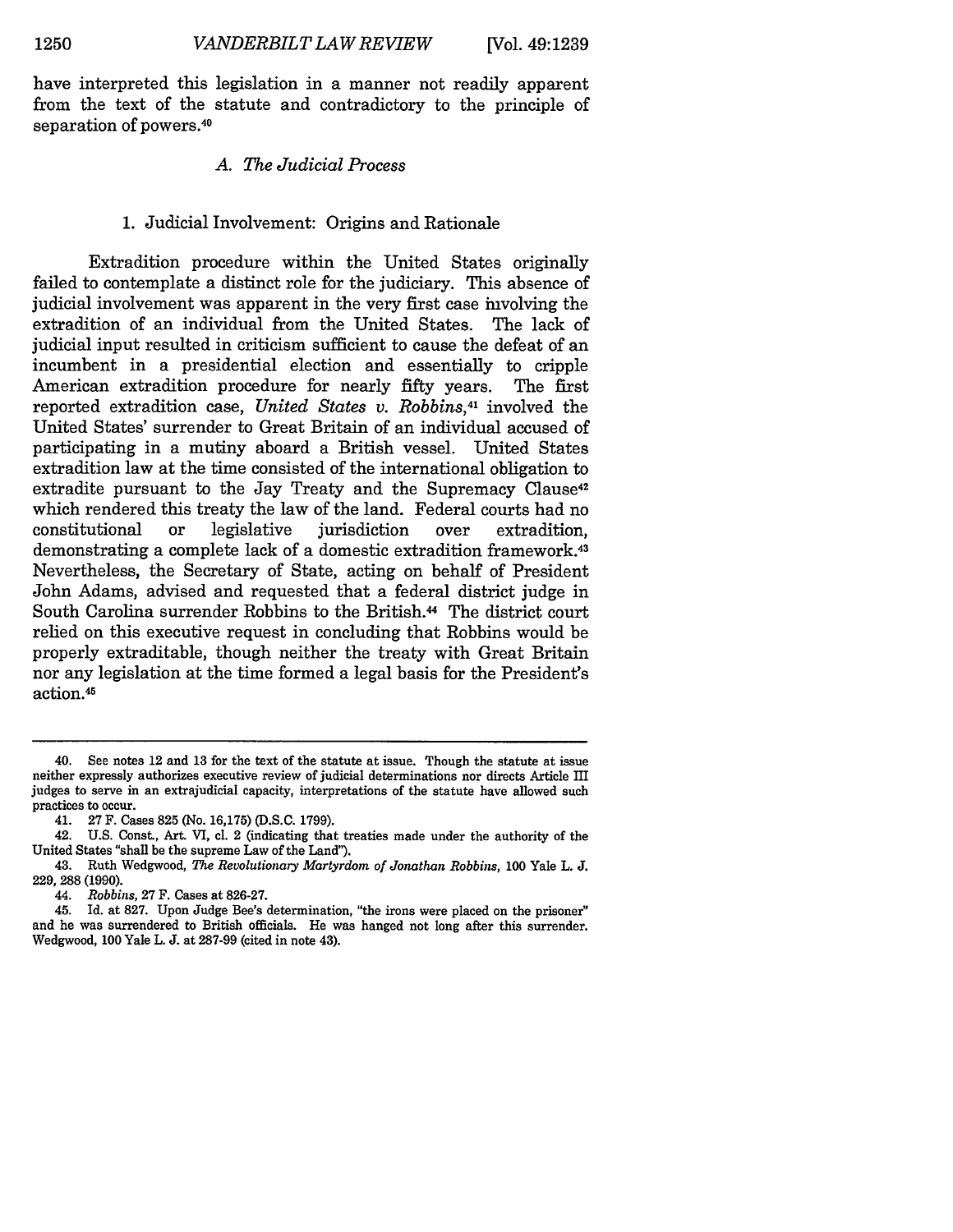Against a backdrop of anti-English sentiment and disapproval of the centralized strength of the British Crown, Thomas Jefferson extensively criticized the manner in which President Adams handled the extradition of Robbins, calling the President's action an infringement on the powers and independence of the judiciary.<sup>46</sup> Moreover, the remarkable thought of allowing the executive to pull an individual off the street for surrender to a foreign nation without any judicial function appeared highly dangerous to liberty.47 *Robbins* thus became the impetus for the inclusion of an express role for the judiciary in subsequent extradition treaties and legislation.<sup>48</sup> Formal judicial involvement was designed to prevent executive usurpation of judicial authority and to provide for the protection of the liberty interests of individuals faced with the prospect of extradition.49 Specifically, the task of determining extraditability has been assigned to the courts by legislation so as to protect fundamental individual rights and liberty.<sup>50</sup>

47. See Wedgwood, **100** Yale L. **J.** at 316 (cited in note 43). See also *In re Kaine,* **55** U.S. 103, 112 (1852) ("[E]xtradition without an unbiased hearing before an independent judiciary [is] highly dangerous to liberty.").

<sup>46.</sup> See M. Cherif Bassiouni, 1 *International Extradition: United States Law and Practice* ch. 2 at 48-49 (Oceana, 1987); Michael Abbell and Bruno A. Ristau, 4 *International Judicial Assistance §* 13-1-1 at 3-4 (International Law Inst., 1990); Jaques Semmelman, *Federal Courts, the Constitution, and the Rule of Non-Inquiry in International Extradition Proceedings,* **76** Cornell L. Rev. 1198, 1206-07 (1991).

<sup>48.</sup> The Supreme Court has recognized the inherent protection offered by an Article III adjudication of cases and controversies and has stated: "The Framers of the Constitution had a similar understanding of the judicial role, and as a consequence, they established that Article III judges would be appointed, rather than elected, and would be sheltered from public opinion by receiving life tenure and salary protection." *Chisom v. Roemer*, 501 U.S. 380, 400 (1991). Similar protections are non-existent when decisions are made by either the executive or legislative branches.

<sup>49.</sup> *Austin v. Healy,* 5 F.3d 598, 604 (2nd Cir. 1993) ("[W]e agree that 'extradition without an unbiased hearing before an independent judiciary is highly dangerous to liberty' ") (quoting *In re Kaine,* **55 U.S. 103,** 112 (1852)).

**<sup>50.</sup>** The provision governing extradition in the Jay Treaty lapsed in 1807, and the United States was then without an extradition treaty with Great Britain or any other nation in the world. Since the executive was not otherwise authorized to extradite an individual, the federal government lacked the authority to extradite for thirty-five years. It was not until 1842, when the United States entered into the Webster-Ashburn Treaty with Great Britain, that extradition could properly resume pursuant to treaty. 8 Stat. **572,** Treaty Ser. No. 119 (1842).

Due in large part to criticism of the *Robbins* case, the Webster-Ashburn Treaty specifically created the first express role for the judiciary in the extradition process. **Id.** The role of the judiciary was further formalized through the enactment of congressional legislation creating the position of extradition magistrate, effectively vesting jurisdiction in federal judges, state judges, and commissioners to hear extradition matters and certify individuals for extradition. Act of Aug. 12, 1848, ch. 167, *§* **5,** 9 Stat. 302, 303.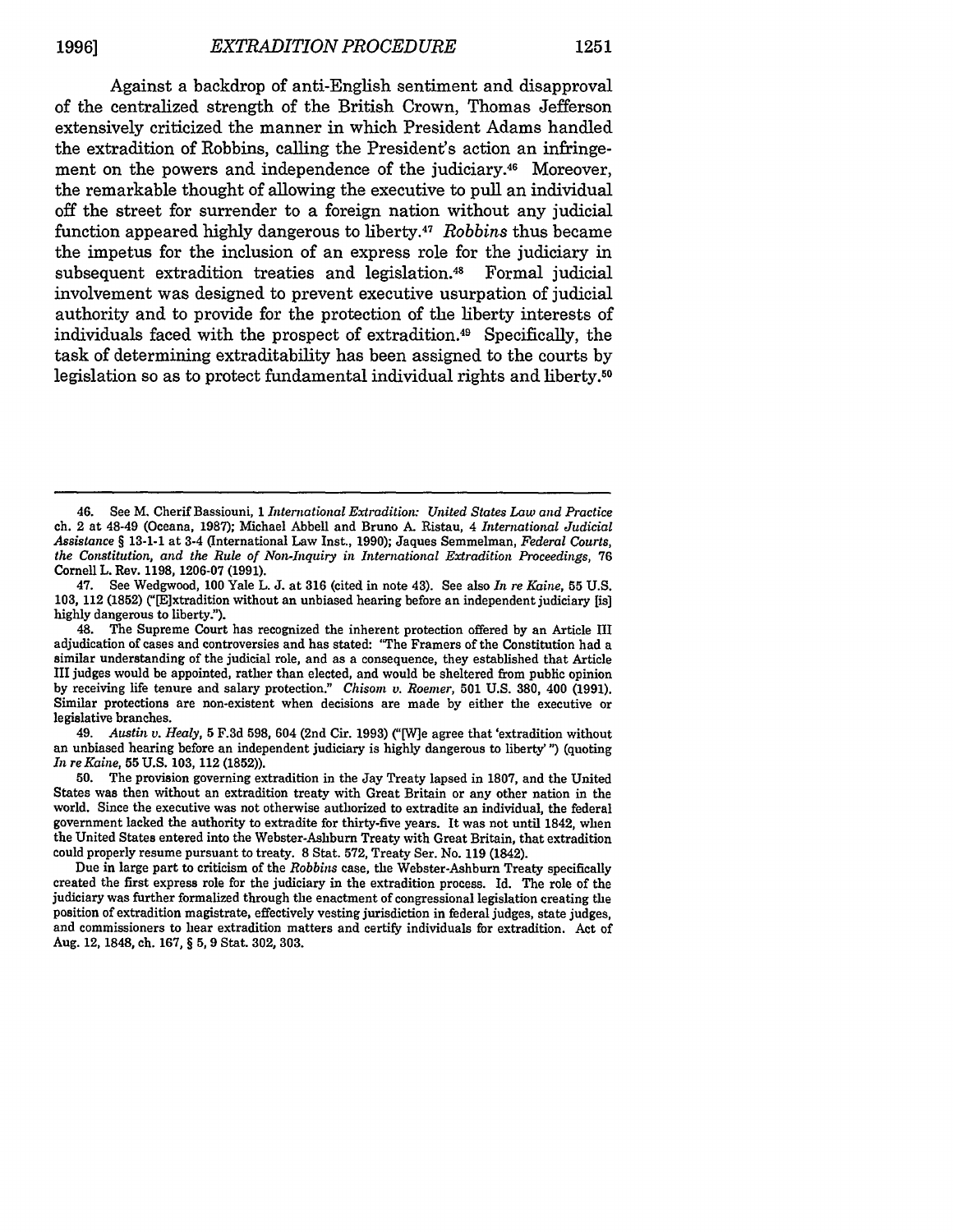#### 2. Defining the Judicial Role

Congress has conferred authority on the judiciary to become involved in the extradition procedure whenever a treaty or convention is in place providing for extradition between the United States and the requesting nation.51 Contingent upon the satisfaction of various procedural requirements,<sup>52</sup> members of the federal judiciary sitting as extradition magistrates are authorized to conduct extradition hearings. The purpose of the extradition hearing is not to adjudicate guilt or innocence, but to decide whether the accused can properly be certified as extraditable.<sup>53</sup> In assessing whether the threshold require-

52. Upon the filing of the formal request for extradition, the Department of State forwards the necessary papers to the United States Attorney in the district where it is believed the accused is residing so that a request can be made to the appropriate judicial officer for a warrant authorizing the arrest of the accused. 18 U.S.C. § 3184. The extradition magistrate is then authorized to issue a warrant "upon complaint made under oath" so that the arrest of the accused may be executed. Id. The complaint may be filed by any person acting with the permission and authority of the foreign state seeking extradition and must fairly apprise the accused of the alleged crime. *In re Wise,* **168** F. Supp. 366, 369 (S.D. Tex. 1957).

Once the extradition magistrate determines these requirements satisfied, a warrant may issue for the arrest of the accused. **18** U.S.C. § 3184. Apprehension of the accused by law enforcement officials ultimately culminates in a determination by an extradition magistrate as to whether the accused can be classified as extraditable. Id. Indigent accused persons may be assigned counsel. See Abbell and Ristau, 4 *International Judicial Assistance §* 13-2-2 at 32-33 (cited in note 46). A pre-trial release determination is also made on apprehension, prior to the actual extradition hearing. *Wright v. Henkel,* 190 U.S. 40 (1903). Once these procedural requirements have been adequatoly addressed, the process of determining the issue of extraditability commences.

53. In *Benson v. McMahon,* 127 U.S. 457 (1888) the Court commented:

We are not sitting in this court on the trial of the prisoner, with power to pronounce him guilty and punish him or declare him innocent and acquit him. We are now engaged simply in an inquiry as to whether, under the construction of the act of Congress and the treaty entered into **...** there was legal evidence before the commissioner to justify him in exercising his power te commit the person accused to custody to await the requisition of the [foreign] government.

Id. at 462-63. Similarly, the Fifth Circuit has specified that:

The accused is not entitled to introduce evidence which merely goes to his defense but he may offer limited evidence to explain elements in the case against him, since the extradition proceeding is not a trial of the guilt or innocence but of the character of a preliminary examination held before a committing magistrate to determine whether the accused shall be held liable for trial in another tribunal.

*Jimenez v. Aristeguieta,* 311 F.2d 547, **556** (5th Cir. 1962). See also *Glucksinan v. Henkel,* 221 U.S. 508, 512 (1911) (characterizing the full contemplation of all evidence as a waste of time for

<sup>51. 18</sup> U.S.C. § 3181 (1994 ed.) (providing that the legislative delegation of authority to the executive and judiciary "shall continue in force only during the existence of any treaty of extradition" with the requesting state). See also *Valentine v. United States ex rel. Neidecker,* 299 U.S. 5, 8-9 (1936); *Factor v. Laubenheimer,* 290 U.S. 276, 287 (1933) ("[T]he general opinion has been, and practice has been in accordance with it, that in the absence of a constitutional or legislative provision, there is no authority vested in any part of the government to seize a fugitive criminal and surrender him to a foreign power.") (internal citations and quotation marks omitted).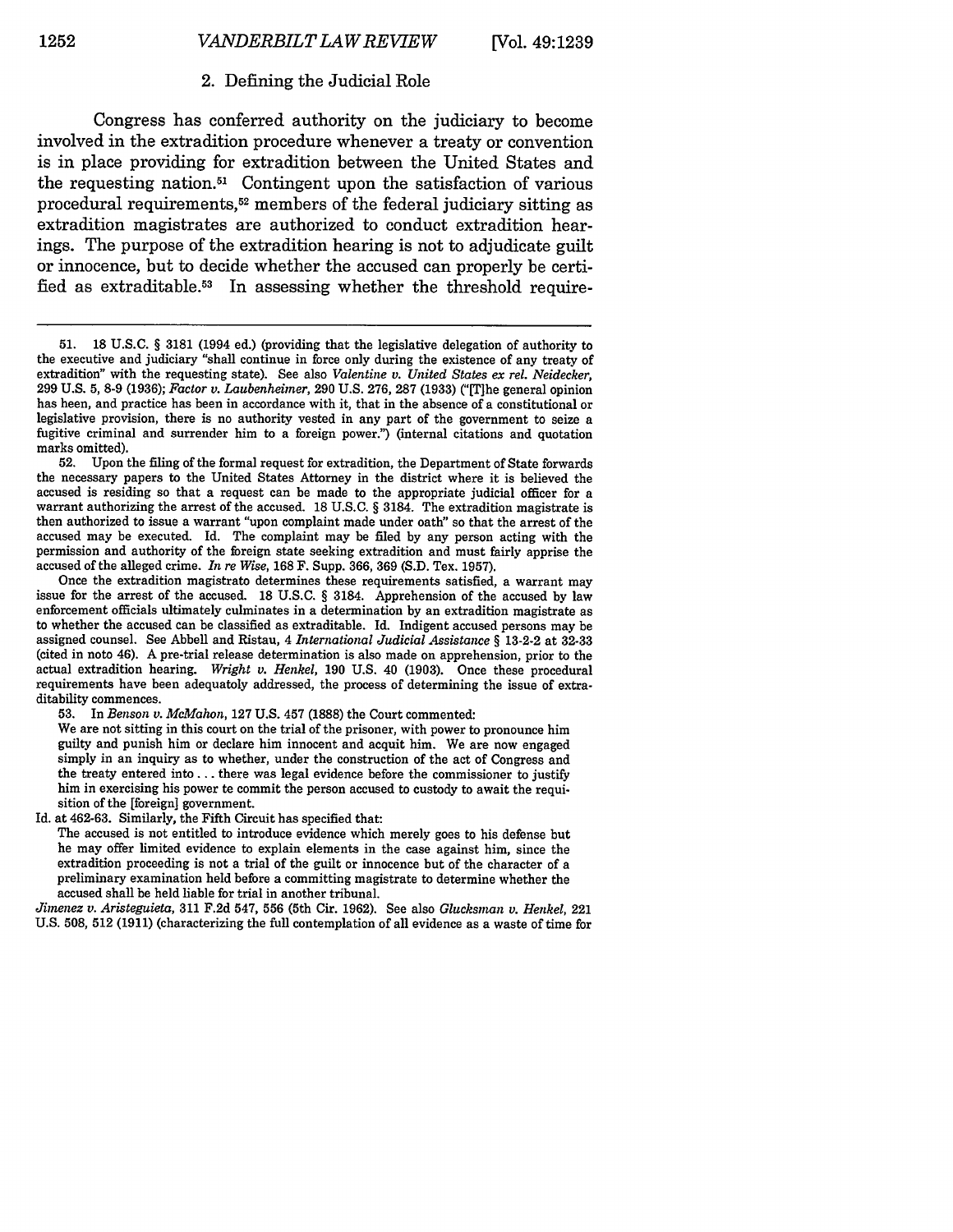ment of extraditability has been established, the extradition magistrate is customarily required to consult the applicable treaty provisions and perform three inquiries: (1) whether the offense charged is considered extraditable pursuant to the treaty with the requesting state; (2) whether the offense satisfies the principle of dual criminality; and (3) whether there is probable cause that the accused committed the alleged crime.

The first requirement precludes the United States from extraditing an individual to a foreign nation unless the treaty with that nation specifies the alleged act as extraditable.54 An extradition treaty may enumerate certain extraditable offenses and exclude offenses not specifically listed. Alternatively, a treaty may adopt an eliminative method, whereby a minimum threshold of punishment is required before the crime will be considered an extraditable offense. <sup>55</sup>

In the latter half of the twentieth century, courts added the further requirement of dual criminality.<sup>56</sup> Dual criminality requires the alleged offense to be characterized as criminal under the laws of both states involved in the extradition proceedings.<sup>57</sup> The principle of dual criminality ensures that each state can rely on corresponding treatment. Moreover, it ensures that no state will be forced to deliver an individual for an action which it does not consider criminal.58 The

**56.** See, for example, *Wright,* 190 U.S. at **58** ('The general principle of international law is that in all cases of extradition the act done on account of which extradition is demanded must be considered a crime by both parties.").

the extradition magistrate in reliance on the good faith attributed to the requesting government that the accused will receive a fair trial).

<sup>54.</sup> See Abbell and Ristau, 4 *International Judicial Assistance §* 13-2-4 at 56 (cited in note 46). The primary rationale advanced for the definition of extraditable offenses is to avoid the costly procedure of extradition for fairly minor offenses and to avoid having the requested state decline to surrender the accused on the policy reason that the act is not considered criminal in that state. Bassiouni, 1 *International Extradition* ch. 7 at 333 (cited in note 46).

**<sup>55.</sup>** Bassiouni, 1 *International Extradition* ch. 7 at 333-34 (cited in note 46). Bassiouni offers two general methods for determining extraditable offenses. The first involves the formula for ascertaining whether the offense is considered extraditable according to the treaty and the second, relied on in the absence of a treaty, requires a reciprocal recognition of the offense as extraditable by both the requesting and the requested state. Id. Because extradition from the United States must occur pursuant to a treaty, the second option is not available for consideration by the extradition magistrate. For a case involving the interpretation of treaty provisions to determine whether the offense could be characterized as extraditable, see *Melia v. United States,* 667 F.2d 300, 304 (2d Cir. 1981).

**<sup>57.</sup>** Most of the treaties pertaining to extradition prior to the 1970s do not contain this re- quirement with respect to all offenses. Typically, such requirements were imposed on specific offenses or certain types of offenses. However, treaties to which the United States became a party after this date began to include the requirement of dual criminality as a preamble to the list of extraditable offenses. Abbell and Ristau, 4 *International Judicial Assistance §* 13-2-4 at **56-57** (cited in note 46).

**<sup>58.</sup>** Bassiouni, 1 *International Extradition* ch. **7** at **325** (cited in note 46). See also *Factor,* **290** U.S. at 291 n.3, 292 n.4.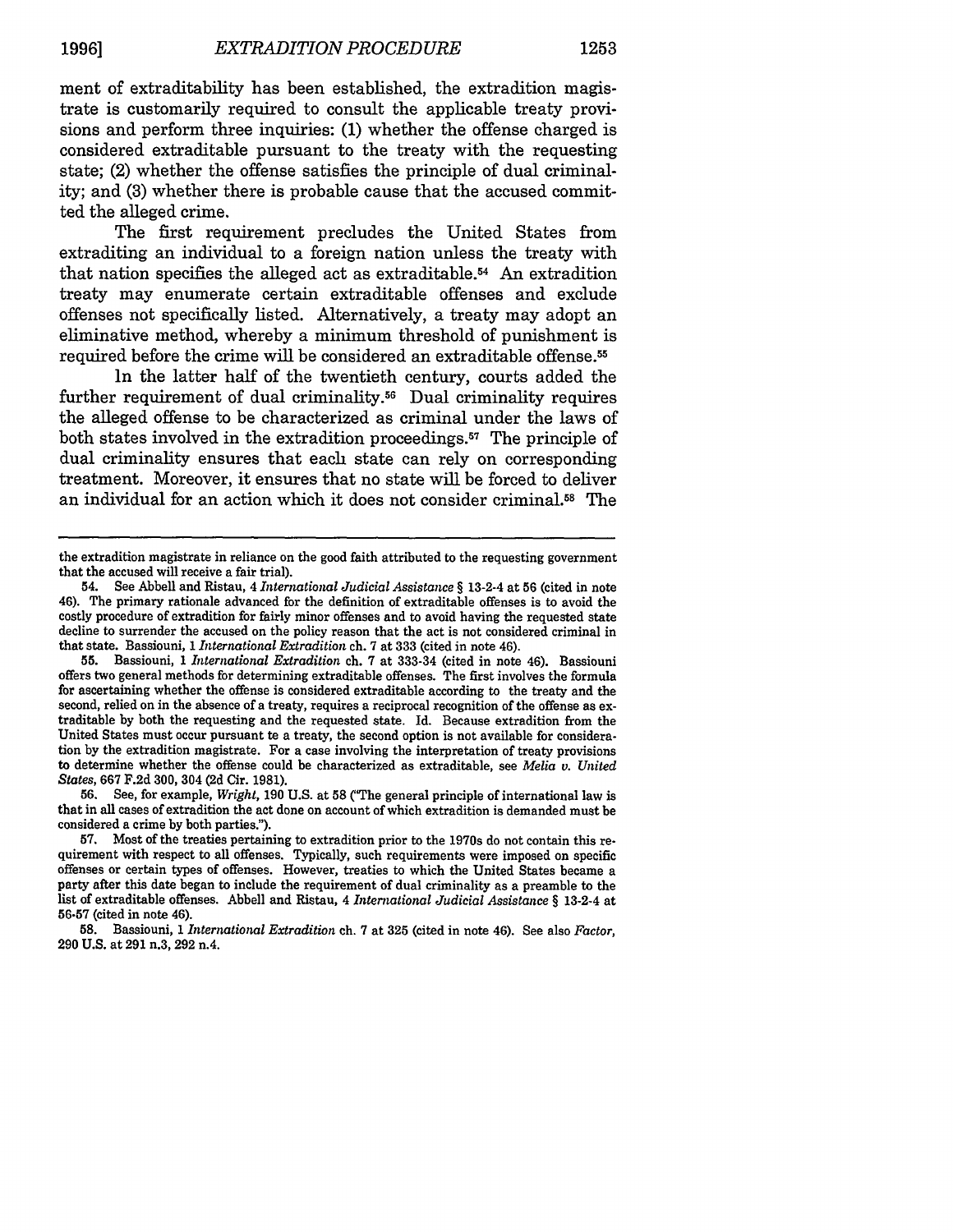requirement of dual criminality is found in applicable treaty provisions and as a norm of customary international law, rather than in statutes governing extradition procedure in the United States.<sup>59</sup>

Finally, the extradition magistrate examines the quantum of evidence provided by the foreign state in support of its request for extradition.<sup>60</sup> The quantum of evidence required is significantly lower than that required to sustain a criminal conviction<sup> $61$ </sup> and has been compared to a determination of probable cause in a criminal preliminary hearing.<sup>62</sup>

Upon a determination that these factors have been sufficiently satisfied, the extradition magistrate is authorized to certify the accused as extraditable.<sup>63</sup> A finding of extraditability is entered and the Secretary of State is authorized, though not required, to surrender the accused to the requesting state.64

**60.** Under **18 U.S.C.** § 3184, if, on the basis of the extradition hearing, the magistrate "deems the evidence sufficient to sustain the charge under the provisions of the proper treaty or convention, he shall certify the same.., to the Secretary of State **....** No section of the statute, however, defines what quantum of evidence is necessary to meet the statutory threshold of "sufficient."<br>61. Collins v. Loise

Furthermore, neither the Federal Rules of Evidence nor the Federal Rules of Criminal Procedure apply to the extradition hearing. See F.R.E. 1101(d)(3); F.R.Cr.P. 54(b)(5). Moreover, the rules regarding the admissibility of evidence are much stricter for the accused than are the rules for the requesting state. In *Jimenez,* the Fifth Circuit stated, "[t]he accused is not entitled to introduce evidence which merely goes to his defense but he may offer limited evidence to explain elements in the case against him, since the extradition proceeding is not a trial of the guilt or innocence **....** 311 F.2d at 556.

The low threshold of evidence and the rules pertaining to evidence are justified on the theory that te require otherwise would necessitate that the requesting state pursue a full trial on the merits in a foreign country and essentially obtain a conviction before extradition would be possible. The low threshold appears then to be more consistent with the obligations incurred by entering into an extradition treaty. *Collins,* **259** U.S. at 316-17.

62. See *Ward,* 921 F.2d at 287-88 (stating that an extradition hearing is akin to a preliminary examination); *Keinber,* 683 F.2d at 455.

63. For a broad overview of the extradition hearing, see Bassiouni, 2 *International Extradition* ch. 9 at 545 (cited in note 46).

64. 18 U.S.C. § 3184.

<sup>59.</sup> *Wright,* 190 U.S. at 58 (referring to both the customary and international law requirement of dual criminality and the requirement imposed by treaty). The Court's determination in *Wright* was displaced in *Factor* as the Court held that absent a specific dual criminality requirement in the applicable treaty, none could be inferred. The Court applied the maxim *expressio unius est exclusio alterius* in assessing whether the treaty at issue contained the dual criminality requirement. Moreover, the Court rejected the contention that customary international law required dual criminality because United States extradition could occur only pursuant to treaty. *Factor,* 290 U.S. at 299-301.

<sup>61.</sup> *Collins v. Loisel,* **259** U.S. 309, 316-17 (1922). *Collins* is considered the landmark case for establishing the quantum of evidence required to find the accused extraditable. In *Collins,* the Court indicated that "[t]he function of the committing magistrate is to determine whether there is competent evidence to justify holding the accused to await trial, and not to determine whether the evidence is sufficient to justify a conviction." Id. at 316.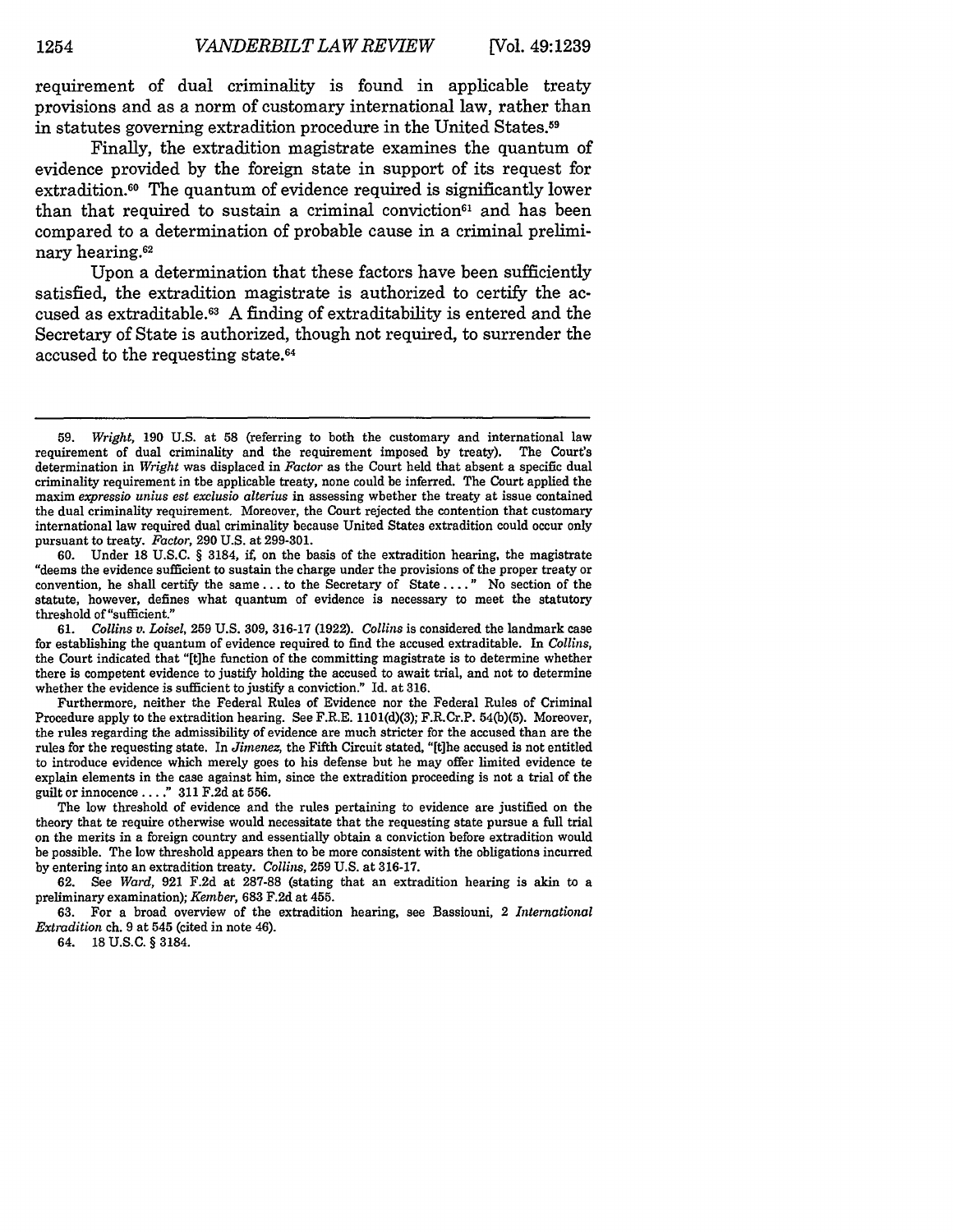#### 3. The Process of Review

A determination of extraditability is not subject to correction upon direct appeal.<sup>65</sup> The domestic implementing legislation enacted by Congress does not provide for review of the determination of extraditability by such an appeal,<sup>66</sup> and courts have uniformly held that federal legislation authorizing appeal from final decisions of the district courts does not apply to the decisions made by extradition magistrates.<sup>67</sup>

The Supreme Court first addressed the issue of appealability in 1847 in the case of *In re Metzger.68* The extradition magistrate had determined that Nicholas Metzger was extraditable upon a full hearing in chambers according to the appropriate provisions of the extradition treaty with France.69 In denying Metzger's petition for review, the Court characterized the magistrate as acting under a special

67. Holdings denying appeal pursuant to this rationale refer to 28 U.S.C. § 1291 (1994 ed.) which provides that "[t]he courts of appeals.., shall have jurisdiction of appeals from all final decisions of the district courts of the United States .... " See, for example, *In re Extradition of Howard,* 996 F.2d 1320, 1325 (1st Cir. 1993). In *Howard,* the court stated:

Id. (internal citations omitted).

**68.** 46 U.S. 176 (1847). Denial of direct review of the issue of extraditability was first recognized in this case during the year prior to the original congressional legislation formally requiring a judicial presence in the process of extradition.

69. The extradition treaty with France, unlike the Webster-Ashburn Treaty with Britain, did not authorize the judiciary to participate in the extradition procedure. Act of Nov. 9, 1843, **8** Stat. **580.** Despite this fact, the President and the Secretary of State chose to submit the extradition request to a district court judge. After considering the matter in chambers, the judge determined that the requisite threshold of extraditabiity had been met.

Upon commission of the accused as extraditable, Metzger petitioned the Supreme Court for a writ of habeas corpus. The Court dismissed the petition for lack of jurisdiction and stated:

There is no form in which an appellate power can be exercised by this court over the proceedings of a district judge at his chambers. He exercises a special authority, and the law has made no provision for the revision of his judgment. It cannot be brought before the District or Circuit Court; consequently it cannot, in the nature of an appeal, be brought before this court.

*Metzger,* 46 U.S. at 191.

**<sup>65.</sup>** Despite the lack of direct appellate review from an adverse determination in an extradition hearing, the accused may file a writ of habeas corpus. The scope of the habeas review is rather limited and extends only to the lawfulness of the order certifying the accused as extraditable and addresses the legality of the detention of the accused. In other words, the scope of review extends only to the determination of whether the magistrate had jurisdiction, whether the offense charged is within the treaty, and whether there was any evidence at all that the accused committed the crime. *Fernandez v. Phillips,* 268 U.S. 311, 312 (1925).

**<sup>66.</sup>** See **18** U.S.C. §§ 3181 et seq. See also Abbell and Ristau, 4 *International Judicial Assistance* § **13-2-2** at 41-42 (cited in note 46).

In light of this curious arrangement, numerous courts have held that 28 U.S.C. § 1291, which permits appeals of "final decisions of the district *courts"...* does not contemplate appeals from decisions of judicial officers sitting in extradition matters.... Given the absence of any other hook on which jurisdiction over such appeals can be hung, a putative extraditee customarily can challenge an order for extradition only by collateral attack, typically through habeas corpus.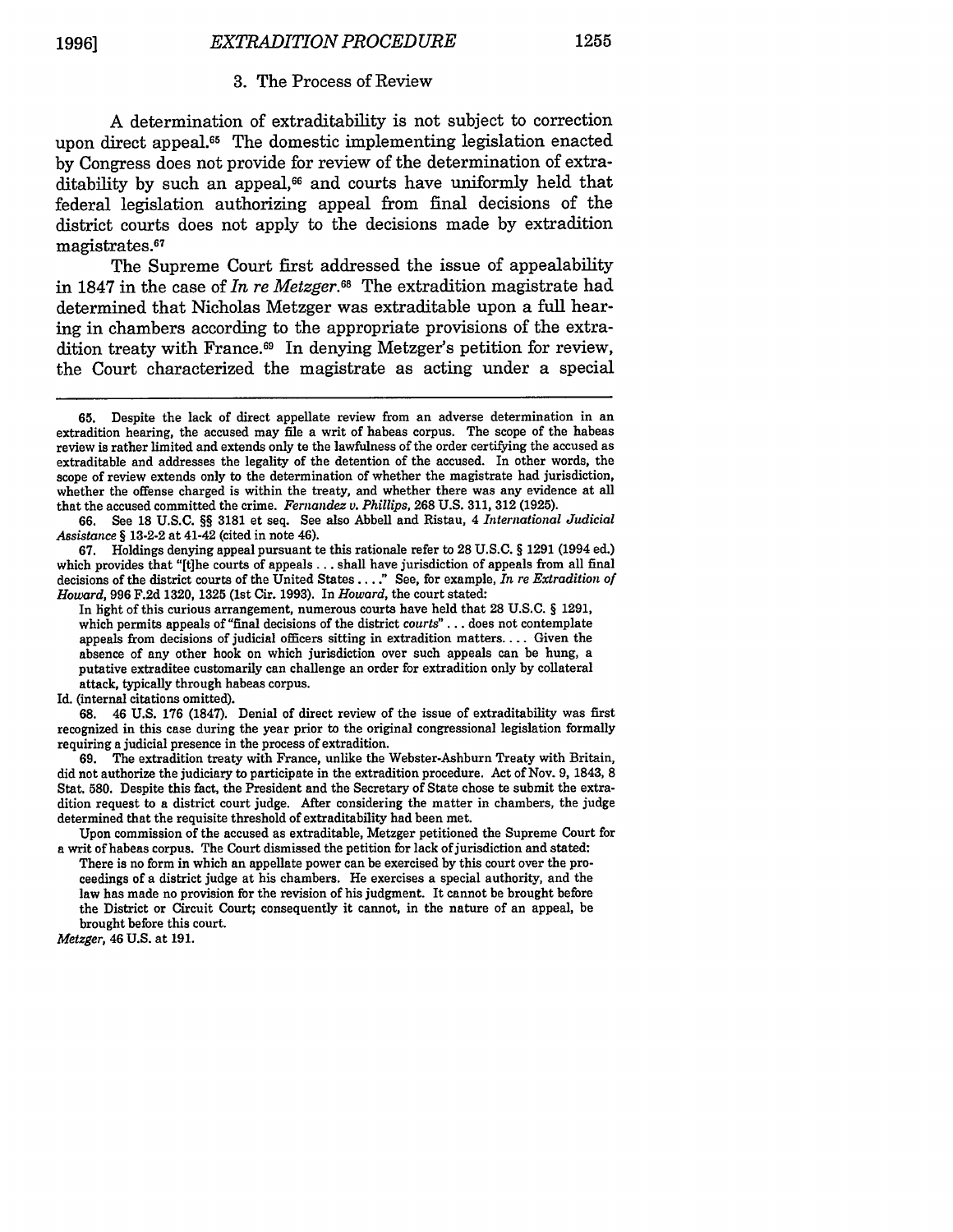authority for which the law made no provision for review. In other words, the extradition magistrate was not relying on Article III judicial power in making the determination of extraditability.

With the Court's holding in *Metzger* fresh in mind, Congress enacted the first federal legislation specifically designed to formalize the judicial presence in the extradition procedure in **1848.70** While the floor debates on this legislation referred to the Court's holding in *Metzger,* nothing either on the face of the statute or in its legislative history signified any intent to alter the status of appealability.<sup> $71$ </sup> In the wake of the passage of this legislation, the Supreme Court reaffirmed its previous holding pertaining to appealability in the case of *In re Kaine,72* where it determined that the Act of **1848** did not substantively alter the right to appeal an adverse determination in an extradition proceeding. The Court relied on the same rationale found in *Metzger-that* the magistrate was not exercising any part of the judicial power of the United States.<sup>73</sup>

Taken together, *Metzger,* the Act of **1848,** and *Kaine* provide the cornerstone for the analysis of the power exercised **by** extradition magistrates and the denial of appealability. Each of the three branches of the federal government has extended support to the theory that the extradition magistrate is not exercising any of the judicial power-or Article III authority-in arriving at the  $d$  determination of extraditability.<sup>74</sup> Their coinciding contentions have become the primary justifications for denials of appealability.

**<sup>70.</sup>** Act of Aug. 12, **1848,** ch. **167, 9** Stat. **302.** The legislation passed in **1848** still provides the basic substantative framework for the current extradition legislation. See Abbell and Ristau, 4 *International Judicial Assistance §* **13-2-2** at 41 (cited in note 46).

**<sup>71.</sup>** See *United States v. Doherty,* **786 F.2d** 491, 495 **(2d** Cir. **1986);** *Mackin,* **668 F.2d** at **127.**

**<sup>72. 55</sup>U.S. 103, 120 (1852).**

**<sup>73.</sup>** The language of Justice Curtis, concurring in the judgment of the Court, typifies the general perception of the extradition magistrate's actions:

Not only has the law made no provision for the revision of his acts **by** this court, but, strictly speaking, he does not exercise any part of the judicial power of the United States. That power can be exerted only **by** Judges, appointed **by** the President, with the consent of the Senate, holding their offices during good behavior, and receiving fixed salaries. The language of **Mr.** Chief Justice Taney, in *United States v. Ferreira,* in speaking of the powers exercised **by** a District Judge, and the Secretary of the Treasury, under the Treaty with Spain of **1819,** describes correctly, the nature of the authority of such a Commissioner as acted in the case before us. "The powers conferred **by** Congress upon the Judge, as well as the Secretary, are, it is true, judicial in their nature. For judgment and discretion must be exercised **by** both of them. But it is not judicial, in either case, in the sense in which judicial power is granted **by** the Constitution to the courts of the United States."

Id. at 120.

<sup>74.</sup> In **1853,** the Attorney General indicated that "(tihe judge or magistrate in this case acts **by** special authority under the act of Congress; no appeal is given from his decision **by** the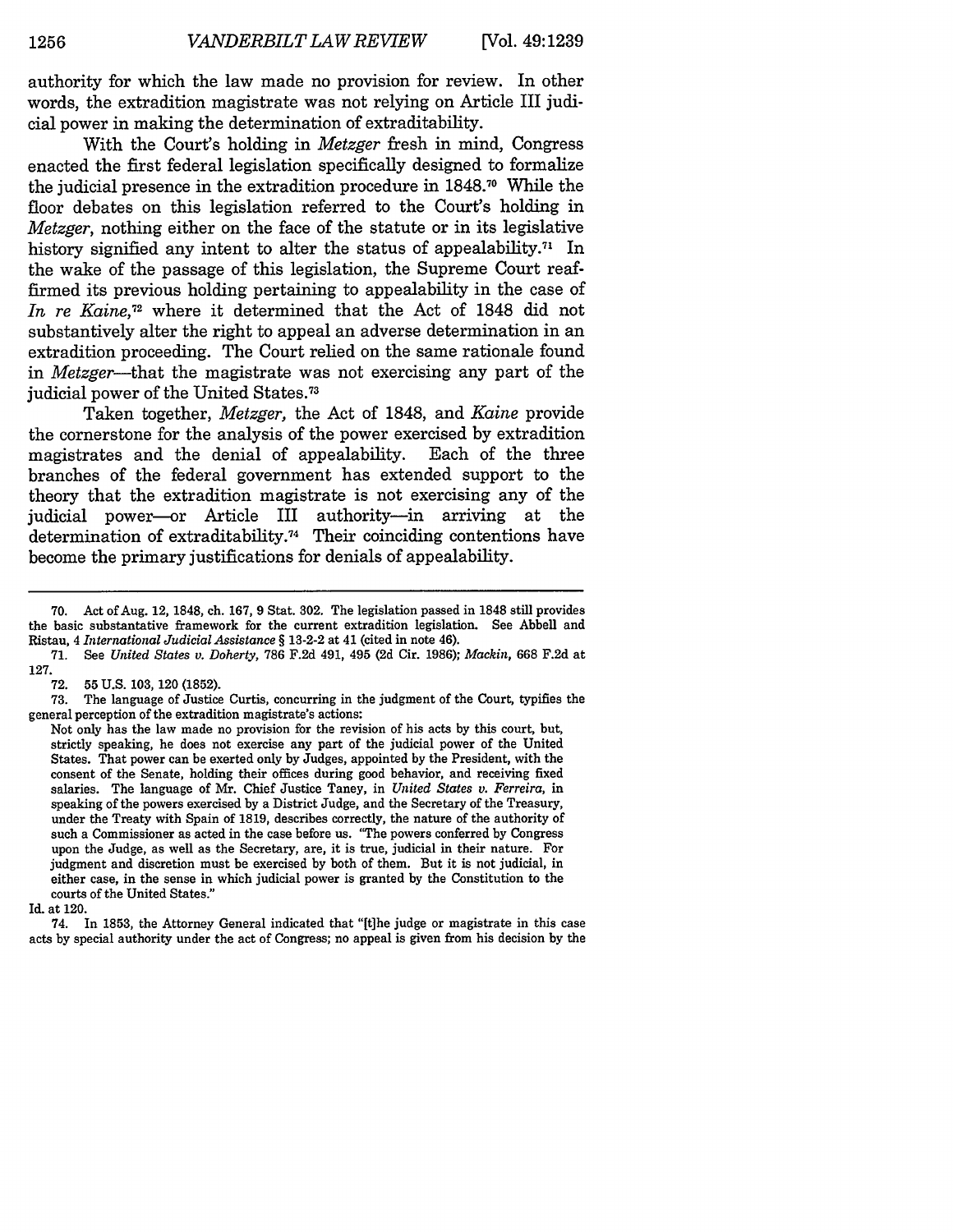#### *B. The Executive Decision to Extradite*

The problem with the current extradition framework is not found within the executive's authority to surrender an individual to another nation. Constitutional difficulties arise when the executive reviews an Article III judge's legal determinations and conclusions for correctness prior to surrender. That process renders the judge's opinion non-binding. An additional difficulty arises from the fact that the judge is requested to reach these conclusions after performing an extrajudicial inquiry. This type of relationship between the executive and the judiciary is neither sanctioned by the Constitution nor justified by separation of powers.

#### 1. Executive Involvement: Origins and Rationale

At its simplest level, and separate from the inquiry of extraditability, the surrender of an individual under the auspices of extradition is a national act within the clear purview of the executive branch of the federal government.<sup>75</sup> Indeed, as indicated in the *Robbins* case, at one time, the process of extradition was conducted solely by the executive.<sup>76</sup> Notwithstanding the development of the

In accordance with the Executive Branch's considerations of the matter, the Senate Judiciary Committee arrived at a similar conclusion. "[Tihe court issuing the writ of habeas corpus is not to retry the case, or pass judgment upon the judgment of a commissioner who has jurisdiction and legal and competent evidence before him .... [W]e could not recommend a provision allowing a review of the whole case, but only such a one as would confine the reviewing judge or tribunal to a [writ of habeas corpus]." S. Rep. No. 82, 47th Cong., 1st Sess. (1882).

All courts, including the Supreme Court, addressing the issue of appealability have concluded that no direct appeal lies from the determination of the extradition magistrate and have based their conclusion on jurisdictional grounds. See *Mackin,* 668 F.2d at 127-28 (examining the historic treatment of appealability and citing cases).

The denial of direct appeal applies equally to the federal government. Because the finding of extraditability is not a final judgment, the magistrate's determination has no res judicata effect. No appeal can therefore be taken from such a finding, and the United States is free to commence the extradition proceedings against the accused without jeopardy having attached. See *Doherty,* 786 F.2d at 503 (denying the existence of an action for declaratory judgment by the government in an extradition matter). Similarly, government attempts at attacking the decision of the extradition magistrate through the use of mandamus and declaratory judgment have proven equally unsuccessful. See id. at 497-98; *Mackin,* 668 F.2d at 130-31 (denying the existence of certification to an appellate court in an extradition matter).

76. See Part III.A.1.

act; and he does not exercise any part of what is, technically considered, the judicial power of the United States." 6 Op. Att'y Gen. 91, 96 (1853). A decade later, the Attorney General again specified that "[i]n cases of this kind, the judge or magistrate acts under special authority conferred by treaties and acts of Congress; and though his action be in form and effect judicial, it is yet not an exercise of any part of what is technically considered the judicial power of the United States. No appeal from his decision is given by the law under which he acts, and therefore no right to appeal exists." 10 Op. Att'y Gen. 501, 506 (1863) (citations omitted).

<sup>75.</sup> Bassiouni, 2 *International Extradition* ch. 9 at 601-02 (cited in note 46).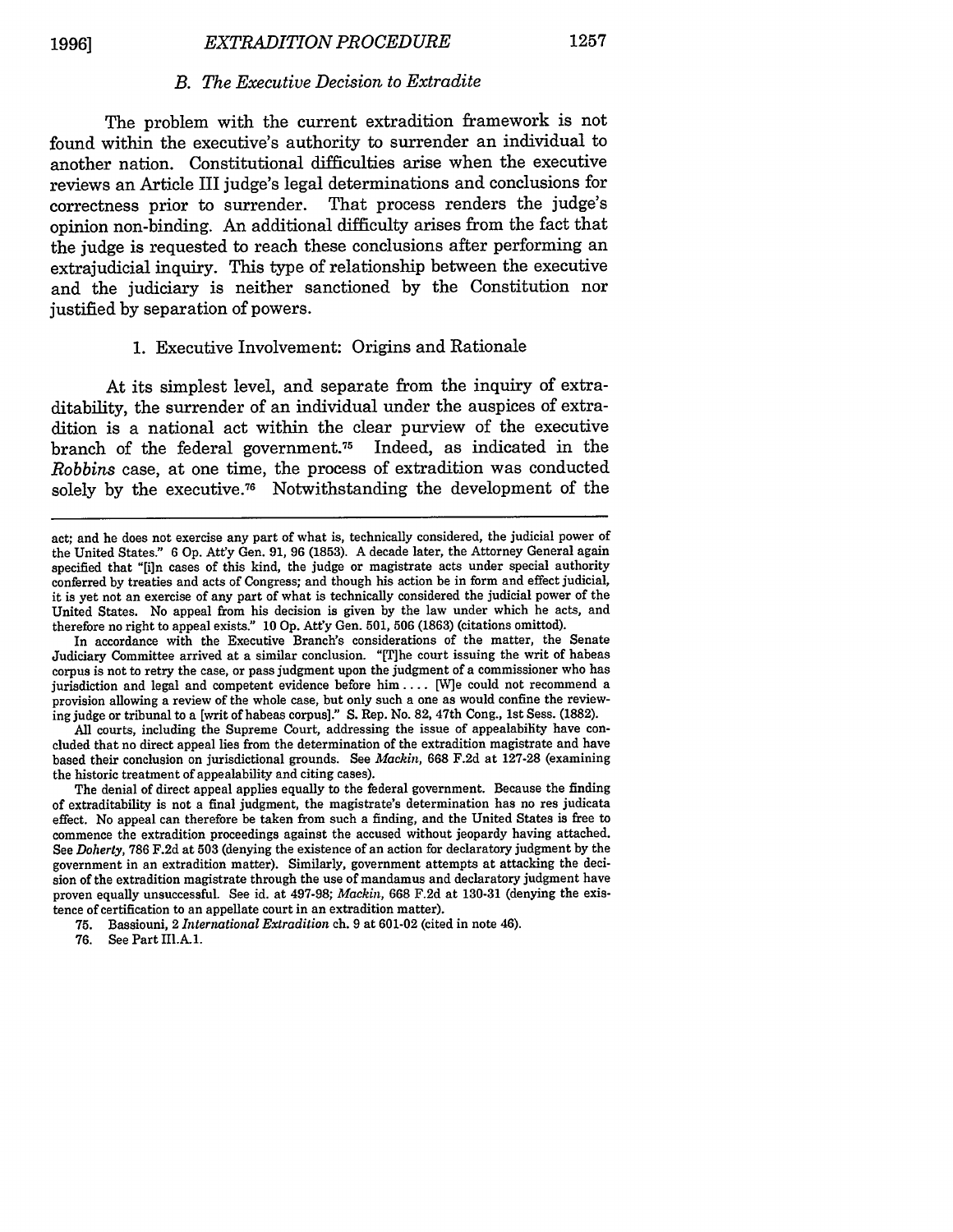office of the extradition magistrate, the notion that the power to extradite is a matter of foreign affairs and thus within the executive branch's authority cannot be seriously challenged.<sup>77</sup> The very nature of an executive decision in the area of foreign affairs is political rather than judicial. 78 Extradition epitomizes the need for one unified voice in dealing with matters of national and international importance. The decision to surrender an individual to another nation to stand trial encompasses numerous considerations which other branches of the federal government lack the constitutional competence to undertake.<sup>79</sup> However appealing the inclusion of the extradition magistrate in the extradition process may be to our sense of liberty and fairness, the ultimate authority to extradite is clearly a role for the executive. The decision to extradite is properly confined to the executive branch as neither the legislature nor the judiciary possesses the aptitude, facilities or responsibility to engage in the requisite inquiries accompanying the surrender of an individual to a foreign state.<sup>80</sup>

78. *Chicago & Southern Air Lines, Inc. v. Waterman Steamship Corp.,* 333 U.S. 103, 111 (1948) ('Such [foreign policy] decisions are wholly confided by our Constitution to the political departments of the government, Executive and Legislative.").

79. In attempting to justify President John Adams's actions in the *Robbins* case, then Representative John Marshall argued:

10 Annals of Cong., 6th Cong., 1st Sess. 606, 613-14 (Mar. 7, 1800).

80. This does not mean that the executive should be able to pull someone from the street and surrender him to any country requesting his presence to stand trial. While Congress may not possess the competence to speak for the United States in matters of foreign intercourse, this legislative body certainly has the ability to proscribe, within constitutional limits, the domestic mechanisms through which the individual must proceed prior to surrender by the executive. Consistent with this rationale, the judiciary is equally capable of determining whether compliance with this legislation has been satisfied. However, despite any other inter-branch interaction preceding the moment of surrender, the surrender of an individual must ultimately rest within one branch of the federal government, and that branch is the executive.

<sup>77.</sup> See Bassiouni, 2 *International Extradition* ch. 9 at 601-02 (cited in note 46) ("The Executive, and in particular the President, conducts foreign affairs, and since the delivery or receipt of a request is to or from another sovereign, it is within the constitutional province of the Executive branch. Similarly, the actual delivery of the relator, and the conditions of his delivery, to a foreign sovereign is also within the province of the Executive branch as a mattor of 'foreign affairs' as defined by the Constitution.").

<sup>[</sup>T]he *causus foederis,* under the twenty-seventh article of the treaty with Great Britain, is a question of law, but of political law. The question to be decided is, whether the particular case proposed to be one in which the nation has bound itself to act, and this is a question depending on principles never submitted to courts. The case was in its nature a national demand made upon the nation. The parties were two nations. They cannot come into court to litigate their claims, nor can a court decide them. Of consequence, the demand is not a case for judicial cognizance. The President is the sole representative with foreign nations. **Of** consequence, the demand of a foreign nation can only be made on him.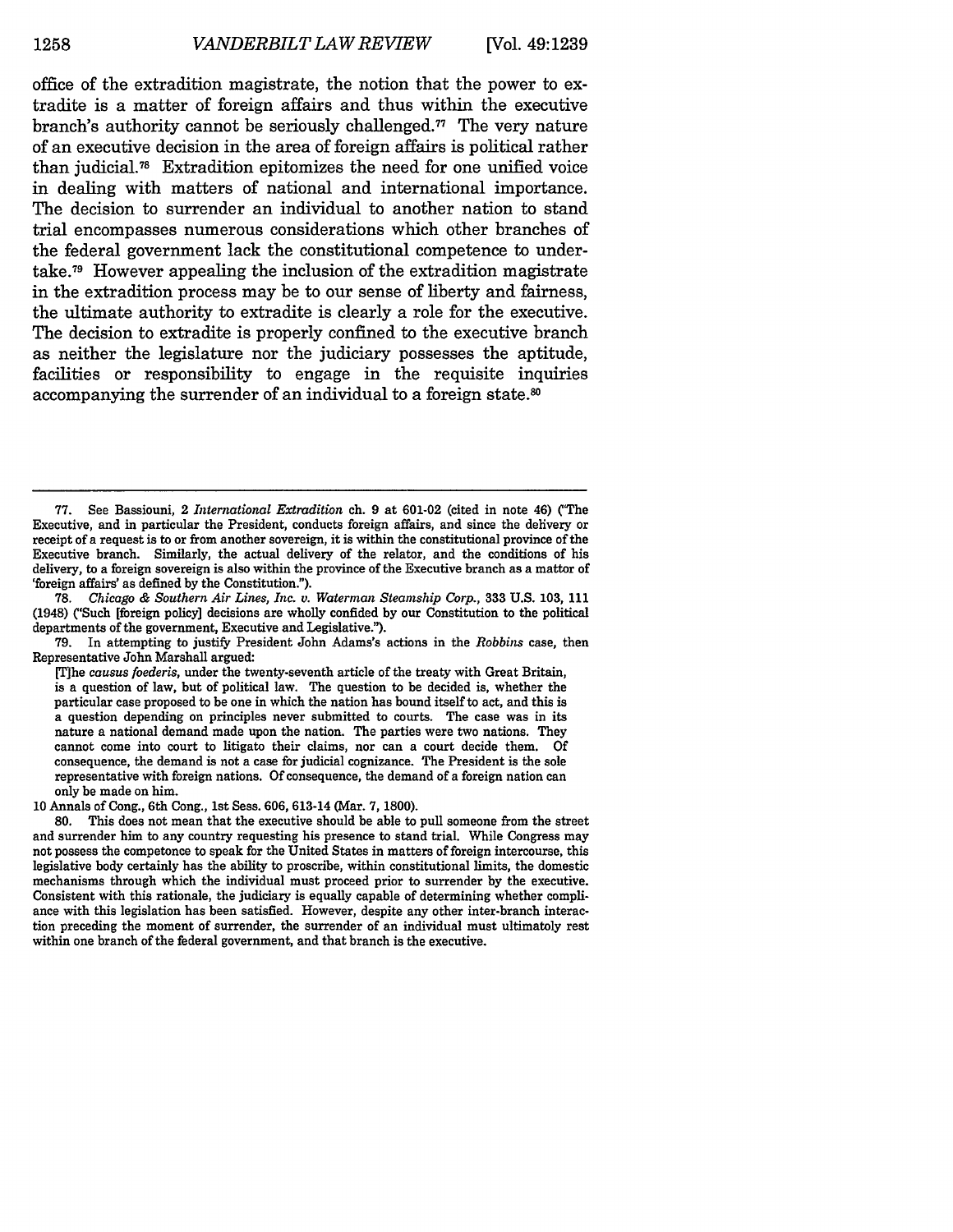#### 2. The Origin of the Executive Discretion to Extradite

The inception of the judicial presence in the process of extradition effectively relegated the Secretary of State to a largely ministerial role.<sup>81</sup> The surrender of the accused became largely contingent upon the extradition magistrate's determination of extraditability. $82$ At the end of the nineteenth century, however, the Secretary of State began to break from traditional practice and to assert discretion in deciding whether to surrender an individual despite the magistrate's determination of extraditability.<sup>83</sup>

The first judicial recognition of such executive discretion occurred in *In re Stupp.84* In *Stupp,* a district court determined that the Secretary of State had the power to refuse the surrender of the individual to the requesting nation.<sup>85</sup> The court interpreted the words "that a warrant may issue" as granting the Secretary of State discretionary power despite a judicial certification of extraditability.<sup>86</sup> In subsequent cases, numerous justifications have been advanced to support the Secretary's refusal to grant surrender. These justifications include humanitarian considerations,<sup>87</sup> political grounds, 88 the nationality of the accused,89 and the finding of insuffi-

83. In 1871, seven individuals were certified as extraditable and were to be surrendered to Britain. The Secretary of State, however, surrendered only four out of the seven and offered no reason for the decision not to extradite the other three. See Moore, 1 *Extradition* at 310 (cited in note 81).

84. 23 F. Cases 296 (No. 13,563) (C.C.S.D.N.Y. 1875).

85. The court stated that "[the] refusal [to extradite] was in the exercise of an undoubted right .... Under these provisions of law, the president has undoubtedly the right to refuse to surrender the accused, even though a warrant of commitment for his surrender is issued by the examining magistrate **.... "** Id. at 302.

86. Id.<br>87. See

87. See *Peroff v. Hylton,* 542 F.2d 1247, 1249 (4th Cir. 1976) ("A denial of extradition by the Executive may be appropriate when strong humanitarian grounds are present, but such grounds exist only when it appears that, if extradited, the individual will be persecuted, not prosecuted, or subjected to grave injustice."). See also *Hu Yau-Leung v. Soscia,* 649 F.2d 914, 920 (2nd Cir. 1981) (stating that the United States retains the right to refuse to extradite an individual if doing so would be incompatible with humanitarian considerations).

88. Courts have traditionally refused to inquire into the propriety of the procedures which the foreign government will employ in the adjudication of the accused and have deferred the consideration of this political question to the Secretary of State. Labeled the rule of non-inquiry, the courts have determined this to be a policy determination better made by the executive in such cases. See *In re Lincoln,* 228 F. 70, 74 (E.D.N.Y. 1915) ("[I]t is not a part of the court proceedings nor of the hearing upon the charge of crime to exercise discretion as to whether the criminal charge is a cloak for political action .... Such matters should be left to the Department of State."); *Eain v. Wilkes*, 641 F.2d 504, 516-17 (7th Cir. 1981) ("[T]he

<sup>81.</sup> See John Bassett Moore, 1 *Treatise on International Extradition and Interstate Rendition* 361 (1891) (describing the initial extradition framework and roles of the branches of the federal government).

<sup>82.</sup> Id. See also 4 Op. Att'y Gen. 201, 205 (1843) (indicating that the determination of the extradition magistrate is conclusive and is not to be questioned by the executive).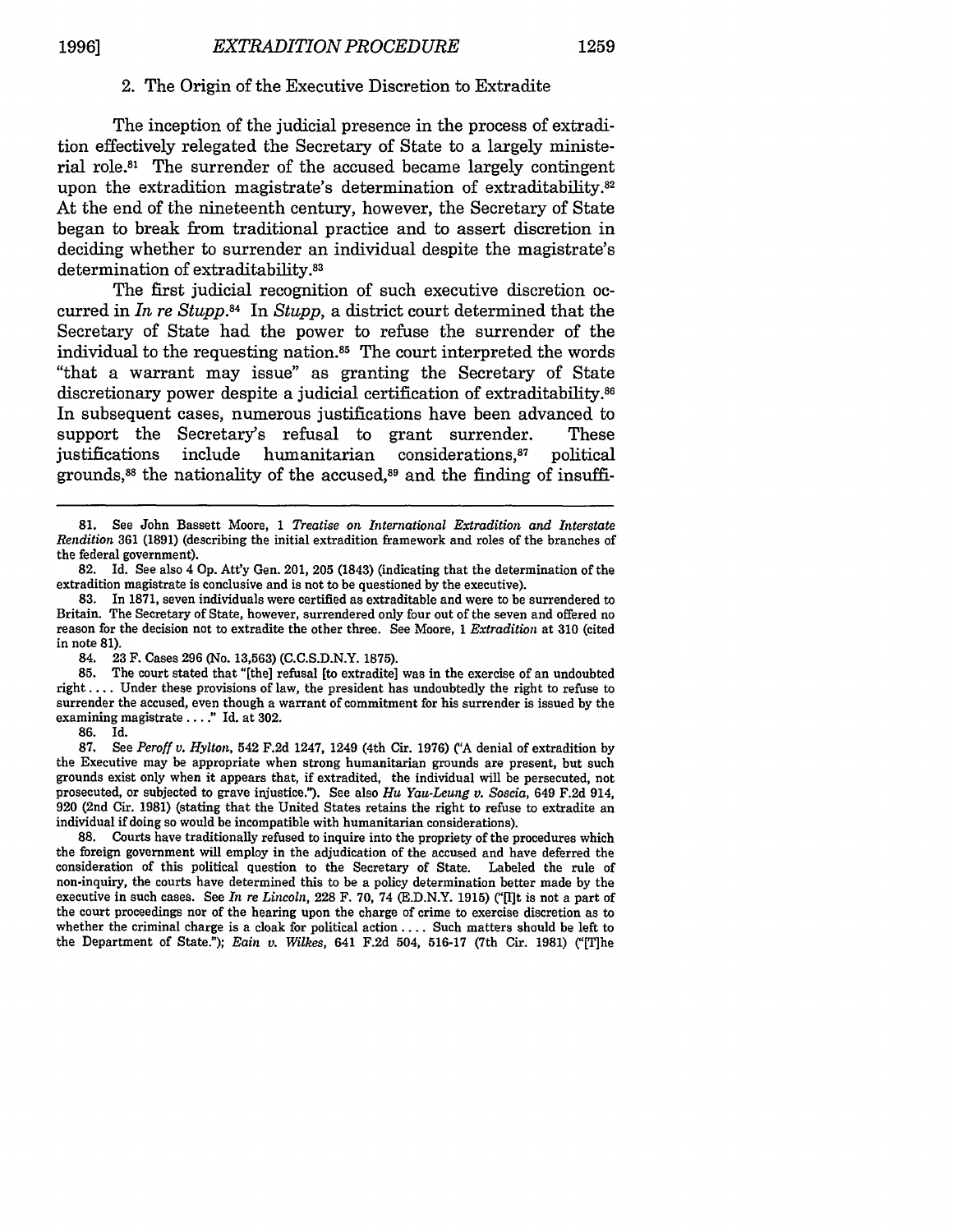cient evidence to support the judicial determination of extraditability.9 Despite the existence of a relatively long list of reasons offered to justify the use of discretion **by** the executive, an executive finding of insufficient evidence most clearly raises separation of powers concerns.

#### **3.** Executive Review of the Finding of Extraditability

On its face, the legislation governing extradition does not expressly authorize executive review of the extradition magistrate's determination of extraditability.91 However, the executive, the legislature and the judiciary have each expressed support for the existence of such executive authority. In each instance, the opinions not only recognize the exercise of discretion, but also explicitly identify the right of the executive to review the magistrate's determination for correctness.

The executive has characterized the discretion to withhold the surrender of the accused in fairly broad terms. In **1881,** for example, the Attorney General issued an opinion identifying the extent of executive discretion in reviewing the magistrate's finding.92 The Secretary of State was said to receive the case from the magistrate on *quasi certiorari* with discretion extending to a review of every question presented therein.93 Members of the executive branch have perceived this review power as affording the accused the double

**92.** 17 **Op. Att'y** Gen. **184,** 185 (1881).

Id. at **185-86.**

Judiciary's deference to the Executive on the 'subterfuge' question is appropriate since political questions would permeate any judgment on the motivation of a foreign government').

**<sup>89.</sup>** See *Valentine,* **299 U.S.** at **12-13;** *Ex Parte McCabe,* 46 F. **363 (W.D.** Tex. **1891)** (commenting on the refusal to extradite due to the nationality of the accused).

**<sup>90.</sup>** For a discussion of executive determinations that insufficient evidence existed to support the judicial determination of extraditability, see Part III.B.3.

For a more thorough discussion of the reasons offered in support of a refusal to extradite, see Abbell and Ristau, 4 *International Judicial Assistance* at **180-311** (cited in note 46); Bassiouni, 2 *International Extradition* ch. **9** at 601-04 (cited in note 46); Note, *Executive Discretion to Extradite,* **62** Colum. L. Rev. **1313 (1962).**

**<sup>91.</sup>** See notes 12 and **13** for the text of the statute. See also cases cited in note **32** (relying on a plain reading of the statute to avoid finding a separation of powers problem).

**<sup>93.</sup>** The Solicitor General indicated that it would be difficult to perceive why the judicial officer should be required to certify the evidence and testimony to the Secretary of State other than to allow for review **by** the Secretary of State:

It may be said this is to beg the question, which is, whether the Secretary can look into the evidence for the purpose of passing upon such question; *i.e.,* whether such inquiry be not *coram* **non** *judice* as to him. It is upon this point that the express statutory requirement, that the testimony shall be certified to the Secretary, together with the judgment below, is to my mind significant.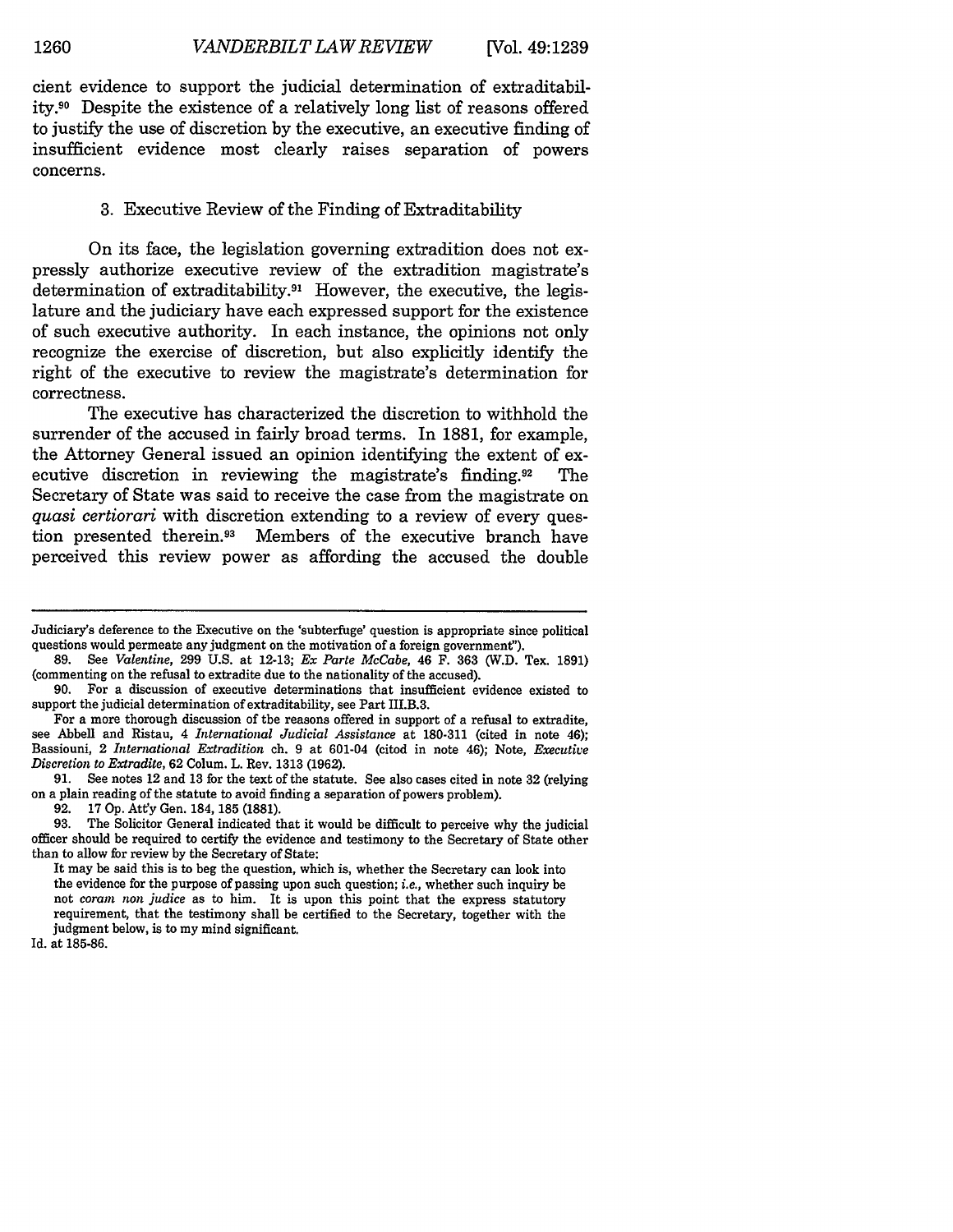protection of a concurrence of views by both the executive and the judiciary.<sup>94</sup>

The members of the legislature and judiciary have expressed similar support for the concept of executive review. The Senate Judiciary Committee, for example, assessed the proper relationship between the executive and the judiciary in an 1882 report on the appealability of extradition determinations. The Committee concluded that the executive function of surrender necessarily carried with it the power to review the prior proceedings, and ultimately, to pass judgment on their correctness. <sup>95</sup>

Judicial recognition of executive review occurred for the first time in *In re Heilbronn*,<sup>96</sup> decided in 1854. The court observed that if the executive had determined that sufficient evidence did not exist to sustain the magistrate's finding, then the executive had a duty to refrain from surrendering the accused. $17$  The text of the opinion seems then to condition surrender upon a mandatory review by the executive. <sup>98</sup>

#### IV. SEPARATION OF POWERS ANALYSIS

The Framers of the Constitution defined tyranny as the accumulation of all power-legislative, executive, and judicial-in the

97. Id.

98. The court stated:

<sup>94.</sup> Id. at 187. ("[T]he law gives to the party charged the double protection of a concurrence of views upon all questions affecting his guilt under the treaty by the magistrate and the Secretary before he is to be surrendered."). The Department of State has similarly commented that the magistrate's decision does not bind the executive, and that, as such, the evidence could be properly reviewed and a contrary determination reached. 3 Dept. of State Legal Advisory Op. 2356, 2357 (1931). It is consistent with this interpretation that the executive has on occasion exercised review over the magistrate's certification of extraditability. See Green Haywood Hackworth, 4 *Digest of International Law* 186-93 (Dept. of State, 1942) (citing cases).

<sup>95.</sup> Senate Committee on the Judiciary, S. Rep. No. 82 (1882).

<sup>96. 11</sup> F. Cases 1025, 1031 (S.D.N.Y. 1854) (No. 6,323).

In such a case no one can revise the opinion of the commissioner but the president. The president has that power. If he should be of the opinion that the evidence taken before the commissioner on the hearing was not sufficient to sustain the charge, then it would be his duty to withhold a warrant of extradition.

Id. at 1031. Similar viewpoints can be found in various other sources. See *Stupp,* 23 F. Cases at 302; Note, 62 Colum. L. Rev. at 1319 (cited in note 90) ("In several cases the executive has grounded a refusal to surrender the fugitive upon the insufficiency of evidence presented in support of the complaint."); Bassiouni, 2 *International Extradition* ch. 9 at 601-04 (cited in note 46).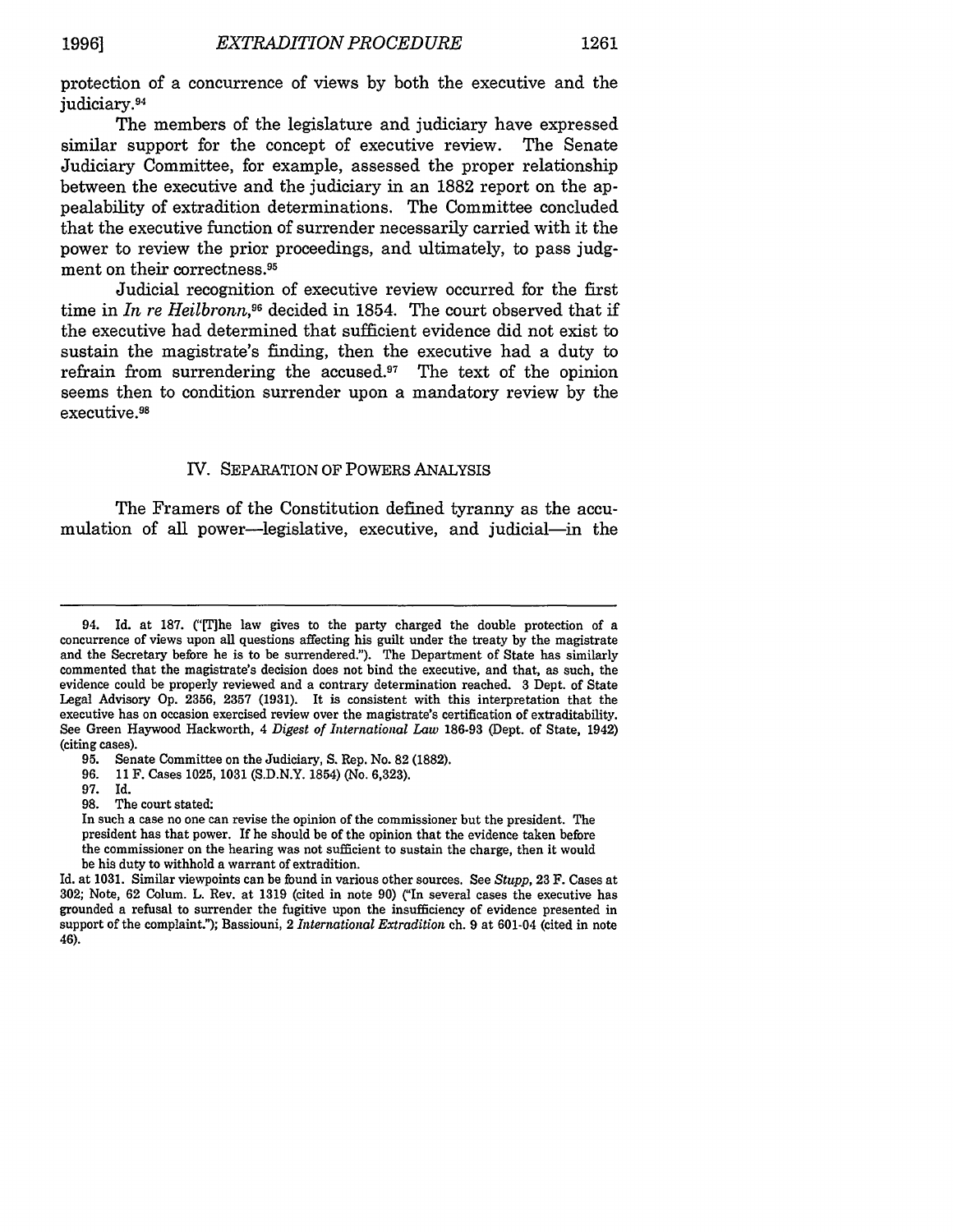same hands.<sup>99</sup> They therefore sought to preserve personal liberty through horizontal and vertical separation of powers among different institutions. 100 The Framers therefore created a government with powers distinctly separated among three branches. Though not specifically mentioned in the text of the Constitution, the principle of separation of powers is recognized as implicitly woven into the document's text.<sup>101</sup>

The judiciary is inherently the weakest of the three branches. It lacks both the "power of the sword" and the "power of the purse": unlike the executive, the judiciary exercises no power over the foreign intercourse of the United States, its military, or law enforcement personnel, and unlike the legislature, the judiciary has no authority to levy taxes or appropriate money. For these reasons, the judiciary is generally perceived to be the branch least likely to threaten individual liberty.

The power and influence of the judiciary is derived from the public's need for a tribunal to which all may appeal for the assertion and protection of constitutional rights.102 This power and influence is further strengthened by the confidence reposed in the soundness of its judgments and the purity of its motives. The judiciary's authority and the public's compliance with its decisions depend on the integrity of its judges and the public's perception of that integrity.<sup>103</sup> In short, the judiciary is highly dependent on the moral force of its judgments.

On several occasions, Congress has attempted to alter the balance of power between the three branches of government. When such efforts have involved the judicial branch, members of the federal judiciary have employed a particularly cautious methodology in evaluating whether the congressional action threatens their ability to

**<sup>99.</sup>** Federalist No. 47 (Madison), in Clinton Rossiter, ed., *The Federalist Papers* **301** (Mentor, 1961).

<sup>100.</sup> See *Morrison,* **487** U.S. at 685-96; *Bowsher v. Synar,* 478 U.S. 714, 725 (1986). In writing on the subject of separation of powers, Madison indicated "[n]o political truth is certainly of greater intrinsic value, or is stamped with the authority of more enlightened patrons of liberty." Federalist No. 47 (Madison) in Rossiter, ed., *The Federalist Papers* at 301 (cited in note **99).**

<sup>101.</sup> See *Buckley v. Valeo,* 424 U.S. 1, 124 (1976) ('CThe principle of separation of powers was not simply an abstract generalization in the minds of the Framers: it was woven into the document that they drafted in Philadelphia in the summer of 1787.").

<sup>102.</sup> *United States v. Lee,* **106 U.S. 196, 223 (1882)** (describing the inherent weakness of the judiciary and its dependency on the moral force of its judgments).

<sup>103.</sup> *Rushford v. Civiletti, 485* F. Supp. 477, 479 (D.D.C. 1980) ('In the final analysis, the Judiciary's authority and the general compliance with its decisions depends upon the integrity of the judges and the public's perception of that integrity.").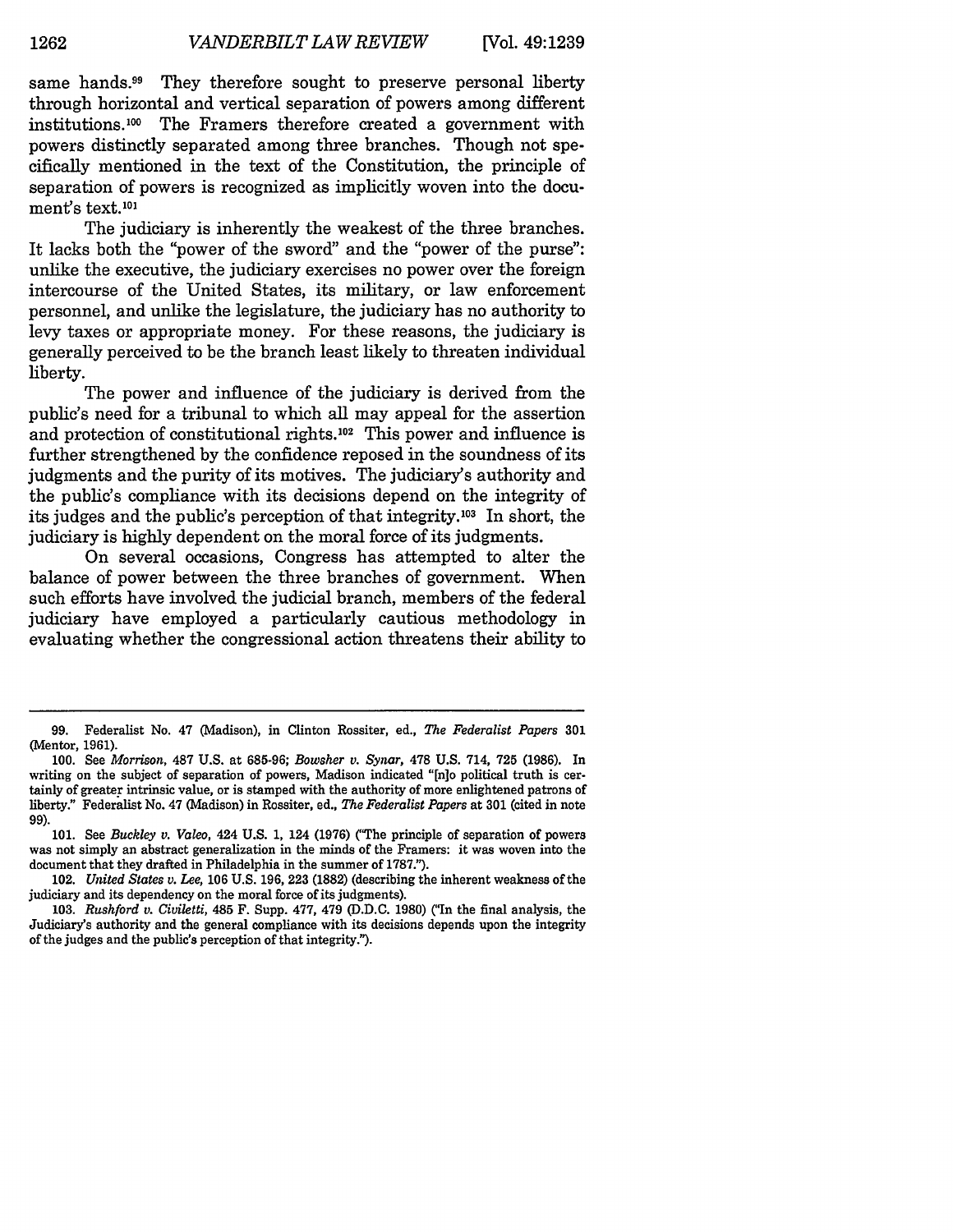perform their constitutionally assigned duties.<sup>104</sup> The Supreme Court's approach to separation of powers jurisprudence in this context has been characterized by the competing application of formalist and functionalist ideologies,<sup>105</sup> which can yield inconsistent results. Many commentators have criticized the Court's lack of consistency and reluctance to adopt a single methodology when addressing this issue.<sup>106</sup> Despite the potential inconsistencies and uncertainties encountered in separation of powers cases, both formal and functional analyses demonstrate that the extradition procedure embodied in section 3184 involves an unconstitutional violation of the separation of powers principle.

#### *A. A Formalist Analysis of Extradition*

There is no liberty if the power of the judging be not separated from the legislative and the executive. <sup>107</sup>

The formalist interpretation of separation of powers concentrates primarily on whether a particular branch of the federal government is acting within the scope of authority granted it by the Constitution according to the literal language of that document and the Framers' original intent.<sup>108</sup> The basic foundation of formalism requires the legislature to make, the executive to execute, and the judiciary to construe, the law.<sup>109</sup> Consistent with these principles, formalists interpret the constitution to demarcate the powers assigned to each of the branches of the federal government explicitly.<sup>110</sup>

<sup>104.</sup> See *Plaut,* **115 S.** Ct. at 1453 (rejecting congressional attempts to reopen final judgments of federal courts); *Chicago & Southern Airlines, Inc.,* 333 U.S. at 111 (rejecting attempts to subject judicial decisions to executive review).

<sup>105.</sup> See note **8.**

<sup>106.</sup> Id.

<sup>107.</sup> Montesquieu, 1 *Spirit of the Laws* 181, quoted in Federalist No. 47 (Madison) in Rossiter, ed., *The Federalist Papers* at 302 (cited in note 99).

**<sup>108.</sup>** See Brown, 139 U. Pa. L. Rev. at 1523 (cited in note **8)** (indicating that formalists "seek judicial legitimacy by insisting upon a firm textual basis in the Constitution for any governmental act").

<sup>109.</sup> *Wayman v. Southard,* 23 U.S. 1, 46 **(1825)** (The difference between the departments undoubtedly is, that the legislature makes, the executive executes, and the judiciary construes the law **.... ).**

<sup>110.</sup> Article I, § 1 indicates "All legislative Powers herein granted shall be vested in a Congress of the United States...." Article II,  $\S$  2 indicates "The executive Power shall be vested in a President of the United States of America...." Article III, § 1 specifies 'The judicial Power of the United States, shall be vested in one supreme Court, and in such inferior Courts as the Congress may from time to time ordain and establish." Moreover, Article III establishes a "judicial department" with the "province and duty **...** to say what the law is" in particular cases and controversies. *Marbury v. Madison,* 5 U.S. 137, 177 (1803).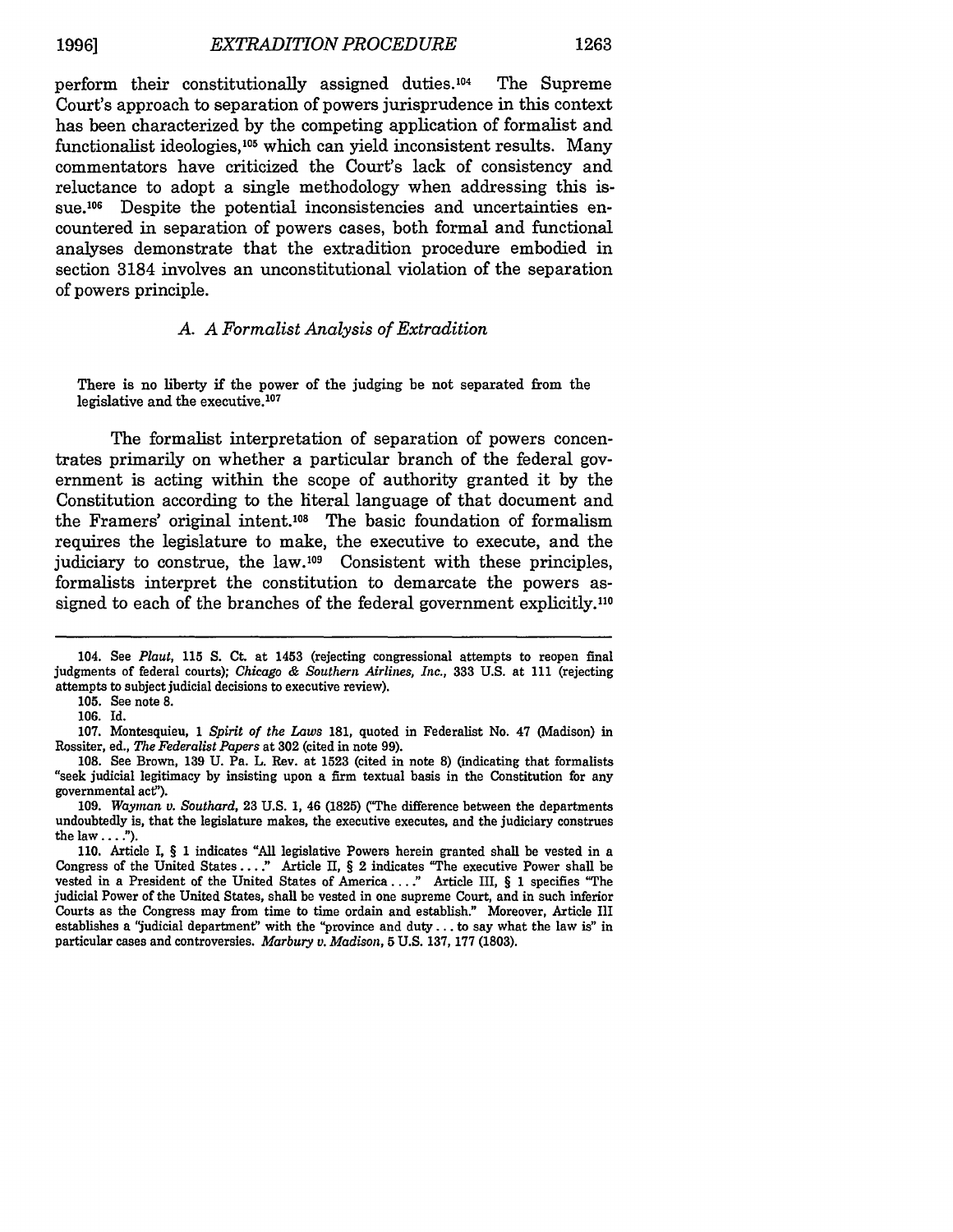Furthermore, the text of the Constitution is thought by formalists to define when and to what extent these powers may permissibly commingle.<sup>111</sup>

Formalism demands adherence to the power structure established primarily by the first three articles of the Constitution.112 For this reason, greater value is assigned to the text of the Constitution than to notions of efficiency, convenience, or flexibility.<sup>113</sup> A formal separation of powers analysis in the extradition context necessarily concentrates on the roles played by the executive and judiciary and focuses on whether these roles are consistent with those contemplated by the Constitution.

Federalist No. 47 (Madison) in Rossiter, ed., *The Federalist Papers* at 302-03 (cited in note 99).

However, in addressing the implications of Madison's statement, it has been argued that the Constitution defines the extent of permissible commingling of the branches of the federal government through its very terms and that anything beyond its explicit boundaries is impermissible. In this regard, the Constitution is considered a definitive compilation of the acceptable commingling of federal power. The complete and express delineations of permissible commingling of the powers granted by the Constitution include: the Senate's ability to try the impeachment of the executive and judicial officials pursuant to Article I, § 3, **cl.** 6; the congressional power to define the jurisdiction of the inferior federal courts pursuant to Article III, § 1; the presidential veto pursuant to Article II, § 7, cl. 2; and the senaterial confirmation of executive and judicial appointees pursuant to Article II, § 2, cl. 2. The commingling of powers beyond those expressly provided for in the Constitution would essentially violate separation of powers. See Arthur **C.** Leahy, Note, Mistretta v. United States: *Mistreating the Separation of Powers Doctrine?,* 27 San Diego L. Rev. 209, 229-30 (1990) (tracing Federalist Papers 47 to **51** in determining that the entire scope of permissible commingling of functions can be found within the text of the Constitution).

112. See *Bowsher,* 478 U.S. at 726 ("Time and again we have reaffirmed the importance in our constitutional scheme of the separation of governmental powers into the three coordinate branches.").

113. See, for example, *INS v. Chadha,* 462 U.S. 919, 958-59 (1983) (stating "it is crystal clear.., that the Framers ranked other values higher than efficiency" and "we have not yet found a better way to preserve freedom than by making the exercise of power subject to the carefully crafted restraints spelled out in the Constitution"). See also *Morrison,* 487 U.S. at 710-11 (Scalia, **J.** dissenting); *Myers v. United States,* 272 U.S. 52, 93 (1926) (Brandeis, **J.,** dissenting) ("The doctrine of the separation of powers was adopted by the Convention of **1787,** not to promote efficiency but to preclude the exercise of arbitrary power .... The purpose was not to avoid friction, but, by means of the inevitable friction incident to the distribution of the governmental powers among three departments, to save the people from autocracy.").

**<sup>111.</sup>** Even those who consider themselves formalists cannot disregard Madison's assessment of the principle of separation of powers in Federalist No. 47, when he considered the meaning of Montesquieu's words:

<sup>[</sup>Hie did not mean that these departments ought to have no *partial agency* in, or no *control* over, the acts of each other. His meaning, as his own words import, and still more conclusively as illustrated by the example in his eye, can amount to no more than this, that where the *whole* power of one department is exercised by the same hands which possess the *whole* power of another department, the fundamental principles of a free constitution are subverted.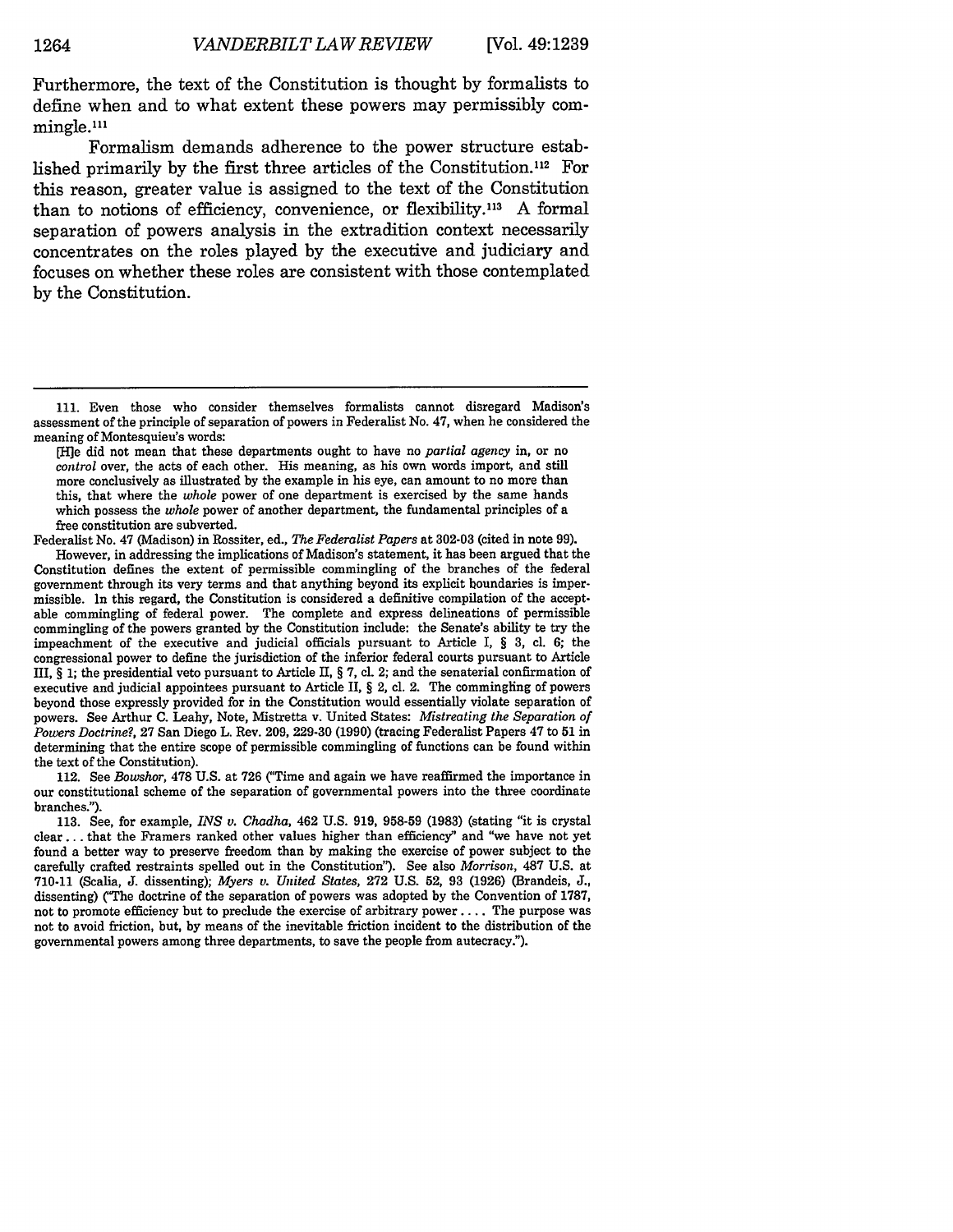#### 1. Formalism and Extradition Procedure

Formal separation of powers requires that the judiciary be entirely free from the control and the coercive influence of the executive.11 4 A formal assessment of separation of powers in the context of the extradition procedure requires two separate inquiries. The first examines the propriety of executive review of Article III judicial determinations and the rendition of advisory opinions by these same judges. The second focuses on the legislative requirement that Article III judges serve as extradition magistrates in an extrajudicial capacity.

#### *a. The Issuance of Advisory Opinions and Executive Review of Judicial Determinations*

#### i. The Prohibition Against Advisory Opinions and Extradition

It has been a long-standing policy of the federal judiciary to refuse to issue advisory opinions to the legislature and the executive. This policy is derived from the core of Article III's limitation on federal judicial power.<sup>115</sup> It directly serves the concept of separation of powers by limiting the judicial role to deciding actual disputes rather than giving advice to the Congress or to the President.

This limitation is a constitutional requirement that confines the power of federal courts within proper boundaries and prevents judicial intrusion on the prerogatives of the coordinate branches. <sup>116</sup> By remaining separate, courts offer effective protection from abuses of power and avoid becoming the organs of political theories.<sup>117</sup> The

<sup>114.</sup> See *Humphrey's Executor v. United States,* 295 U.S. 602, 629 (1935) ('CThe fundamental necessity of maintaining each of the three general departments of government entirely free from the control or coercive influence, direct or indirect, of either of the others, has often been stressed and is hardly open to serious question.").

<sup>115.</sup> Article III of the Constitution states: "The Judicial Power shall extend to all Cases... [and] Controversies." U.S. Const., Art. III., §§ 1, 2. See *Fast,* 392 U.S. at 96-97 C'T]he implicit policies embodied in Article III, and not history alone, impose the rule against advisory opinions .... [The rule] implements the separation of powers [and] also recognizes that such suits often 'are not pressed before the Court with that clear concreteness provided when a question emerges precisely framed and necessary for decision from a clash of adversary argument exploring every aspect of a multifaced situation embracing conflicting and demanding interests.' ").

<sup>116.</sup> Laurence N. Tribe, *American Constitutional Law* §§ 3-7 at 67 (Foundation Press 2d ed. 1988).

**<sup>117.</sup>** *United Public Workers v. Mitchell,* **330 U.S. 75,** 90-91 (1947) (indicating that the issuance of advisory opinions would enmesh the federal courts in political controversies).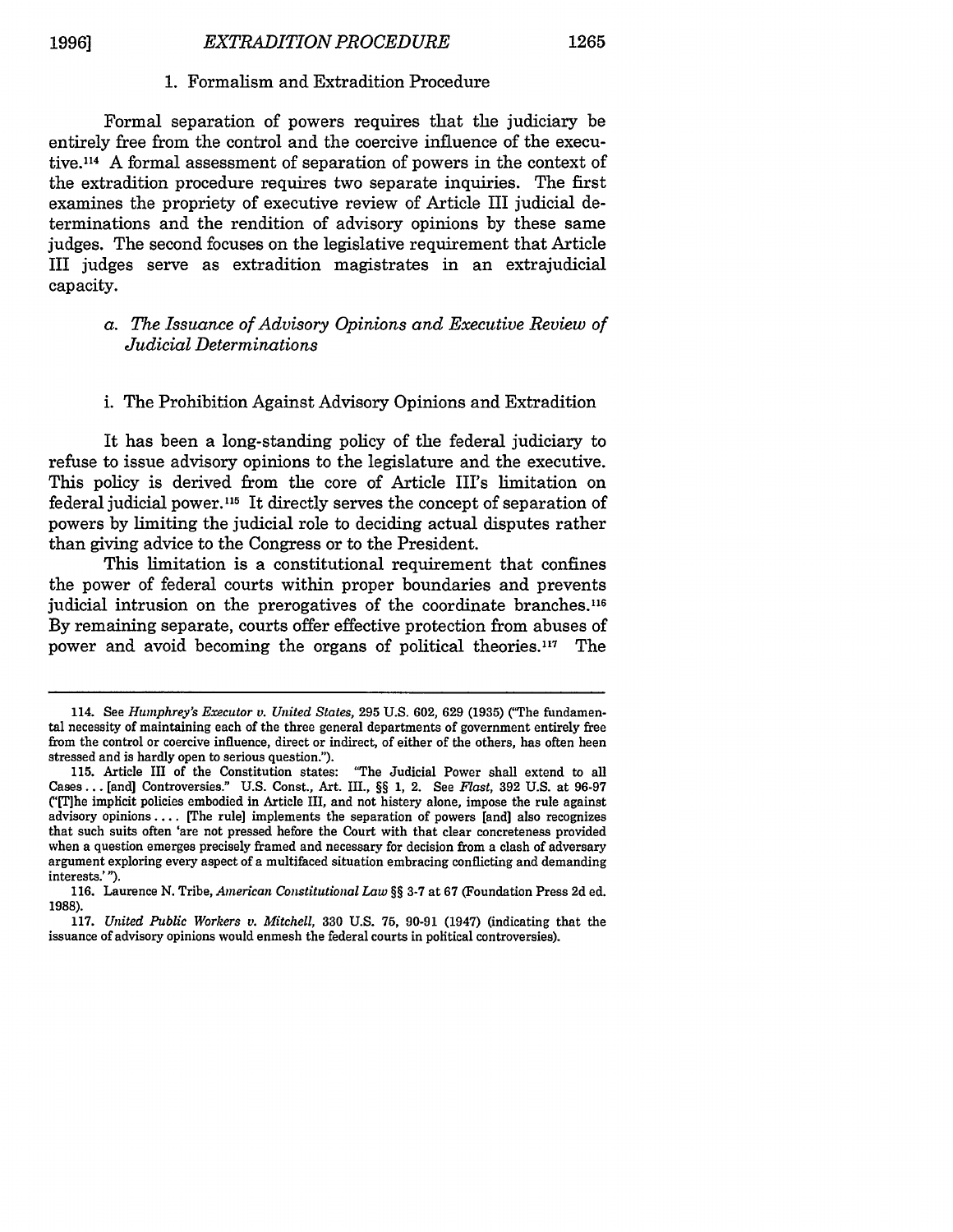issuance of an advisory opinion would involve Article III judges too intimately in the process of policy properly reserved for the executive and legislature, and thereby weaken public confidence in the disinterestedness of the judiciary.<sup>118</sup>

In order for a case to be justiciable and not advisory, two essential criteria must be met. Initially, there must be an actual dispute between adverse litigants.119 Secondly, there must be a substantial likelihood that the decision rendered by the court will have some effect or bring about some change. This requirement is based on the Hayburn's Case<sup>120</sup>—the same case which established the closely related prohibition against executive review of judicial determinations. In *Hayburn's Case,* the Court contemplated whether federal courts could issue non-binding opinions on the amounts of benefits owed to Revolutionary War veterans. 121 In 1792, Congress had enacted a bill designed to provide pension benefits to veterans. The bill granted the federal circuit court judges the authority to assess and grant these benefits, subject to review by the Secretary of War and Congress.<sup>122</sup> Although Congress eventually repealed this part of the bill, the circuit judges sitting on the Supreme Court wrote individually to indicate their reluctance to perform these duties.

Members of the New York, North Carolina, and Pennsylvania Circuit Courts expressed their disapproval of the legislation that Congress had enacted. The members of each court concluded that the powers conferred by Congress could not properly be exercised by an Article III court. The justices explained that the task of making recommendations either to Congress or to the executive was "not of a judicial nature."<sup>123</sup> The rendering of an advisory opinion in this context was deemed radically inconsistent with separation of powers and

<sup>118.</sup> *In re Sealed Case,* 838 F.2d 476, 511-12 (D.C. Cir. 1988) (cautioning against the issuance of advisory opinions).

<sup>119.</sup> This requirement originated in the very early days of the United States. Then-Secretary of State Thomas Jefferson requested that the Supreme Court respond to numerous questions regarding the neutrality of the United States in the war between France and England. The questions concentrated on the meaning of several federal laws and treaties in the context of the war, and President Washington had requested the opinion of the Court on these matters. The justices of the Court refused to respond to the President's request on the grounds that separation of powers prevented the Court from advising another branch of the federal government. Erwin Chemerinsky, *Federal Jurisdiction* 48-49 (Little, Brown, 2d ed. 1994).

<sup>120. 2</sup> U.S. 408 (1792).

<sup>121.</sup> Id.

<sup>122.</sup> Act of Mar. 23, 1792, ch. **11,** 1 Stat. 234-44. The act was entitled "An Act to provide for the settlement of the Claims of Widows and Orphans barred by the limitations heretofore established, and to regulate the Claims of Invalid Persons."

<sup>123.</sup> *Hayburn's Case,* 2 U.S. at 411.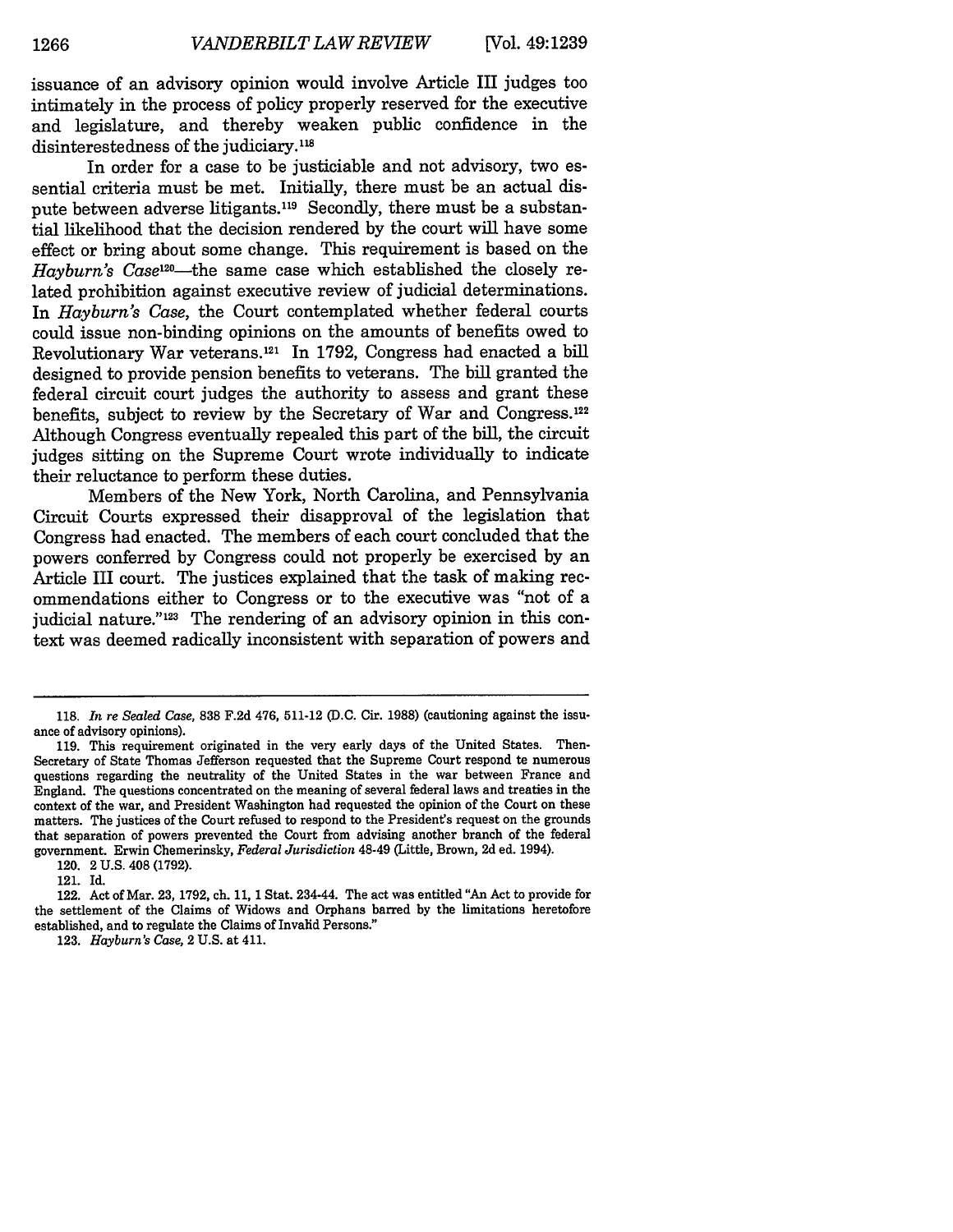with the independence of the judicial power vested in Article III courts.<sup>124</sup>

The Supreme Court reached a similar conclusion on the the issuance of advisory opinions in *United States v. Ferreira.125* In *Ferreira,* Congress had passed a statute authorizing a federal district court in Florida to hear and adjudicate claims under an 1819 treaty that ceded Florida to the United States from Spain.126 As in *Hayburn's Case,* the results of the judicial proceedings were to be reported to an executive official, the Secretary of the Treasury.127 The Secretary would then make the determination as to whether to pay the claims, essentially rendering the opinion by the judge in Florida advisory.128 The Court determined that the advisory function performed by the judge in this scenario was completely anomalous to the proper Article III functions of the federal judiciary. **<sup>129</sup>**

Id.

125. 54 **U.S.** 40 **(1851).**

126. Id. at 46.

127. Id. at 47.

128. Id.

129. Id. at 48. The Court stated:

The powers conferred by these acts of Congress upon the judge as well as the Secretary, are, it is true, judicial in their nature. For judgment and discretion must be exercised by both of them. But it is nothing more than the power ordinarily given by law to a commissioner appointed to adjust claims to lands or money under a treaty; or special powers to inquire into or decide any other particular class of controversies in which the public or individuals may be concerned. A power of this description may constitutionally be conferred on a Secretary as well as on a commissioner. But is not judicial in either case, in the sense in which judicial power is granted by the Constitution to the courts of the United States.

Id. See also *Chicago & Southern Airlines, Inc.,* 333 U.S. at 113 ("But if the President may completely disregard the judgment of the court, it would be only because it is one the courts were not authorized to render. Judgments within the powers vested in courts by the Judiciary Article of the Constitution may not lawfully be revised, overturned *or refused faith and credit by another Department of Government.").*

<sup>124.</sup> The members of the New York Circuit Court, including Chief Justice Jay, Justice Cushing, and Judge Duane, indicated that legislation requring advisory opinions by members of the judiciary would inherently undermine basic structural components of the Constitution based on separation of powers. The judges explained:

That by the Constitution of the United States, the government thereof is divided into *three* distinct and independent branches, and that it is the duty of each to abstain from, and to oppose, encroachments on either. That neither the *Legislature* nor the *Executive* branches, can constitutionally assign to the *Judicial* any duties, but such as are properly judicial, and to be performed in a judicial manner. That the duties assigned to the Circuit Courts by this act, are not of that description, and that the act itself does not appear to contemplate them as such.

The members of the North Carolina Circuit Court, including Justice Iredell and Judge Sitgreaves, echoed the concern of the New York court and stated "[t]hat the Legislative, Executive, and Judicial departments, are each formed in a separate and independent manner; and that *the ultimate basis of each is the Constitution only, within the limits of which each department* can alone *justify any act of authority."* Id. at 412.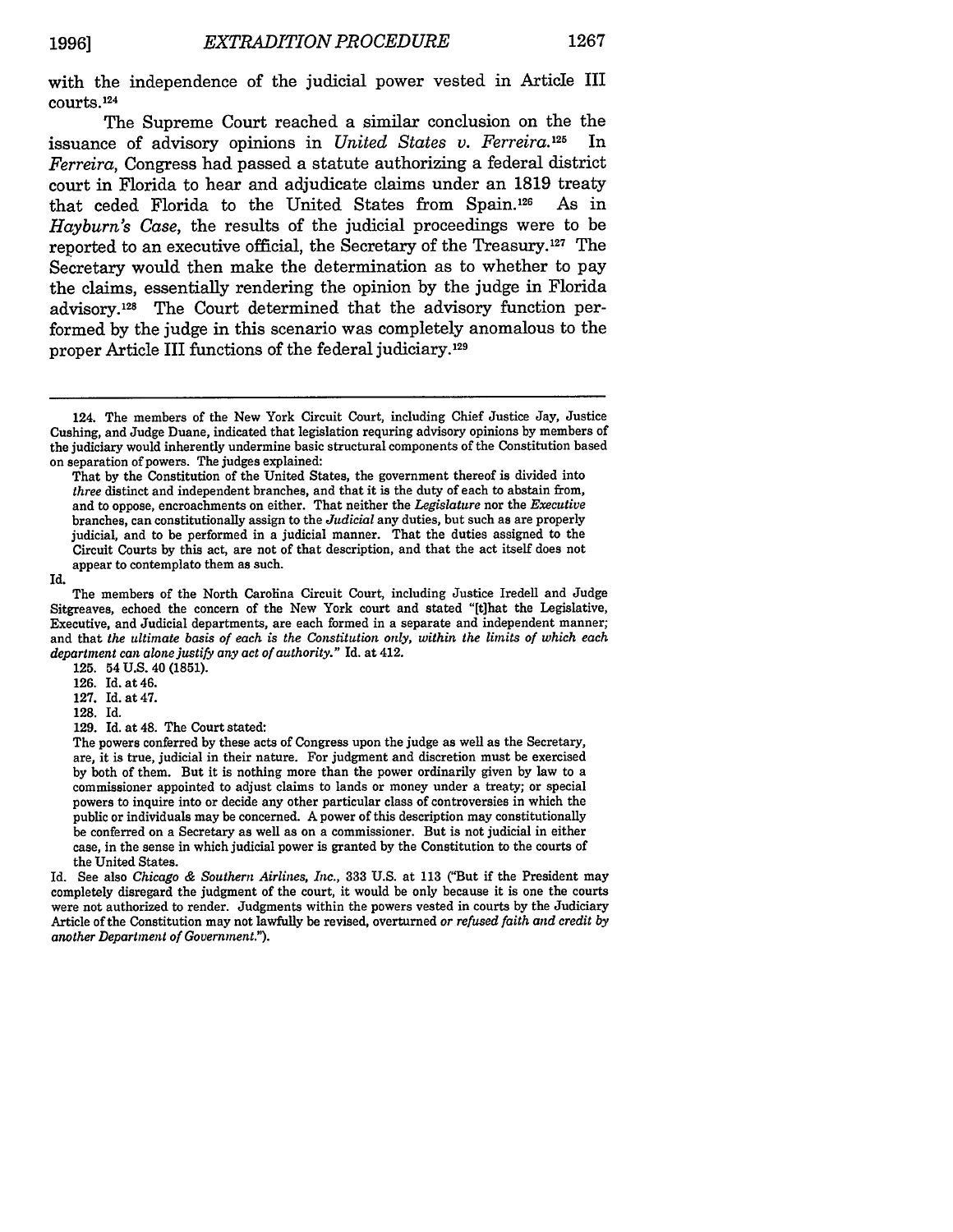The fundamental formalist arguments underlying these opinions are quite clear. Articles I and III of the Constitution have assigned particular functions to the executive and others to the judiciary. Statutes such as those depicted in *Hayburn's Case* and *Ferreira* attempted to subvert the Constitution's assignments. Formalist separation of powers analysis specifically rejects such attempts to blur the lines drawn between the executive and the judiciary.

The extradition statute poses problems that are undeniably similar to those encountered by the Court in *Hayburn's Case* and *Ferreira.* The requirement that a federal judge sitting as an extradition magistrate reach a conclusion concerning the issue of extraditability and then certify this conclusion to the Secretary of State for final consideration closely resembles the duties and roles of the judges in the cases previously examined. From a formalist standpoint, all three situations require the judge to render an advisory opinion to the executive, and all three grant the executive the ultimate authority to review the judge's determination and decide whether to act in accordance with the issued opinion. In essence, the judge's decision is neither final nor binding on the parties at issue in a particular extradition hearing.<sup>130</sup>

The judge is required to make a non-binding certification to a member of the executive branch, who then has the authority to accept the judge's advisement or reject it. An executive decision to disregard the opinion of the extradition magistrate prohibits the requesting nation from obtaining satisfaction of the magistrate's determination. Similarly, because *res judicata* does not attach to the magistrate's conclusion on the issue of extraditability,<sup>131</sup> repeated attempts to extradite the accused can be made. In this regard, an individual facing possible trial in a foreign country following numerous extradition hearings would certainly concur that the opinion of the extradition magistrate was neither final nor binding on the requesting nation. For these reasons, the role contemplated for the federal judiciary by the extradition statute is advisory rather than

<sup>130.</sup> *Lobue,* **893** F. Supp. at 71. The court indicated "if an extradition judge determines that a particular extradition request may not lawfully be granted, this decision is not legally binding upon either the government or the accused. The government may not appeal the decision. More importantly, however, the extradition judge's determination of nonextraditability has no *res judicata* effect." Id. (citing *Collins,* 262 U.S. at 429-30). See also *Hooker v. Klein,* 573 F.2d 1360, 1364-65 (9th Cir. 1978) (stating that "the government is free to pursue extradition notwithstanding initial unsuccessful efforts").

<sup>131.</sup> *Matter of Extradition of McMullen,* 989 F.2d 603, 612-13 (2d Cir. 1993) (indicating that "neither the doctrine of *resjudicata* nor the fifth amendment protection against double jeopardy would apply [to a determination of extraditability]") (citing *Collins,* **262** U.S. at 430).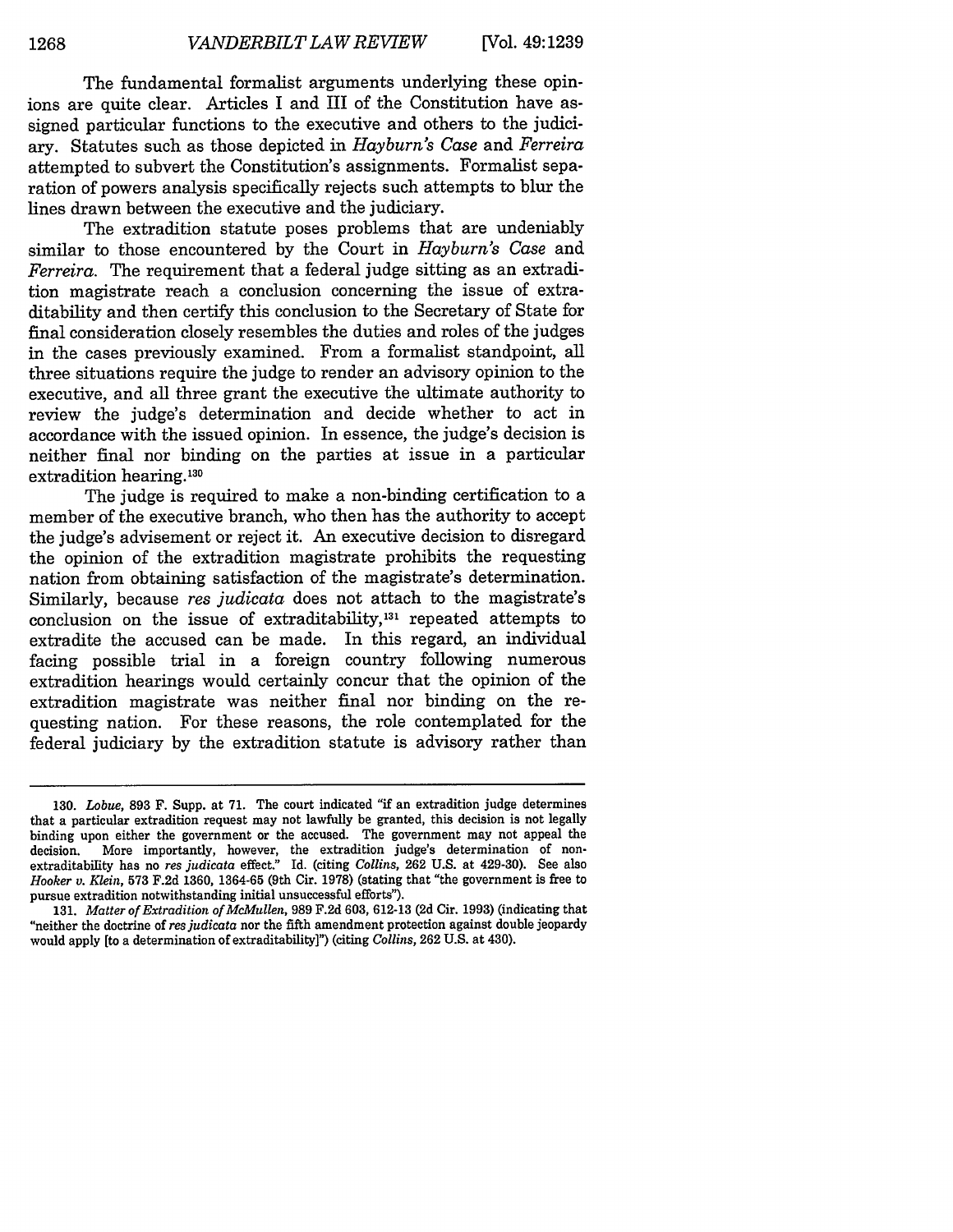dispositive and exceeds the scope of judicial power afforded **by** the Constitution. **<sup>132</sup>**

#### ii. Executive Review and Extradition

Closely akin to the prohibition against the issuance of advisory opinions, formal separation of powers prohibits executive review of judicial determinations. The Court in both *Hayburn's Case* and *Ferreira* considered the permissibility of the executive review scheme in the relevant legislation. In each case, the Court specified that because the Constitution vested the judicial power exclusively in the judiciary, it would be unconstitutional to allow either the executive or the legislature to sit as a court of errors **by** reviewing judicial **judg**ments. 133 In subsequent cases, the Court has consistently prohibited statutes envisioning either executive or legislative review of judicial determinations.<sup>134</sup>

Decisions of extradition magistrates have been subject to executive review and revision in the past. $135$  On numerous occasions, the Secretary of State has determined that the extradition magistrate has reached an erroneous conclusion when issuing a determination that an individual was properly extraditable.<sup>136</sup> Moreover, the statute governing extradition explicitly mandates that the extradition magistrate certify the evidence of extraditability to the Secretary of State.<sup>137</sup> At least one court has made reference to the fact that the delivered evidence comes to the Secretary on *quasi-certiorari-a* conclusion that

**136. Id.**

**137. 18 U.S.C. §** 3184.

**<sup>132.</sup>** See *Plaut,* **115 S.** Ct. at 1453 (stating accurately that the judicial power of the United States is the power to render dispositive judgments).

**<sup>133.</sup>** *Hayburn's Case,* 2 **U.S.** at 410; *Ferreira,* 54 **U.S.** at 48. In *Hayburn's Case,* the Court objected to the prospect of executive review "inasmuch as it subjects the decisions of these courts, made pursuant to those duties, first to the consideration and suspension of the secretary at war, and then to the revision of the legislature; whereas, **by** the constitution, neither the secretary at war, nor any other executive officer, nor even the legislature, [is] authorized to sit as a court of errors on the judicial acts or opinions of this court." *Hayburn's Case,* 2 **U.S.** at **411.**

<sup>134.</sup> See, for example, *Plaut,* **115 S.** Ct. at 1453 (stating that "Congress cannot vest review of the decisions of Article III courts in officials of the Executive Branch"); *Chicago & Southern Airlines, Inc.,* **333 U.S.** at **113** ("Judgments within the powers vested in courts **by** the Judiciary Article of the Constitution may not lawfully be revised, overturned or refused faith and credit **by** another Department of Government."). Montesquieu commented that such a situation enables the executive to act as an oppressor: "Were the power of judging.., joined to the executive power, *the judge* might behave with all the violence of an *oppressor."* Montesquieu, *The Spirit of the Laws,* in Federalist No. 47 (Madison) in Rossiter, ed., *The Federalist Papers* at **303** (cited in note **99).**

**<sup>135.</sup>** For a discussion of past executive review and revision of magistrates' extradition determinations, see Parts III.B.2. and III.B.3.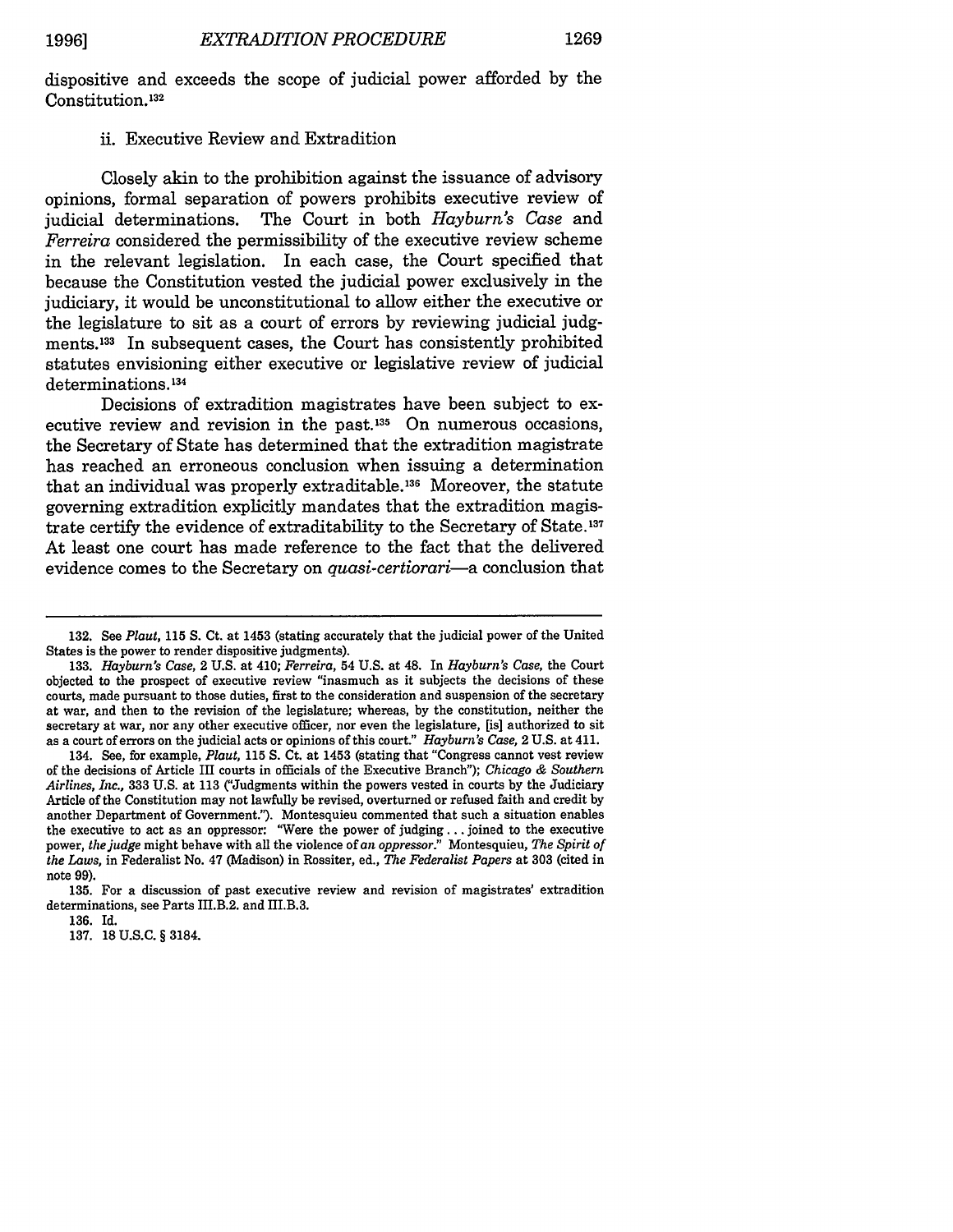necessarily violates separation of powers from a formalist perspective. <sup>138</sup>

The extradition statute essentially allows the whole power of the judiciary in a particular case to be vested in the executive.<sup>139</sup> Furthermore, it fails to take account of the fundamental necessity of keeping each of the branches of government entirely free from the control or coercive influence of the others. 40 Admittedly, this formalist analysis fails to consider the perception that the extradition magistrate relies on a special grant of authority and not an Article III power when making the extraditablity determination.<sup>141</sup> This perception, however, immediately raises another issue: the propriety of extrajudicial service **<sup>4</sup> <sup>2</sup> by** an Article III judge.

#### *b. The Propriety of Extrajudicial Service*

The Constitution explicitly extends to the federal judiciary only the "judicial Power of the United States" and restricts its exercise to "Cases" and "Controversies."<sup>143</sup> The Supreme Court has consequently defined the judiciary's role in terms of a duty to interpret and apply the laws of the United States in cases properly before Article III courts and to resolve controversies between adverse litigants instituted in courts of proper jurisdiction.<sup>144</sup> The case or controversy re-

141. For a discussion of cases relying on such a rationale, see Part III.A-3.

143. U.S. Const., Art. III, §§ 1, 2.

144. See *Massachusetts v. Mellon,* 262 U.S. 447, 488 (1923) (defining the scope of Article III judicial power); *Muskrat v. United States,* 219 U.S. 346, 361 (1911) (same). See also *United*

<sup>138.</sup> See *Carreno,* 899 F. Supp. at 631 (referring to a letter written by a former Secretary of State).

<sup>139.</sup> See generally Federalist No. 47 (Madison) in Rossiter, ed., *The Federalist Papers at* 300 (cited in note 99). In describing the essential attributes of the executive and judiciary in the context of separation of powers, Madison commented "[t]he magistrate in whom the whole executive power resides cannot of himself make a law, though he can put a negative on every law; nor administer justice in person, though he has the appointment of those who do administer it" Id. at 303. Montesquieu saw these restrictions and others like them as of paramount importance in the prevention of tyranny. From a formalist perspective, however, it appears as though Congress has subverted these requirements by enacting a statute which history has demonstrated allows the executive to review the determinations of the extradition magistrate. While the inclusion of the judiciary in the extradition process may have satisfied those opposed to a unitary executive in total control, the scheme ultimately sacrifices the delineations of executive and judicial power from a formalist standpoint.

<sup>140.</sup> See *Humphrey's Executor,* 295 U.S. at 629-30 (stressing the importance of such separation).

<sup>142.</sup> Extra-judicial service has been defined as the performance of activities outside the courtroom that are not connected with the Article III judicial office and that do not involve improvement of the legal system embodied and contemplated by Article III. See Mark Scott Bagula and Judge Robert **C.** Coates, *Trustees of the Justice System: Quasi-Judicial Activity and the Failure of the 1990 ABA Model Code of Judicial Conduct,* 31 San Diego L. Rev. 617, 627-28 (1994).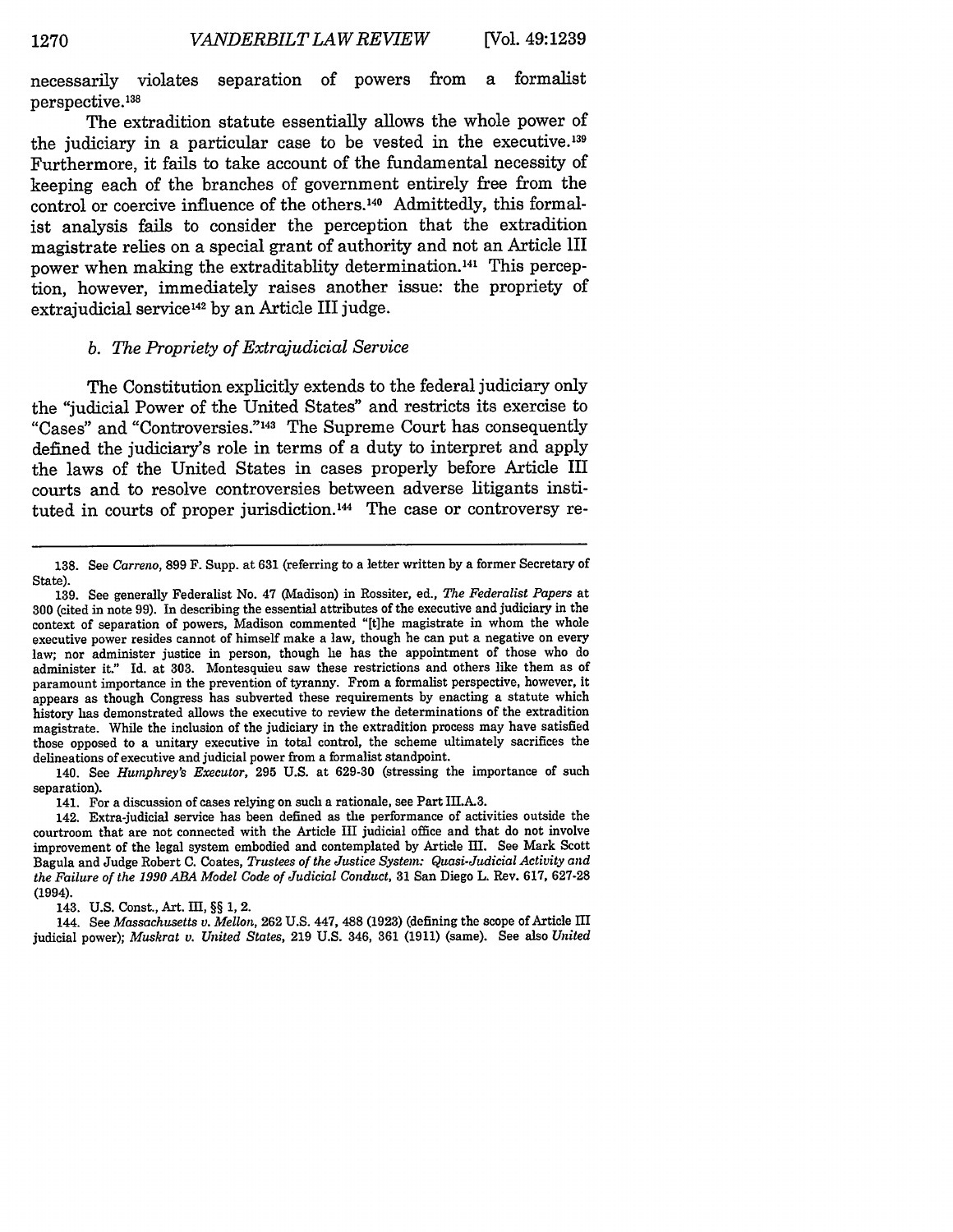quirement thus defines for the judiciary the very idea of separation of powers.<sup>145</sup>

Equally beyond debate is the recognition that the federal courts should carefully abstain from exercising power that is not derived from the specific grant of authority found in the Constitution.14G Formalists would reject outright Congress's attempt to bypass this requirement by bestowing non-Article III duties on judges rather than courts.<sup>147</sup>

While extrajudicial service is not foreign to members of the federal judiciary,<sup>148</sup> formalism would not accept this past performance as a constitutional authorization of such service. 149 The performance of extrajudicial duties by Article III judges interferes with the performance of constitutionally prescribed judicial duties and has the effect of "undermining the integrity, impartiality, [and] independence of the judiciary,"10 as well as the language of Article III.

Article III judges serving as extradition magistrates in an extrajudicial capacity are not appointed as separate commissioners completely severed from their judicial moorings. Rather, these judges retain their involvement with the judiciary and are compelled to sit as

145. See *Allen v. Wright,* 468 U.S. 737, **750** (1984).

146. See *Muskrat,* 219 U.S. at **355** (quoting *Gordon v. United States,* 117 U.S. 697, 706 (1864)).

147. See David P. Currie, *Federal Courts: Cases and Materials* **8-10** (West, **2d** ed. **1975).** In *Hayburn's Case,* some members of the Court contemplated performing the requested function individually as commissioners instead of as a court. Professor Currie has commented that "[w]hatever the vice of the pension statute, it is difficult to believe that the trouble was eliminated by the use of a pseudonym." Id. at **8.**

148. See generally Robert B. McKay, *The Judiciary and Nonjudicial Activities,* **35** Law & Contemp. Probs. 9 (1970); Peter Alan Bell, Note, *Extrajudicial Activity of Supreme Court Justices,* 22 Stan. L. Rev. **587** (1969-70); Alpheus Thomas Mason, *Extra-Judicial Work for Judges: The Views of Chief Justice Stone,* 67 Harv. L. Rev. 193 (1953). See also Nonjudicial Activities of Supreme Court Justices and Other Federal Judges, Hearings Before the Subcommittee on Separation of Powers of the Committee on the Judiciary, 91st Cong. 1st Sess. (1969). Situations in which federal judges have been authorized to perform extrajudicial service generally extend to matters directly affecting the efficient performance of judicial functions. See *Chandler v. Judicial Council of the Tenth Circuit,* **398** U.S. 74, 84-85 (1970).

149. But see *Matter of President's Commission on Organized Crime Subpoena of Scarfo,* **783** F.2d 370, **375** (3rd Cir. 1986) (finding an inherent distinction between conferring extrajudicial duties on Article III judges individually and placing such duties on courts *qua* courts).

150. See *Code of Judicial Conduct for United States Judges,* Canon 5(g) (Administrative Office of the U.S. Courts, 1987).

*States Parole Comm. v. Geraghty,* 445 **U.S.** 388, **396 (1980).** In *Geraghty,* the Court stated, "[t]he case or controversy requirement defines the role assigned to the judiciary in a tripartite allocation of power to assure that the federal courts will not intrude into areas committed to other branches of government." Id. (internal citations and quotation marks omitted). **18** U.S.C. § 3189 does not require that extradition magistrates conduct extradition hearings in courts. Such hearings need only take place on public land. One can only imagine the implications of conducting an extradition hearing in the middle of the town square or at the local state university.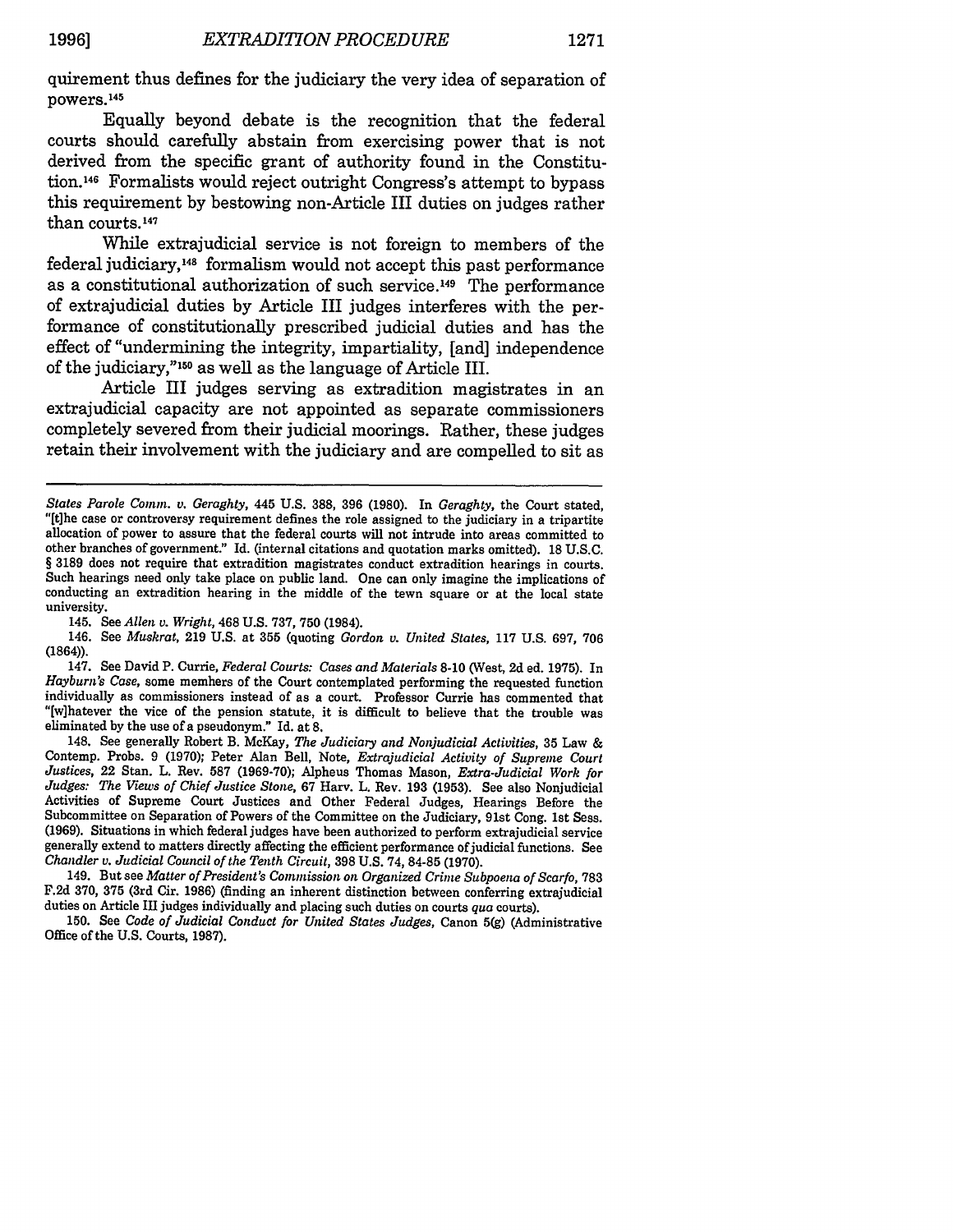extradition magistrates precisely because they are judges. Moreover, the judicial branch is directly implicated by the very nature of the task that the extradition magistrate is to perform. The extradition magistrate is required to interpret treaty provisions, assess and weigh evidence, and apply principles of law to facts. From a formalist standpoint, simply renaming the Article III judge as an extradition magistrate and specifying that the magistrate is functioning in an extrajudicial capacity is not sufficient to alleviate the problems encountered in the extradition procedure.

#### 2. Assessing the Formalist Analysis

The formalist perspective admittedly restricts the federal government from responding creatively to unique issues like extradition. Declaring the extradition law unconstitutional from this perspective would also temporarily cripple the United States's ability to adhere to its international obligations, thereby impacting other areas of American foreign policy. However, reliance on a formalist analysis safeguards the text of the Constitution, the Framers' intent, and the integrity of the federal judiciary—three features of the American political structure that most would agree are worth protecting.

#### *B. A Functional Analysis of Extradition Procedure*

While the Constitution diffuses power the better to secure liberty, it also contemplates that practice will integrate the dispersed powers into a workable government. It enjoins upon its branches separateness but interdependence, autonomy but reciprocity. 151

The functional approach to separation of powers concentrates on whether an action performed by one branch impermissibly interferes with a core function of another.<sup>152</sup> Functionalism makes allowances for the sharing of powers among the branches of the federal government to the extent that the basic principles of separation of powers are preserved.<sup>153</sup> Consistent with this approach,

<sup>151.</sup> *Youngstown Sheet & Tube Co.,* 343 U.S. at 635 (Jackson, J., concurring).

<sup>152.</sup> See *Bowsher,* 478 U.S. at 776 (White, J., dissenting) ("[T]he role of this Court should be limited to determining whether the [the act at issue] so alters the balance of authority among the branches of government as to pose a genuine threat to the basic division between the lawmaking power and the power to execute the law.").

**<sup>153.</sup>** See *Nixon v. Administrator of General Services,* 433 **U.S.** 425, 443 **(1977).** In *Nixon,* the Court rejected the notion that separation of powers required "three airtight departments of government" and stated: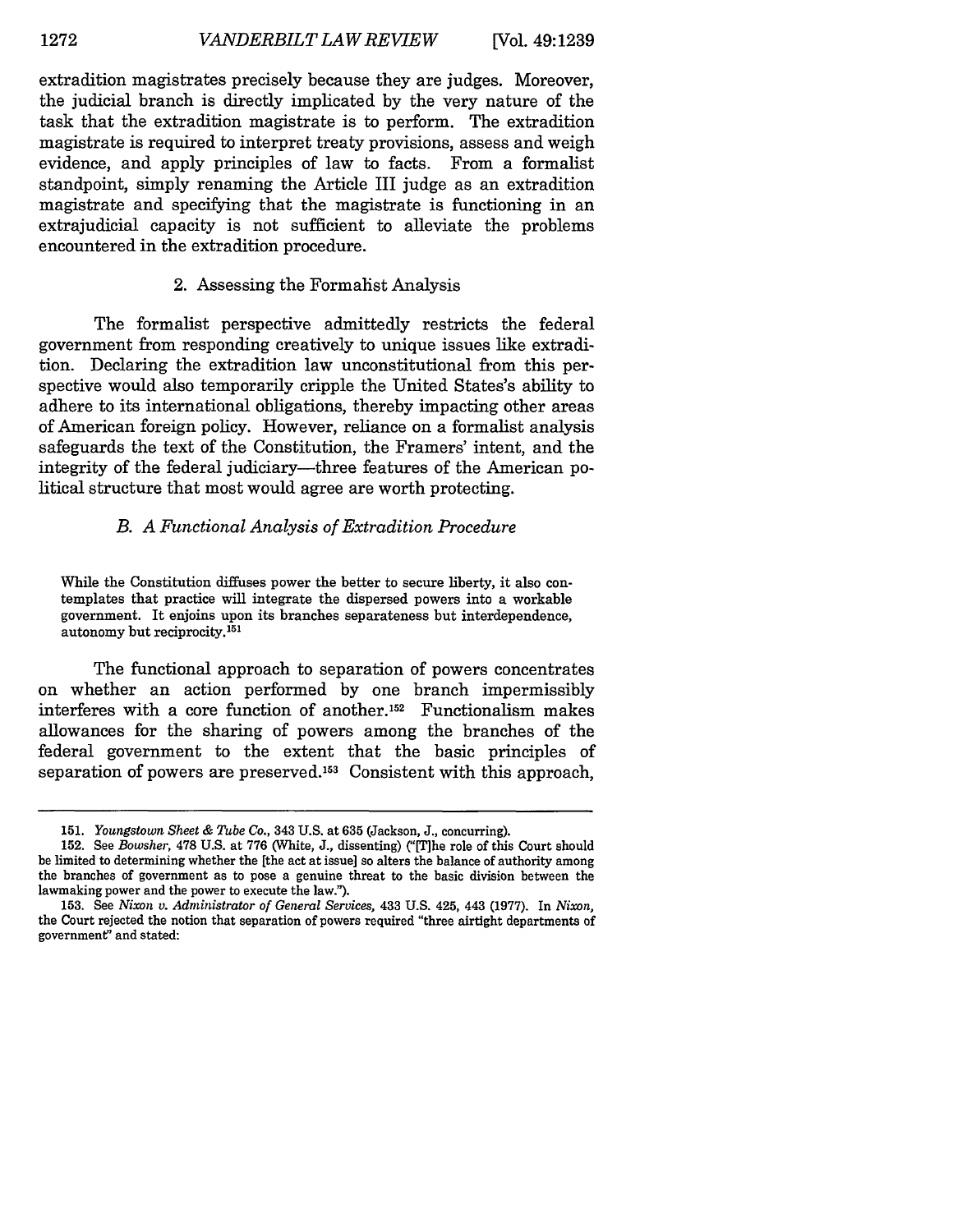functionalism envisions certain extra-constitutional commingling or shifting of powers as essentially endorsed by the drafters of the Constitution.<sup>154</sup>

In essence, functionalism requires a determination of whether a particular practice undermines central constitutional commitments. 55 The text of the Constitution and the intent of the drafters, while relevant, give way to the basic structural values and functions of the Constitution.156 Functionalists encourage judicial restraint and afford a greater degree of deference to the scenarios and schemes created by the two majoritarian branches of the federal government.

A drawback of the functional perspective is the difficulty a judge or court faces in determining the values and functions that are central to the Constitution and the extent to which these can be altered in any given situation.<sup>157</sup> For this reason, critics of a functional approach point to the potential unpredictability and indeterminacy in its ad hoc analysis of separation of powers issues. <sup>158</sup>

[I]n determining whether [a situation] disrupts the proper balance between the coordinate branches, the proper inquiry focuses on the extent to which it prevents [a branch of the federal government] from accomplishing its constitutionally assigned functions.... Only where the potential for disruption is present must we then determine whether that impact is justified by an overriding need to promote objectives within the constitutional authority of [another branch].

Id. Moreover, at one time during the early history of the United States, Congress rejected the addition of a new article to the Constitution which would have definitively specified the extent to which powers were to be divided. This article, proposed by James Madison, mandated that:

The powers delegated by this constitution, are appropriated to the departments to which they are respectively distributed: so that the legislative department shall never exercise the powers vested in the executive or judicial; nor the executive exercise the powers vested in the legislative or judicial; nor the judicial exercise the powers vested in the legislative or executive departments.

Charles F. Hobson and Robert N. Rutland, eds., 12 *The Papers of James Madison* 202 (U. of Virginia, 1979).

154. There is support for such a view in the writings of the Framers. See Federalist No. 47 (Madison) in Rossiter, ed., *The Federalist Papers* at 301 (cited in note 99) (specifying that the separation of powers did not mean that the branches of the federal government were intended to remain hermetically sealed). See also *Morrison,* 487 U.S. at 694 ("[The Court has] never held that the Constitution requires that the three branches of Government 'operate with absolute independence.' **").**

**155.** Cass R. Sunstein, *Constitutionalism After the New Deal,* 101 Harv. L. Rev. 421, 495 (1987).

156. Brown, 139 U. Pa. L. Rev. at 1528 (cited in note 8). These basic values have been referred to as the unitary execution of laws, the avoidance of factionalism, protection against self-interested or unaccountable representation, and promotion of deliberation in government. Sunstein, **101** Harv. L. Rev. at 495-96 (cited in note 155).

157. See Sunstein, **101** Harv. L. Rev. at 494-96 (cited in note 155).

158. See, for example, Brown, 139 U. Pa. L. Rev. at 1528 (cited in note 8); Stephen L. Carter, *Constitutional Improprieties: Reflections on* Mistretta, Morrison, *and Administrative Government,* **57 U.** Chi. L. Rev. **357, 375-76 (1990).**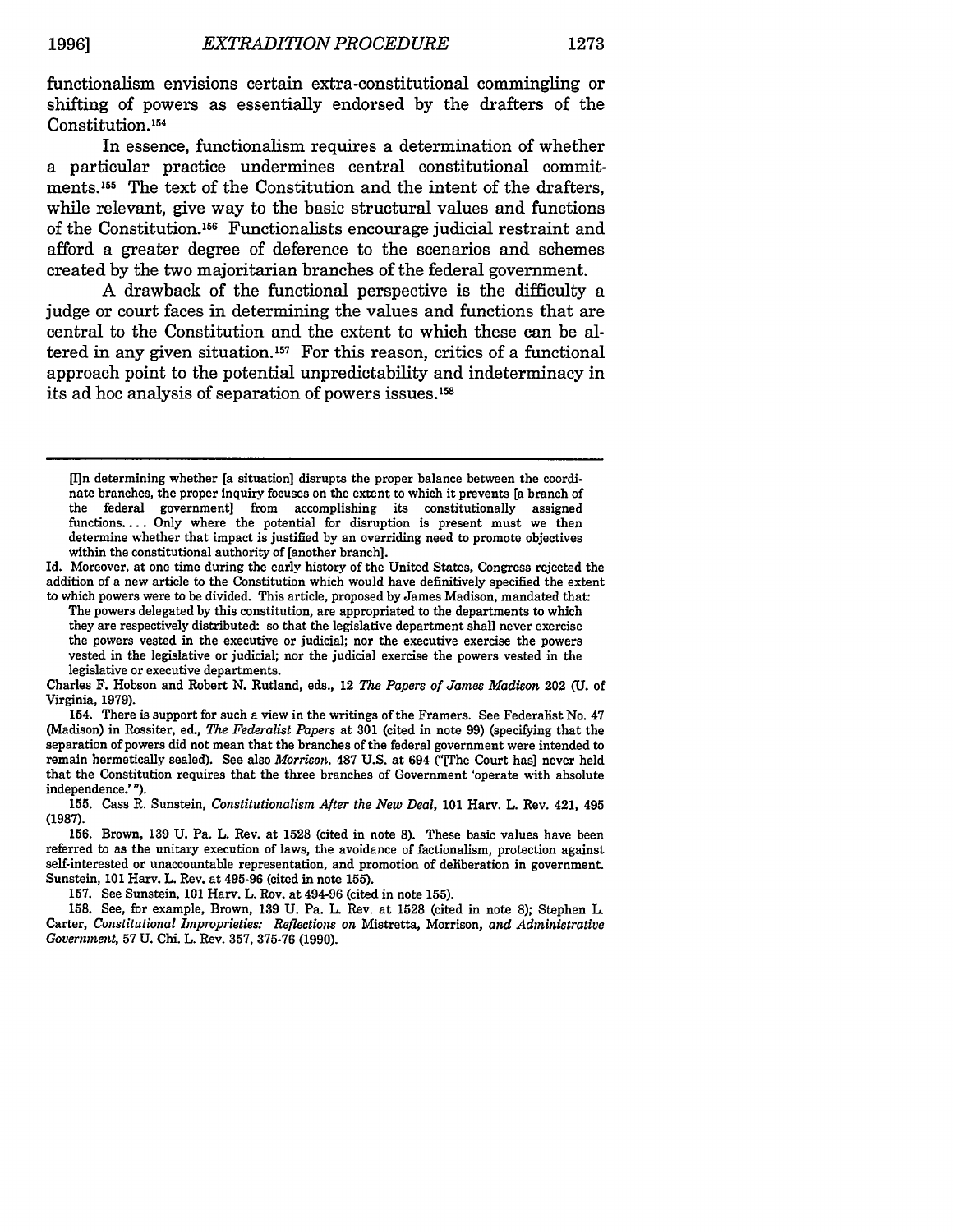With these possible criticisms in mind, however, conducting a functional analysis of the extradition procedure requires a determination of the constitutional values and functions at issue and an assessment of whether these values and functions are impermissibly threatened by the roles the executive and judiciary are expected to perform.

#### 1. Functionalism and Extradition Procedure

At first glance, extrajudicial service and executive review appear to be permissible under a functional approach to separation of powers. The combination of extrajudicial service and executive review allows the presence of a judicial decisionmaker to legitimize the extradition procedure, while still affording the executive complete control over the ultimate decision to extradite. Closer inspection, however, reveals that the values furthered by extrajudicial service and the standards demarcating the extent of its propriety fail to authorize the extrajudicial function performed by a federal judge as an extradition magistrate. Consequently, even a functional approach to separation of powers makes it clear that the United States extradition procedure is unconstitutional.

#### *a. The Functional Justification For Extrajudicial Service*

The propriety of extrajudicial service depends on viewing separation of powers as applying to institutions rather than individuals. 159 The Constitution contains only one express incompatibility clause, a clause precluding legislators from performing joint service in another department of the federal government.<sup>160</sup> No similar constitutional provision precludes federal judges and justices from serving in an extrajudicial capacity.16' Thus, functionalists look to

**<sup>159.</sup>** See Solomon Slonim, *Extrajudicial Activities and the Principle of the Separation of Powers,* 49 Conn. Bar **J. 391,** 408-10 **(1975).** In assessing Madison's statement in Federalist No. 47 that separation of powers is violated only when the whole power of one department is exercised **by** the same hands that possess the whole power of another department, Professor Slonim indicates that "[i]t follows from this that an individual in one department of government who belongs to, or exercises the powers of a different department does not thereby violate the principle of the separation of powers." Id. at 408. From this perspective, the separation of powers inquiry turns on what scope the drafters intended this doctrine to have. Id. See also Stephen **G.** Calabresi and Joan L. Larsen, *One Person, One Office: Separation of Powers or Separation of Personnel?,* **79** Cornell L. Rev. 1045 (1994) (considering separation of powers as institutional rather than personal).

**<sup>160.</sup> U.S.** Const. Art. I, § **6, cl.** 2.

<sup>161.</sup> See *Mistretta*, 488 U.S. at 397-98 ("The text of the Constitution contains no prohibition against the service of active federal judges on independent commissions .... The Constitution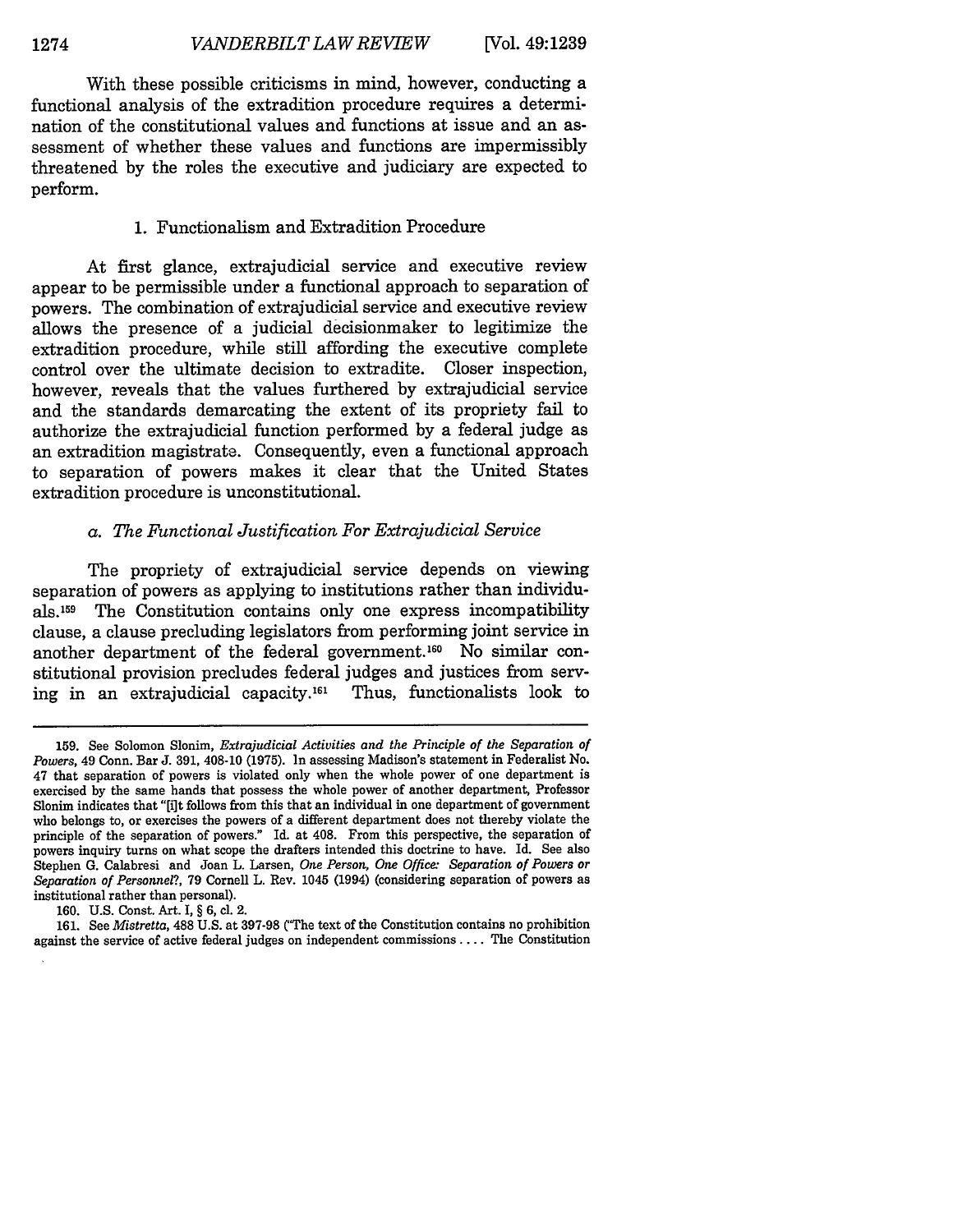whether the integrity, impartiality, or independence of the judiciary will be compromised by the performance of a particular extrajudicial function.<sup>162</sup>

Prior to its express authorization of extrajudicial service in *Mistretta v. United States,163* the Supreme Court and other lower courts had alluded to the permissibility of the performance of extrajudicial functions on several occasions. The Court's consideration of the statute at issue in *Hayburn's Case* demonstrated that members of the original executive and legislative departments believed that federal judges could constitutionally hold executive positions or perform executive duties in an extrajudicial capacity.<sup>164</sup> Similarly, in *Ferreira,* the Court alluded to the fact that a federal district judge in Florida could perform as a commissioner in an extrajudicial capacity. $165$  In each case, the prospect of executive review of the extrajudicial function performed by the commissioner appeared not to offend the Court's notions of separation of powers.166

This reading of *Hayburn's Case* and *Ferreira* has subsequently been afforded support by courts when undertaking a separation of powers analysis of extrajudicial service. In *Matter of the President's*

163. 488 U.S. 361 (1989).

Id.

**165.** *Ferreira,* 54 U.S. at 47.

166. Id. Chief Justice Taney found no "ground for objection to the power of revision and control given to the Secretary of the Treasury." This belief expressed by Justice Taney hinged on the notion that the power utilized by the district court judge, although in form and effect judicial, did not originate in Article III of the Constitution. Id. at 46-47. It should be noted, however, that in neither *Hayburn's Case* nor *Ferreira* did the Supreme Court directly reach the issue of extrajudicial service or executive review. In *Hayburn's Case,* Congress repealed the statute prior to the Court's consideration of the issue and in *Ferreira,* the Court dismissed the case for lack of jurisdiction.

does include an Incompatibility Clause applicable to national legislators .... [However], [n]o comparable restriction applies to judges.").

<sup>162.</sup> See id. at 381 (considering the propriety of extrajudicial service by federal judges on the Federal Sentencing Commission); *Nixon,* 433 U.S. at 433; *Code of Judicial Conduct for United States Judges, Canon 5(g) ("A judge should not... accept such an [extrajudicial]* appointment if the judge's governmental duties would interfere with the performance of judicial duties or tend to undermine the integrity, impartiality, or independence of the judiciary.").

<sup>164.</sup> *Hayburn's Case,* 2 U.S. at 410. The members of the New York Circuit Court expressed this view and stated:

As, therefore, the business assigned to this court, by the act, is not judicial, nor directed to be performed judicially, the act can only be considered as appointing commissioners for the purposes mentioned in it, by *official* instead of *personal* description. That the judges of this court regard themselves as being the commissioners designated by the act, and therefore, as being at liberty to accept or decline that office. That as the objects of this act are exceedingly benevolent, and do real honor to the humanity and justice of congress; and as the judges desire to manifest, on all proper occasions, and in every proper manner, their high respect for the national legislature, they will execute this act in the capacity of commissioners.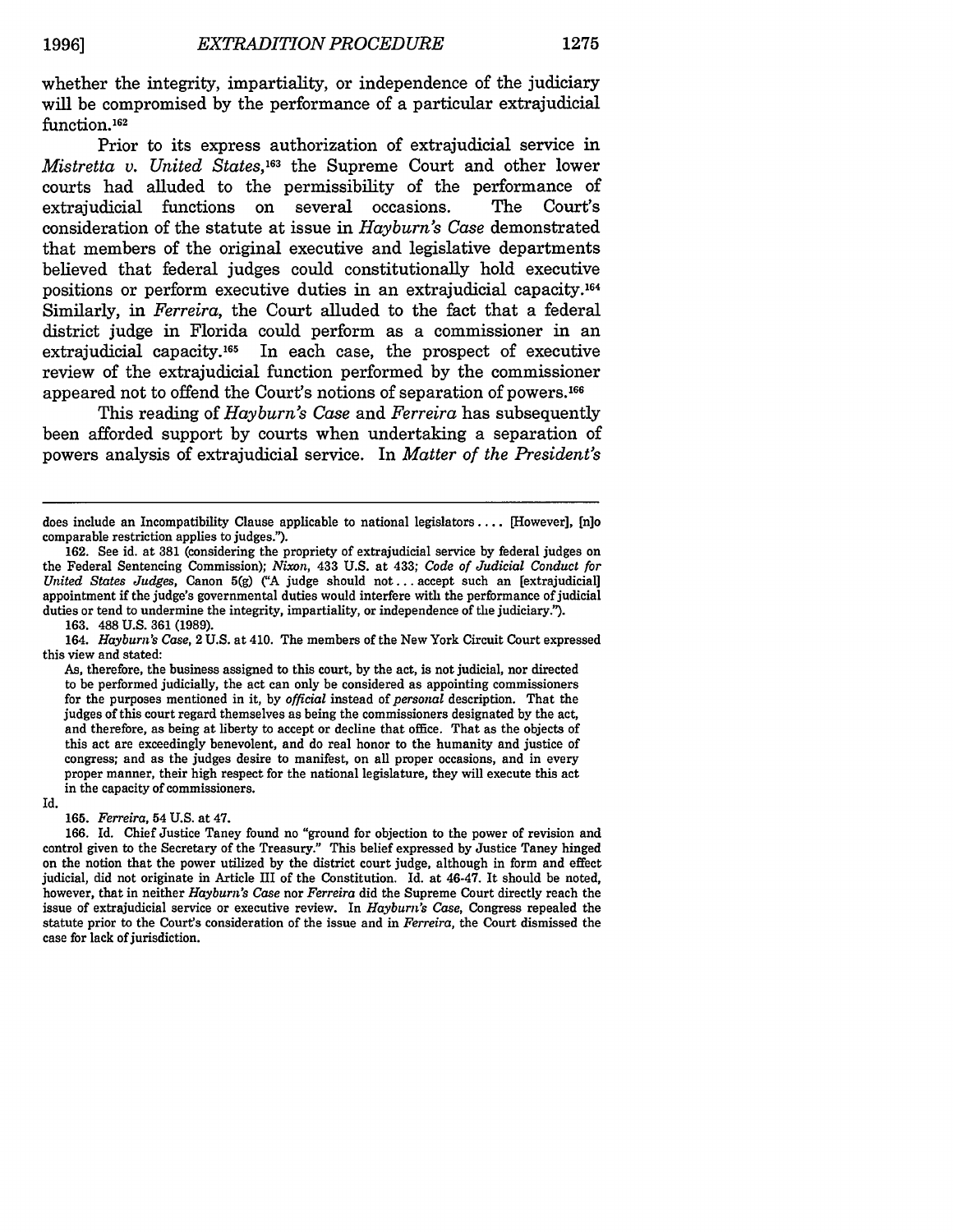*Commission on Organized Crime Subpoena of Scarfo,167* the Third Circuit explicitly stated that the language used by the Supreme Court in *Ferreira* could be interpreted to allow the imposition of extrajudicial duties on Article III judges individually-"duties that under the separation of powers doctrine [could] not be imposed on the courts *qua* courts." 68 Moreover, in *Mistretta v. United States,* the Supreme Court indicated that *"Ferreira, like Hayburn's Case,* suggests that Congress may authorize a federal judge, in an individual capacity, to perform an Executive function without violating separation of powers." <sup>169</sup>

The role and actions of the extradition magistrate appear to be consistent with other examples of extrajudicial service. 170 Authority to hear extradition matters was bestowed upon the judges and justices of the federal courts individually and not as courts.<sup>171</sup> ' This is comparable to the authority granted to the members of the judiciary in the cases previously considered.<sup>172</sup> This consistency, however, does not automatically equate to constitutionality. Though decidedly more flexible than formalism, even the functional approach to separation of powers defines certain limits regarding the permissible extent of extrajudicial service.

#### *b. The Propriety of Extrajudicial Service*

A functional approach to separation of powers requires a determination as to whether the act in question so alters the balance of

The judges serve on the Sentencing Commission not pursuant to their status and authority as Article III judges, but solely because of their appointment **by** the President as the Act directs. Such power as these judges wield as Commissioners is not judicial power; it is administrative power derived from the enabling legislation .... In other words, the Constitution, at least as a *per se* matter, does not forbid judges to wear two hats; it merely forbids them to wear both hats at the same time.

**170.** The Act of Oct. **17, 1968** amended the extradition legislation and substituted the word "magistrate" for "commissioner" in the statute.

<sup>167. 783</sup> F.2d 370 (3d Cir. 1986).

<sup>168.</sup> Id. at 375. The Third Circuit considered whether it was permissible for federal judges to sit on a commission located in the executive branch. The court concluded that the participation of the judges on this commission did not violate principles of separation of powers. Id. at **381.** Compare *Application of President's Commission on Organized Crime Subpoena of Scaduto,* **763 F.2d 1191** (11th Cir. **1985)** (finding the judges' participation on the Commission to violate separation of powers).

**<sup>169.</sup>** *Mistretta,* **488 U.S.** at 403. In characterizing the actions of the federal judges in serving as commissioners on the Federal Sentencing Commission, the Court also stated:

Id. at 404.

<sup>171. 18</sup> U.S.C. § 3184. The statute confers authority to hear extradition matters directly on "any justice or judge of the United States" and makes no mention of conferring jurisdiction on a particular court.

<sup>172.</sup> See *Ferreira,* 54 U.S. at 49; *Hayburn's Case,* 2 U.S. at 409 n.1.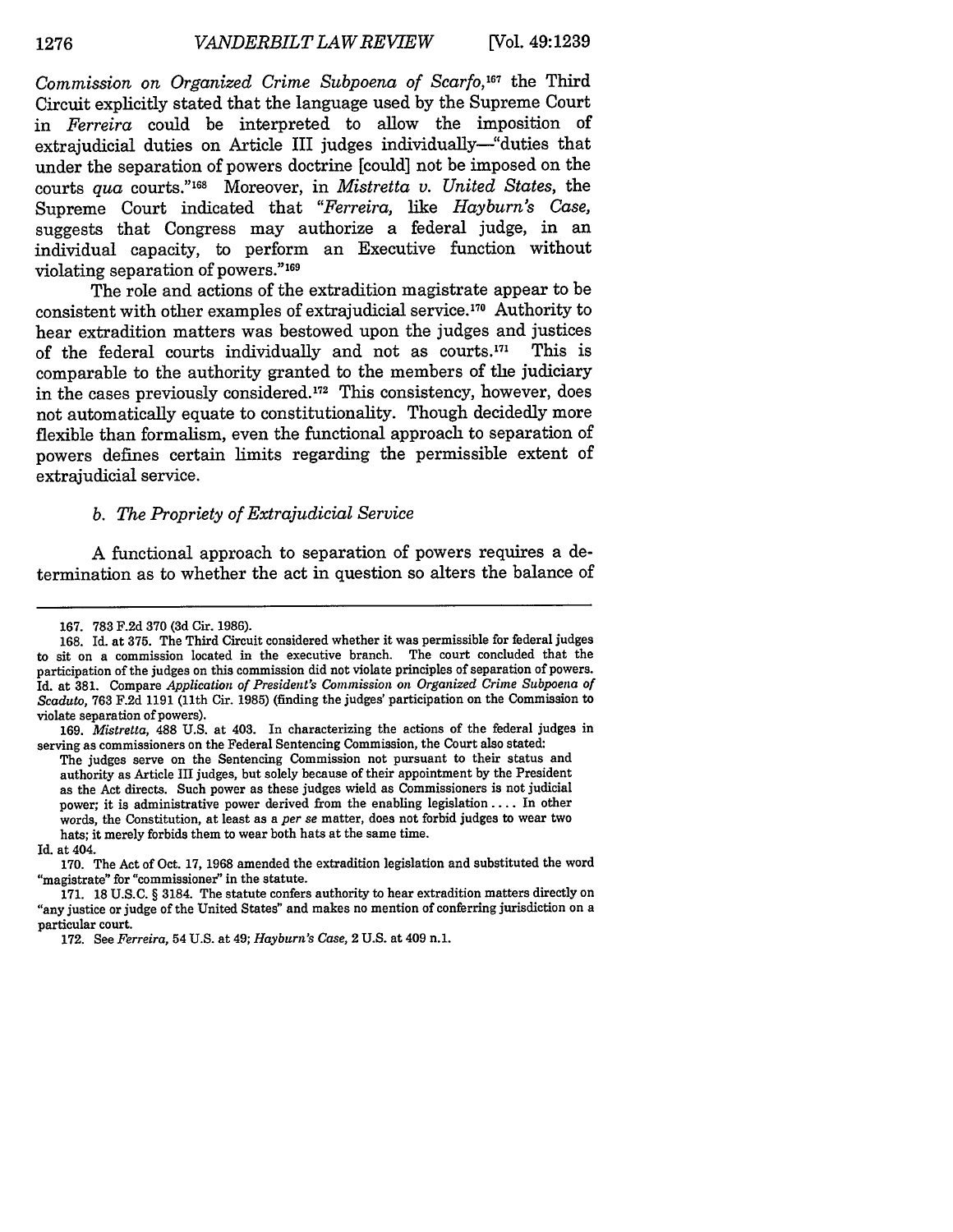power among the three branches of government as to pose a genuine threat to the basic constitutional divisions. $173$  The analysis concentrates on whether the action of one branch impermissibly interferes with the core functions of another. 174 In cases pertaining to the propriety of extrajudicial service, the Supreme Court's holding in *Mistretta* has fashioned a vague and flexible standard allowing this service to be considered on a case-by-case basis.175 The two-part inquiry fashioned by the *Mistretta* Court contemplates: (1) whether the function assigned to the judicial branch would be better accomplished by either the legislature or executive; $176$  and (2) whether the assigned function impermissibly threatens the institutional integrity of the judicial branch.177

i. The Location of the Position of Extradition Magistrate Within the Judicial Branch

In its assessment of whether the Federal Sentencing Commission was properly located in the judicial branch, the *Mistretta* Court initially commented that the location of the body within the judiciary would not violate separation of powers unless the powers vested in the Commission would be more appropriately performed by the other branches or undermine the integrity of the judiciary.178 The Court noted that, as a general principle, executive or administrative duties of a non-judicial nature could not be imposed on judges holding

<sup>173.</sup> *Bowsher,* 478 U.S. at 776 (White, J., dissenting).

<sup>174.</sup> Id.

<sup>175.</sup> *Mistretta,* 488 U.S. at 381. The Court relied on its functional treatment of separation of powers in the past and commented that the drafters of the Constitution did not require and rejected the notion that the three branches remain entirely separate and distinct. See *Nixon,* 433 U.S. at 433 (rejecting as archaic the complete division of authority among the three branches).

Prior to the conclusion reached in *Mistretta* explicitly authorizing extrajudicial service, the Court had contemplated the issue of extrajudicial service very infrequently. The *Mistretta* Court considered whether it was permissible for federal judges to serve on the Federal Sentencing Commission for the purpose of creating sentencing guidelines for the federal courts. The Commission has been described as an administrative agency composed of seven members appointed and removable by the President. Individuals challenging the constitutionality of the Commission made the argument that the Commission violated separation of powers by requiring federal judges to perform duties outside the scope of Article III in an extrajudicial capacity. In holding that the Constitution did not require the three branches of the federal government to remain entirely distinct, the Court cleared the way for its declaration that extrajudicial service was not barred by separation of powers. The Court determined that a functional approach to separation of powers should be utilized when considering the permissible scope of extrajudicial service and fashioned a two-part inquiry to guide this examination.

<sup>176.</sup> *Mistretta,* 488 U.S. at 383 (quoting *Morrison,* 487 U.S. at 680-81).

**<sup>177.</sup>** Id. (quoting *Commodity Futures Trading Comm'n v. Schor,* **478 U.S. 833, 855 (1986)). 178. Id.** at **384-85.**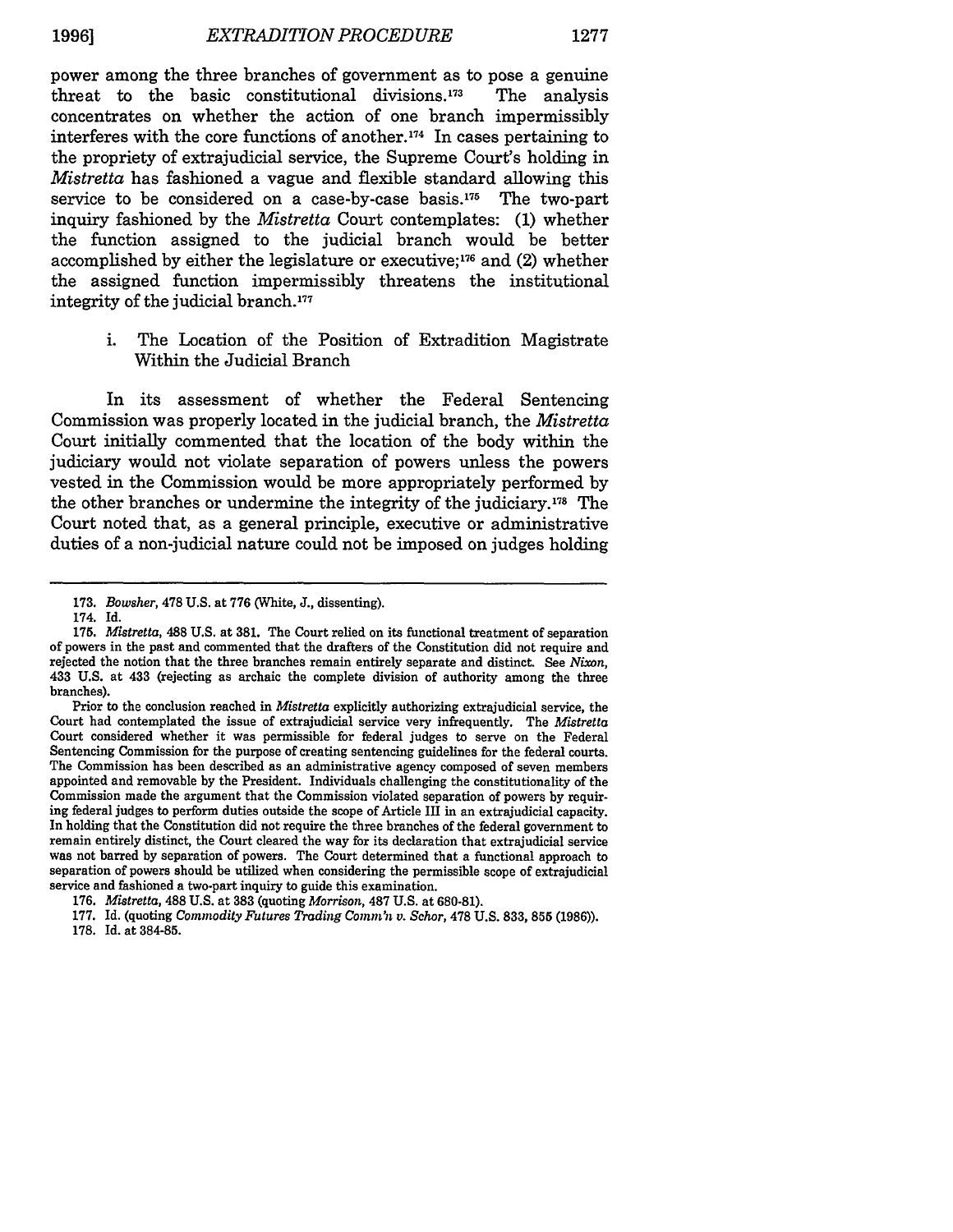office under Article III of the Constitution.<sup>179</sup> The Court also recognized, however, that this rule was not without exception.<sup>180</sup> The Court's primary focus then became assessing the practical consequences of locating the Sentencing Commission in the judicial branch.181

In making this examination, the Court concentrated on whether the placement of the Sentencing Commission in the judicial branch undermined the integrity of the judiciary or expanded the powers of the judiciary beyond constitutional bounds **by** uniting the judiciary with the political or quasi-legislative power of the office of commissioner.<sup>182</sup> Unlike the Sentencing Commission,<sup>183</sup> however, the location of the office of extradition magistrate within the judiciary has several practical consequences which mix the non-Article III power of the extradition magistrate with the Article III power inherent in the position of a federal judge. This, in turn, contributes to a This, in turn, contributes to a deterioration of the integrity of the judicial branch as a whole.

In creating the position of extradition magistrate, Congress has essentially united a supposed non-Article III power with Article III power for the purpose of effectuating extradition. Congress has asked federal judges to rely on their inherent Article III authority to interpret treaties and to apply their conclusions to the facts of the extradition matter before them.<sup>184</sup> By failing to divorce the role of the Article III judge completely from that of the extradition magistrate, Congress has impermissibly expanded the power and authority of the federal judiciary beyond its intended scope.<sup>185</sup> Furthermore, it ap-

**185.** The Court in *Mistretta* reached a different conclusion: "[A]lthough the Commission is located in the Judicial Branch, its powers are not united with the powers of the Judiciary in a

**<sup>179.</sup>** Id. **at 385** (quoting **Morrison, 487 U.S.** at **677).**

**<sup>180.</sup>** Id. at **386.** See, for example, *Sibbach v. Wilson & Co.,* **312 U.S. 1** (1941) (upholding a challenge to rules promulgated under the Rules Enabling Act of 1934).

**<sup>181.</sup>** *Mistretta,* **488 U.S.** at **393 C'Our** separation-of-powers analysis does not turn on the labeling of an activity as 'substantative' as opposed to 'procedural' or 'political' as opposed to judicia' **....** Rather, our inquiry is focused on the 'unique aspects of the congressional plan at issue and its practical consequences in light of the larger concerns that underlie Article III."). **182.** Id.

**<sup>183.</sup>** The Court indicated that "since substantative judgment in the field of sentencing has been and remains appropriate to the Judicial Branch, and the methodology or rulemaking has been and remains appropriate to that branch, Congress's considered decision to combine these functions in an independent Sentencing Commission and to locate that Commission within the Judicial Branch does not violate the principle of separation of powers." Id. at **396-97.**

<sup>184.</sup> The extradition magistrate is required to interpret the applicable extradition treaty to determine whether the offense is extraditable and whether the principle of dual criminality has been satisfied. See Part III.A.2. Because treaties are considered the "Supreme Law of the Land" according to the Constitution, the judiciary has the authority to interpret treaties that have been ratified **by** the Senate whenever such treaties are relevant to a dispute before the court. **U.S.** Const., Art. VI, **§** 2. See also *United States v. Decker,* **600 F.2d 733, 737** (9th Cir. **1979)** (commenting that the judiciary is responsible for interpreting treaties).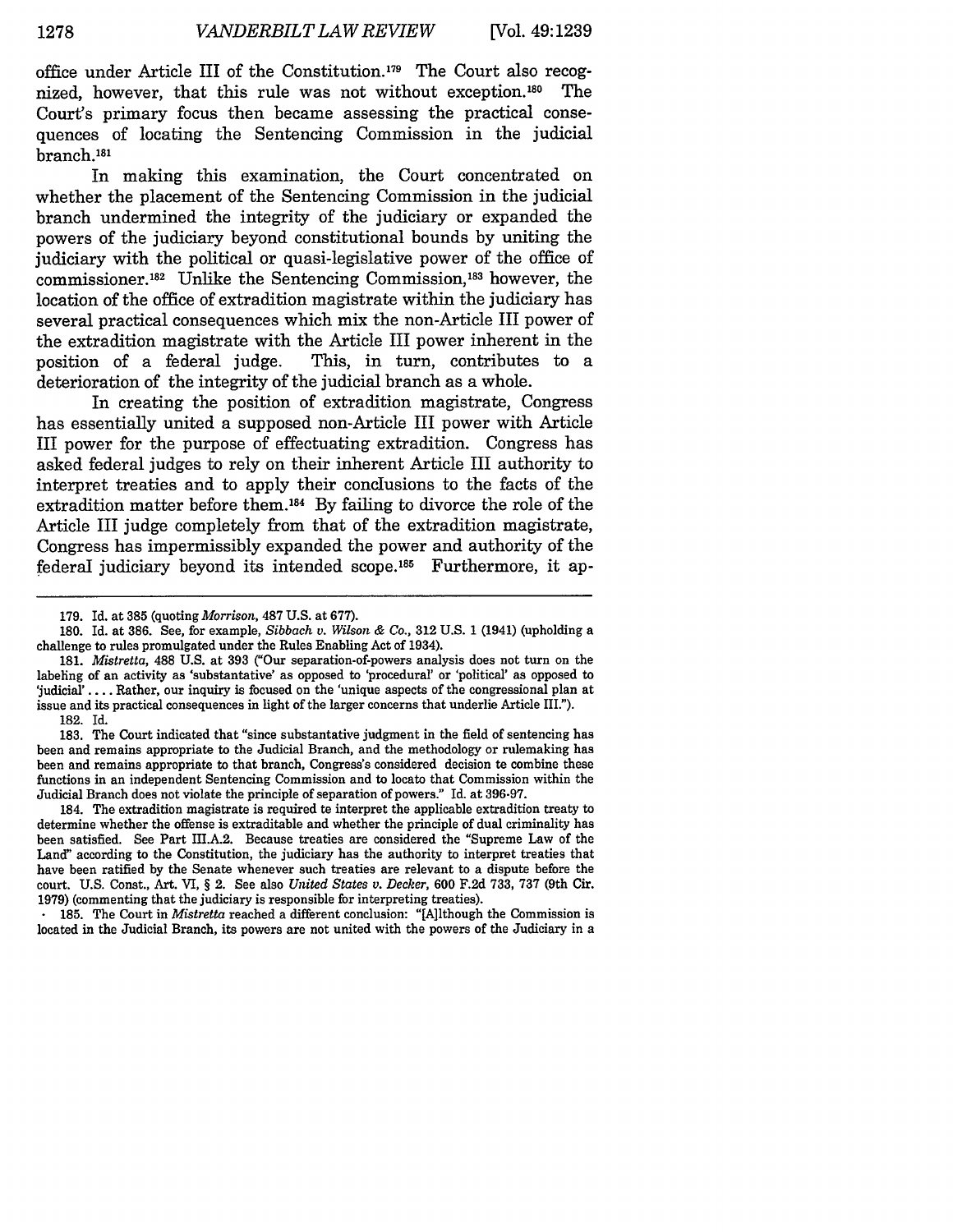pears that in performing the function of extradition magistrate, the federal judge becomes accountable both to other members of the federal judiciary and to the executive. <sup>186</sup>

Although *Mistretta* and *Ferreira* can be relied upon to justify the authorization of a federal judge to perform executive or administrative functions, these cases do not support the proposition that a federal judge may perform an entirely judicial function in an extrajudicial capacity pursuant to a grant of authority beyond the scope of Article III. *Mistretta* and *Ferreira* permit federal judges to perform executive functions completely separate from their traditional functions-adjusting claims and establishing sentencing guidelines. As an extradition magistrate, **by** contrast, a judge is required to exercise *judicial* power pursuant to Article I and Article II. Even the flexible, functional language of *Mistretta* explicitly prohibits federal judges from wearing the executive or administrative "hat" and the judicial "hat" simultaneously.<sup>187</sup> In the context of extradition, the extradition magistrate has failed to remove the judicial hat before donning a new one.

Service as an extradition magistrate also permits an Article III judge to exercise a greater degree of political judgment than is appropriate for a non-political branch.<sup>188</sup> This exercise of political judgment can be seen in the fact that the magistrate is given discretion to invoke the political offense exception in determining whether an individual is extraditable.<sup>189</sup> Once the magistrate refuses to certify

**187.** *Mistretta,* **488 U.S.** at 404.

**188.** Compare *Mistretta,* **488 U.S.** at **396.** In commenting on the impact of the Commission on the Judiciary, the Court noted, "[n]or do the Guidelines, though substantative, involve a degree of political authority inappropriate for a nonpolitical Branch." The Court also added, **"[the** rules] do not bind or regulate the primary conduct of the public." This is not the case in the context of extradition, as the extradition magistrate's actions authorize the executive to surrender an individual **to** a foreign state **to** stand trial.

**189.** The political offense exception allows the judge determining the issue of extraditability **to** refuse certification on the ground that the offense is an act directed against the security of the state. Refusal to certify an individual as extraditable on this ground is based on the apprehension that the surrender of political criminals to stand trial in the courts of the accusing state would be **to** subject the individual **to** being tried and punished **by** tribunals colored **by** political passion. Manuel R. Garcia-Mora, *The Nature of Political Offenses: A Knotty Problem of Extradition Law,* 48 Va. L. Rev. **1226, 1226 (1962).**

way that has meaning for separation-of-powers analysis." The Court explicitly stated that the Sentencing Commission did not exercise judicial (Article III) power. *Mistretta,* **488 U.S.** at **393.** As noted, this is markedly different from the function that the extradition magistrate is expected to perform.

**<sup>186.</sup>** The Court in *Mistretta* specified that the Sentencing Commission was not controlled **by** the judicial branch and subject to the President's limited powers of removal. **Id.** The extradition statute contemplates both executive and judicial control of the action of the extradition magistrate in the form of review **by** the Secretary of State and habeas corpus review **by** the judiciary.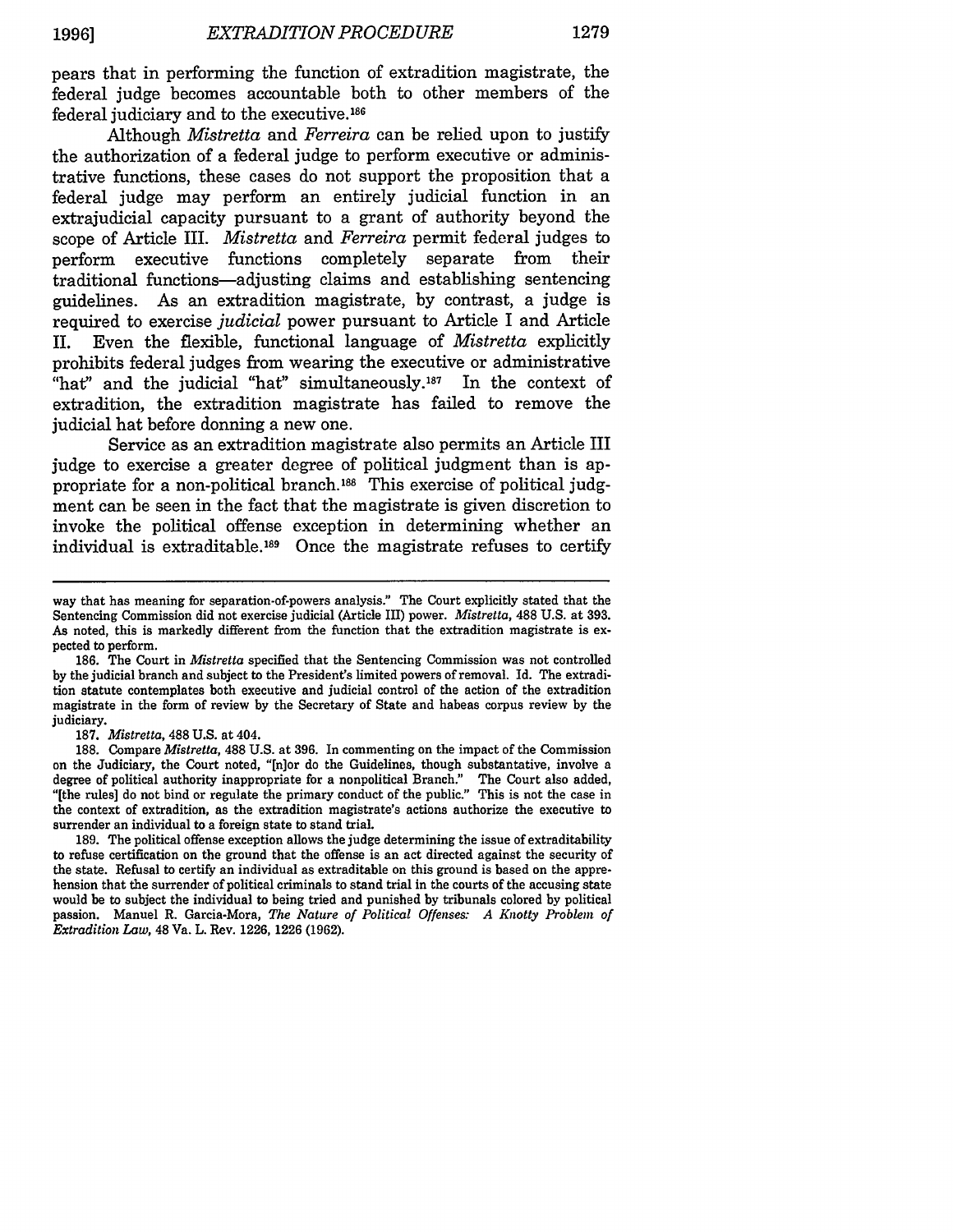the accused as extraditable on this ground, the determination cannot be reviewed by the executive. It could be argued that in invoking the political offense exception, the magistrate is making what can only be called a political decision in situations where all other extradition requirements have been met.190 Such political power is especially troubling because the accountability of a non-elected, non-majoritarian extradition magistrate is virtually non-existent.

The location of the position of extradition magistrate in the judiciary also eliminates accountability in another important respect. When the Secretary of State makes a foreign policy determination, the public should be afforded the opportunity to hold this individual accountable. When a foreign policy determination is involved in a decision to extradite, the Secretary of State can easily claim that the law did not permit extradition of the accused. This could be achieved very simply by permitting the Secretary to review the conclusions of the extradition magistrate, whether or not such review were actually undertaken. Such deception of the public compromises the integrity of the judiciary, and the public is unable to hold the Secretary of State accountable for any consequences resulting from the refusal to extradite.<sup>191</sup>

In light of these considerations, the location of the position of the extradition magistrate in the judiciary violates functional separation of powers standards set forth in *Mistretta* by expanding the powers of the judiciary beyond constitutional limitations. It unites the political power of the executive branch and the non-Article III judicial power of the extradition magistrate with the judicial power of the Article III judge and eliminates any degree of accountability for the Secretary of State.

#### ii. Service as an Extradition Magistrate

Because the location of the Sentencing Commission in *Mistretta* did not violate separation of powers, the Court went on to consider whether the composition of the Commission could also survive constitutional scrutiny. Consideration of this issue essentially focused on whether service on the Sentencing Commission would

<sup>190.</sup> There has been a general movement to transfer the discretionary power to determine political offenses from the extradition magistrate to the executive. See *Eain v. Wilkes,* 641 F.2d 504, 513-18 (7th Cir. 1981).

<sup>191.</sup> *Lobue,* 893 F. Supp. at 76.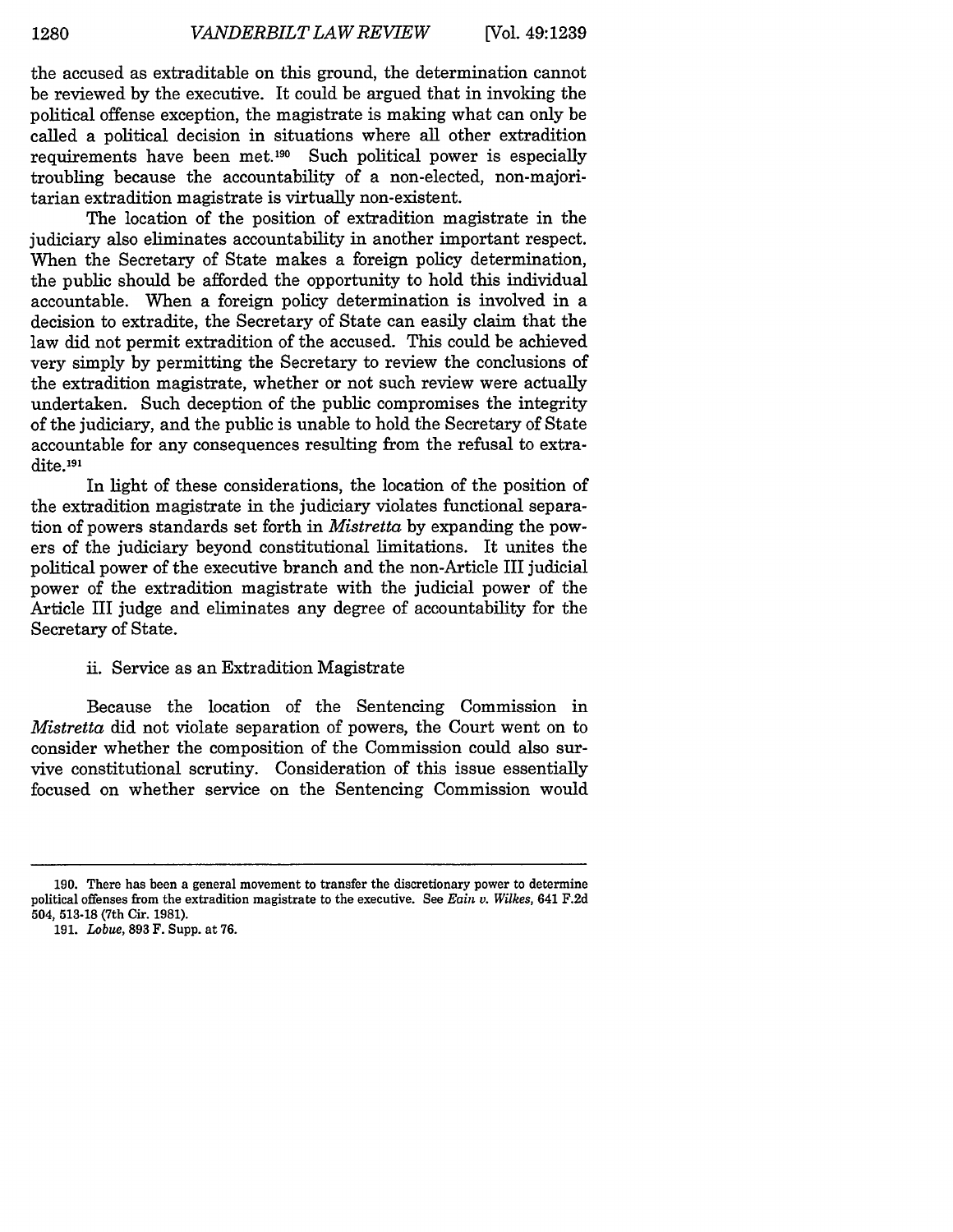undermine the integrity of the judiciary.<sup>192</sup> Although the Court in *Mistretta* found this not to be the case, the same cannot be said of the extrajudicial service of the extradition magistrate.

It cannot be disputed that the judicial power of the federal courts extends only to the adjudication of cases and controversies. Equally beyond debate is the consideration that the federal courts shonld carefully abstain from exercising any power that is not strictly judicial in its character and derived from Article III of the Constitution. 193 These considerations are based on the fact that the judiciary relies on the reputation of its members as a means to promote its effectiveness.<sup>194</sup> This effectiveness is seriously jeopardized by the required performance of duties as extradition magistrates.<sup>195</sup>

The prospect of executive review challenges the integrity of the judiciary. The blending of Article III functions with the non-Article III judicial functions contemplated by the extradition statute makes it difficult to discern when the judge is acting as an extradition magistrate and when the judge is acting as a member of an Article III court. This inability to distinguish the actions of the judge is expressly contemplated and rejected by *Mistretta's* "two hat" analogy. The judiciary's dependence upon the moral force of its judgments is substantially undercut if the public perceives that these judgments are not given full credit by other branches of the government even if the judge is acting in an extrajudicial capacity. Furthermore, the judiciary's involvement in the process of making a foreign policy determination weakens public confidence in the disinterestedness of the judici**ary.19 <sup>6</sup>**

Therefore, both the location of the office of extradition magistrate in the judicial branch and the requirement that federal judges serve in an extrajudicial capacity offend the principle of separation of

<sup>192.</sup> *Mistretta,* 488 U.S. at 668-74. The Court first stated that the concept of extrajudicial service was not expressly prohibited by the Constitution. In reaching this determination, the Court compared the incompatibility clause found in Art. I, § 6, cl. 2 (prohibiting extra-legislative service by members of Congress) with the lack of such a clause in Article III. Second, the Court identified numerous examples of extrajudicial service throughout the judicial history as evidence that such practice is not prohibited by the Constitution. Finally, the Court cited the fact that the judges would be acting individually and not as courts. *Mistretta,* 488 U.S. at 397-408.

<sup>193.</sup> See *Muskrat,* 219 U.S. at 355.

<sup>194.</sup> *Rushford,* 485 F. Supp. at 479.

<sup>195.</sup> The Court in *Mistretta* emphasized the voluntary nature of federal judges' service on the Federal Sentencing Commission. 488 U.S. at 405-06. Service as an extradition magistrate appears to be mandatory according to the text of the statute governing the procedure. See 18 **U.S.C.** § 3184.

<sup>196.</sup> See Felix Frankfurter, *Advisory Opinions,* in 1 *Encyclopedia of the Social Sciences* 475, **478** (1930).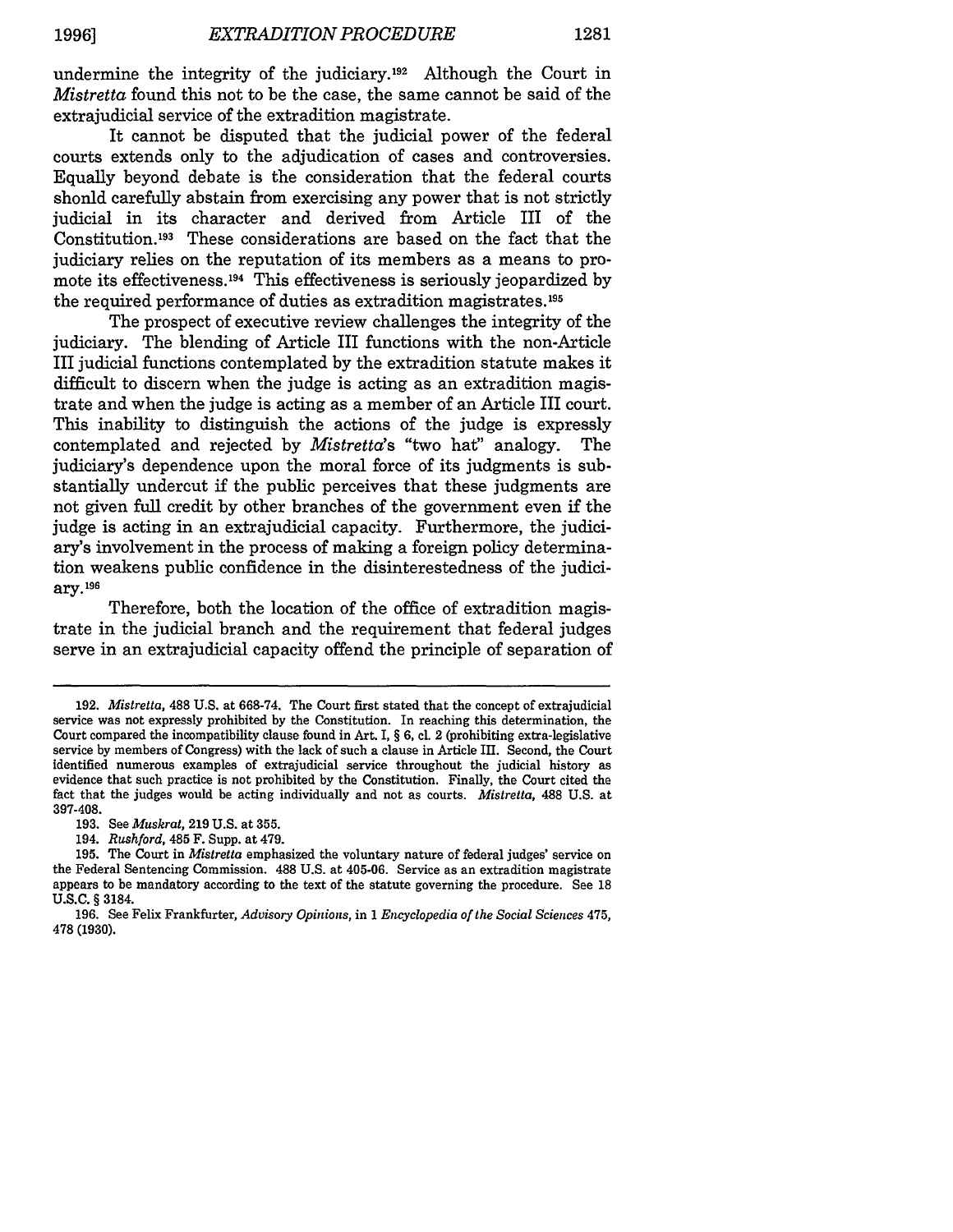powers. For these reasons, the current U.S. extradition procedure is unconstitutional according to a functional analysis.

#### 2. Assessing the Functional Analysis

As a general principle, extreme caution should be utilized in attempting to justify an expansion of the duties of an Article III judge in a extrajudicial capacity, even under a functional analysis. In the context of extradition, Congress has created a system which eliminates the potential for appellate review and accountability by describing the actions taken by a federal judge as extrajudicial. This not only undermines the integrity of the judiciary, but also forces members of the judiciary to consider purely political matters. The prospect of review of a judge's extraditability determination relegates the judiciary to the status of a political pawn enabling the Secretary of State to sacrifice the integrity of the judiciary to mask an underhanded political decision.197

The inherent strength of a functional approach to separation of powers is the ability to allow the government to create unique answers to unique problems. Instead of developing a pragmatic solution to the unique problem of extradition, however, Congress has essentially compromised the constitutional principle of separation of powers.

#### *C. Rethinking Extradition: Thoughts on a Constitutional Solution*

The act of surrendering an individual to a foreign state pursuant to an extradition treaty is a purely executive function. This must continue to be the overarching concern of any reconsideration of the extradition statute. No statute should bind the Secretary of State to deliver an individual to a requesting state simply because an individual is certified as extraditable. However, the statute should balance the competing concerns of separation of powers, individual liberty, and United States foreign policy. Achieving this end requires contemplation of a fundamental recharacterization of the roles played by each of the branches. A comparative valuation of the competing desires—final executive authority in determining whether to surren-

<sup>197.</sup> See Abbell and Ristau, *International Judicial Assistance §* 13-3-8 at 260 (cited in note 46). The authors indicate that "on only two occasions since 1950 has the Secretary refused to issue a warrant for the surrender of a person found extraditable. In each of those instances, he based his refusal on a disagreement with the courts as to whether the treaty permitted extradition, not on his discretionary power to deny extradition for unspecified reasons." In both of these cases, denial based on review was perceived to be a cover for policy-driven motives.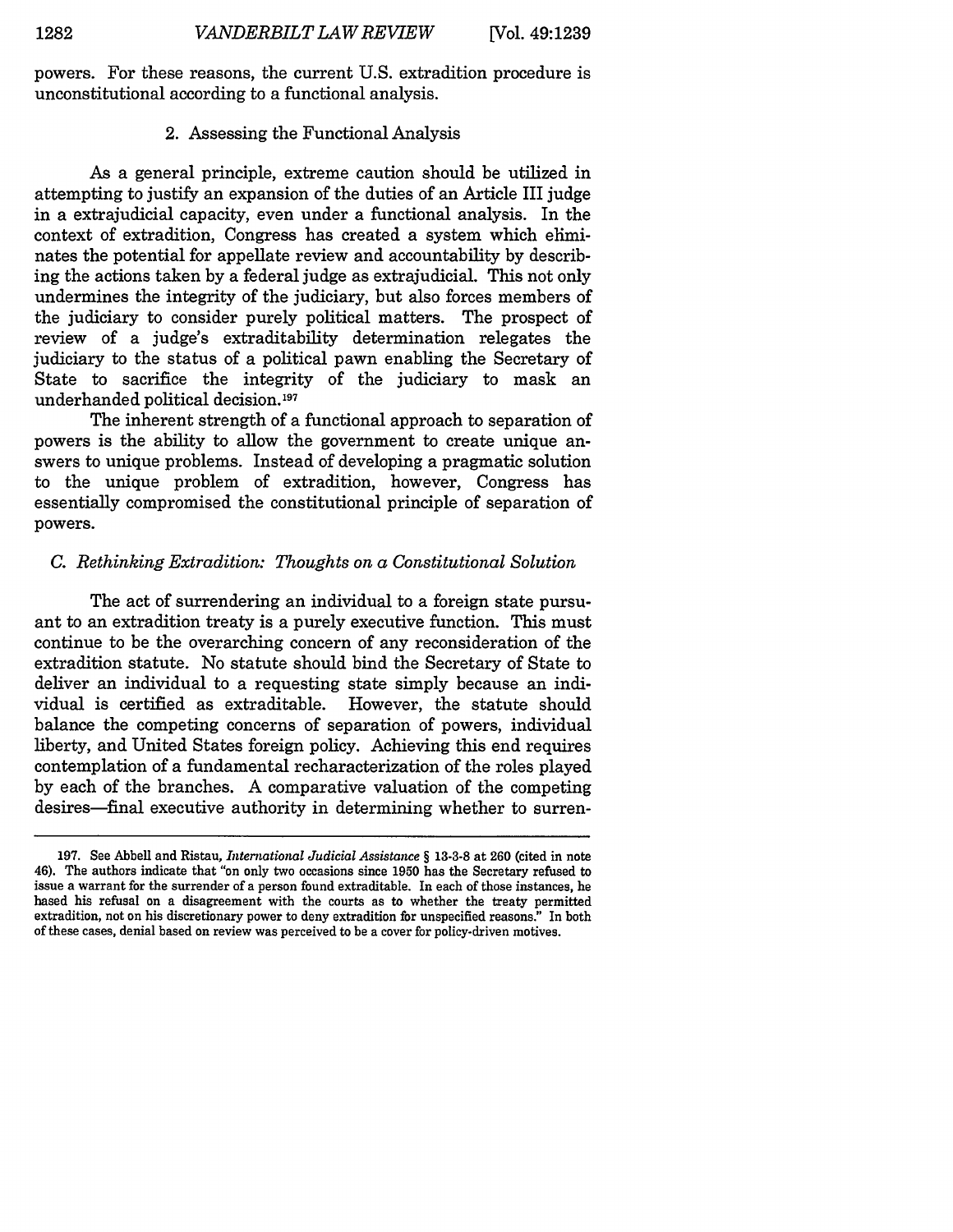der an individual to the requesting nation and involvement of the judiciary in determining extraditability- is necessary in order to fashion a workable result.

#### 1. Scenario 1: Vesting Article III Courts With Jurisdiction Over Extradition

It can be argued that the extradition statute enacted in 1848 vested jurisdiction in the federal courts and not in the judges and justices individually. Because this statute was enacted prior to the grant of general federal question jurisdiction in **1875,198** it was necessarily a specific grant of jurisdiction.<sup>199</sup> Cases decided in other contexts have expressly interpreted such grants of jurisdiction as extending to courts and not to judges individually. 200 The manner in which federal judges handle extradition matters is consistent with this interpretation as well. The dockets and federal courtrooms of the federal judicial system are specifically utilized to conduct extradition hearings.<sup>201</sup>

Recognizing a jurisdictional grant of authority conferred on federal courts to hear extradition matters contemplates a complete severance of the judicial and executive roles. Extradition matters should proceed through the court's civil docket and require the requesting state to establish by a certain level of evidence that the accused committed the alleged crime. The standard of proof should reflect the lower level of proof traditionally required in extradition matters while affording the accused sufficient protection and due process before he or she is removed from the United States to stand trial before a foreign tribunal without any guarantee of the safeguards found within the United States legal system. Additionally, the complete appellate process should be available to the accused, including direct and collateral review, with res judicata attaching to the final extraditability determinations.

Executive discretion in determining whether to extradite the accused should be limited in only one regard—the Secretary of State

<sup>198.</sup> Act of March 3, 1875, 18 Stat. 470. This Act granted federal courts jurisdiction over cases arising under the Constitution, treaties, and federal law.

<sup>199.</sup> The original statute mandated that extradition judges were "hereby severally vested with power, jurisdiction, and authority" over extradition matters. Act of Aug. 12, 1848, ch. 167, **9** Stat. **302, 302.**

<sup>200.</sup> See *In re United States,* 194 U.S. 194, 196 (1904); *Chin Bak Kan v. United States,* 186 **U.S.** 193 **(1902).**

<sup>201.</sup> Compare *Ferreira,* 54 U.S. at **51** (indicating that extrajudicial matters can neither "remain in the District Court, nor.., be recorded there").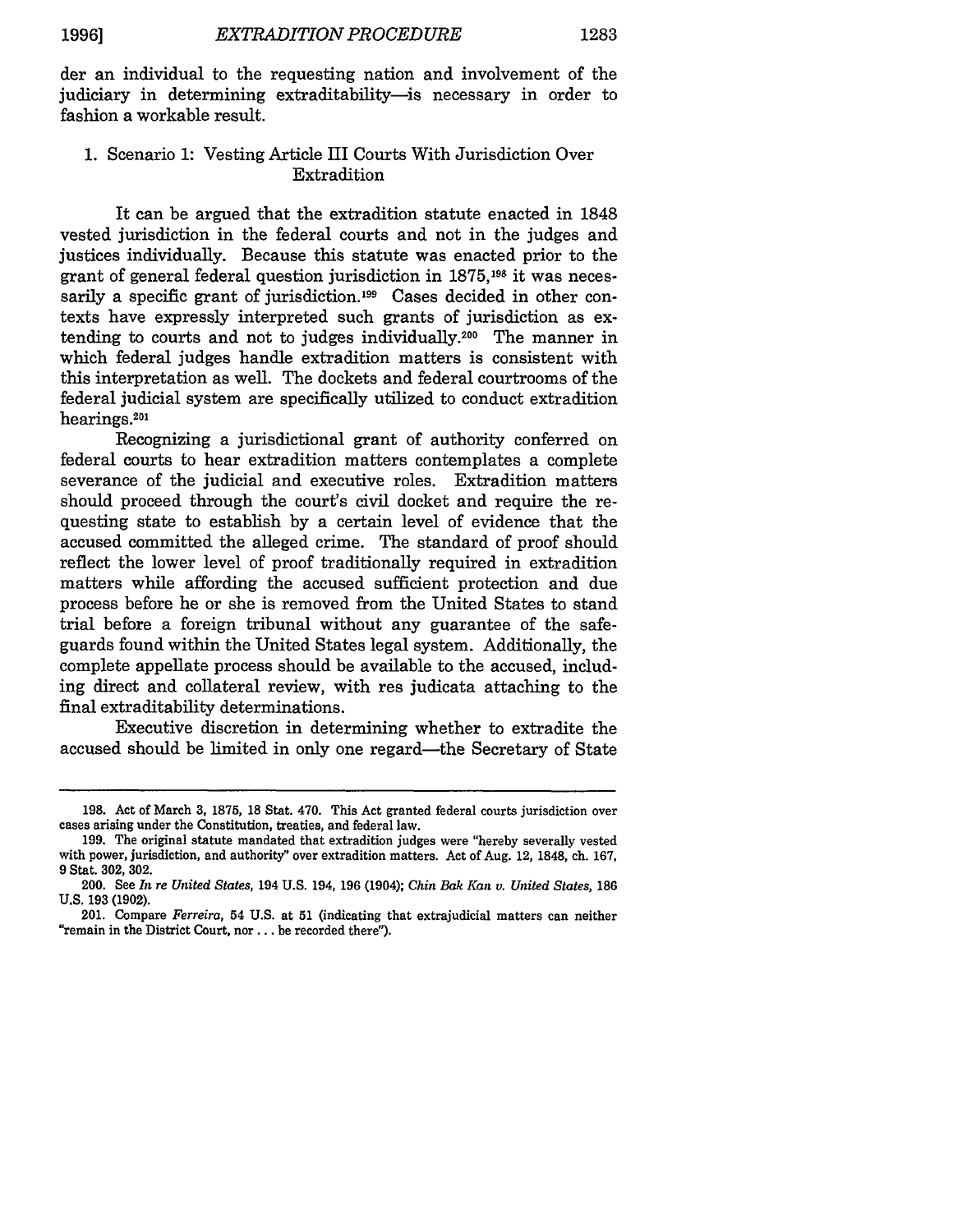should not be allowed to refuse surrender upon proper reconsideration of the case before the Article III court. This would not handcuff the Secretary in terms of refusing surrender because of the vast number of reasons available to the Secretary beyond review of the judge's determination.<sup>202</sup>

If this scheme were adopted, the liberty interest in having a judicial presence involved in the extradition process would be satisfied. Further, very little control over the extradition process would be sacrificed by the executive.

#### 2. Scenario 2: Vesting Administrative Agencies With Authority To Hear Extradition Matters

As an alternative, the power of the executive could be best maximized and best served if the authority to determine the issue of extraditability were vested in an administrative agency within the Department of State. Full administrative hearings could be conducted before the agency and extraditability could be determined by an adminstrative law judge. The competing, though essentially subordinate, need for judicial involvement in the process would then be satisfied by the process of habeas corpus review. In this respect, the prospect of executive review would be eviscerated, as the determination of extraditability would emanate from an adjudicatory determination within the executive branch. In today's administrative-oriented society, such a scenario would hardly be considered an anomaly. Moreover, the prospect of extrajudicial service would be eliminated, as the judiciary would be restricted to serving in its traditional capacity.

#### V. CONCLUSION

The current United States extradition statute is not exactly a model of clarity. Examination of the process demonstrates that Congress's attempt to appease the interests of both the judiciary and the executive has resulted in a violation of separation of powers, whether one relies upon a formal or functional analysis. Although the prospect of executive review can inure only to the benefit of the

202. See Part III.B.2.